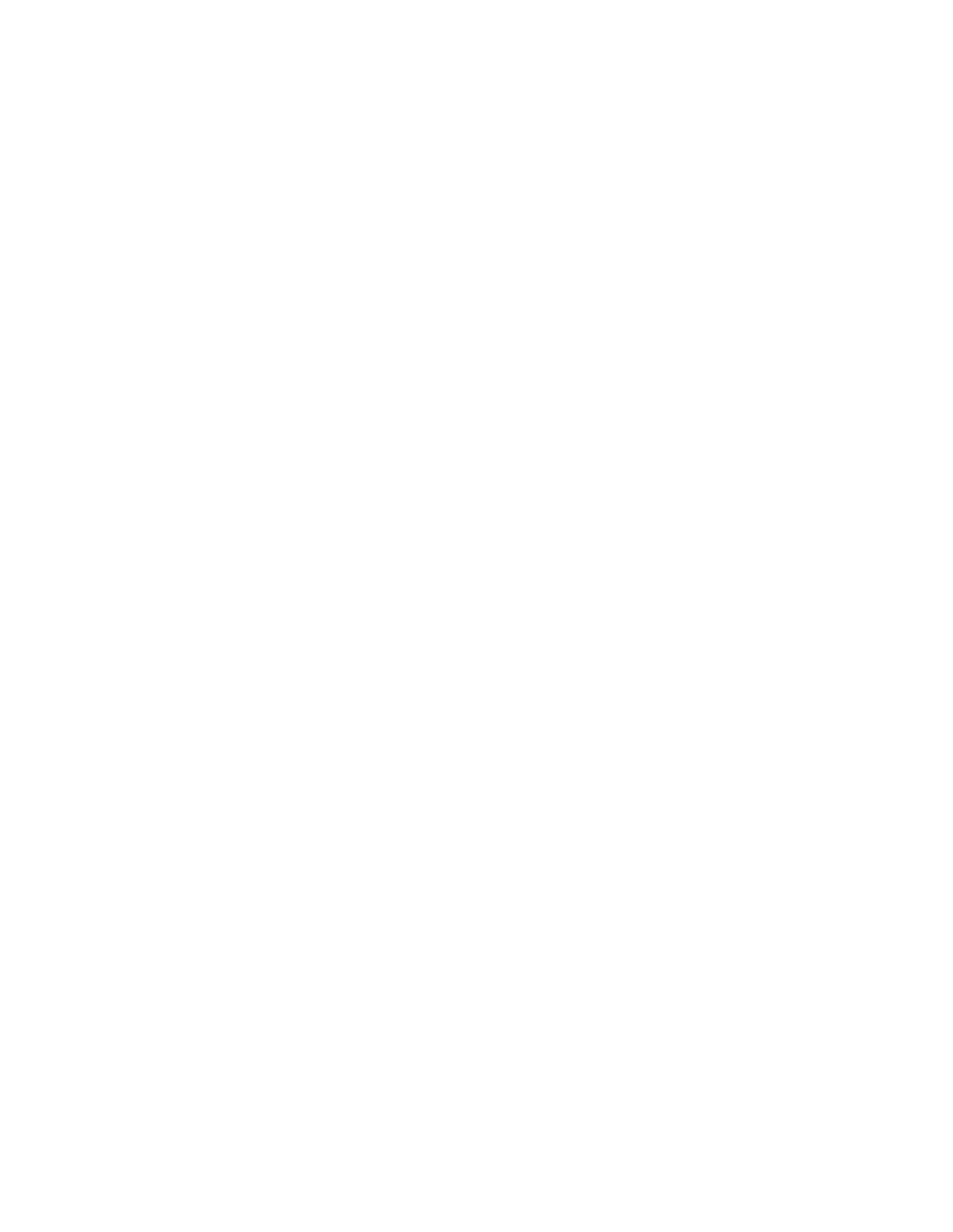

**The following Texas Society of Certified Public Accountants (TXCPA) Bylawsprovision for the Volunteer Policies and Procedures Manual was approved June 27, 2003.**

#### **ARTICLE XVI - VOLUNTEER POLICIES AND PROCEDURES MANUAL**

- (1) The Executive Board shall adopt a *Volunteer Policies and Procedures Manual* to provide guidelines and procedures by which the Society will function and operate.
- (2) The *Volunteer Policies and Procedures Manual* will be the Society's governing document except in cases in which it is inconsistent with the Articles of Incorporation or Bylaws of the Society. The manual may be amended by the vote of two-thirds of the members of the Executive Board. Changes that will have an impact on Chapter operations will be shared with Chapters for a 30-day comment period prior to Executive Board review and approval. (EB: 04/23/20) Unless otherwise stated in the manual, policies and procedures of programs and services that must meet the requirements of the American Institute of CPAs (AICPA), Texas State Board of Public Accountancy (TSBPA) or other regulatory entities may be amended by the committee that implements the programs and services, provided all such amendments are promptly reported in writing to the Executive Board.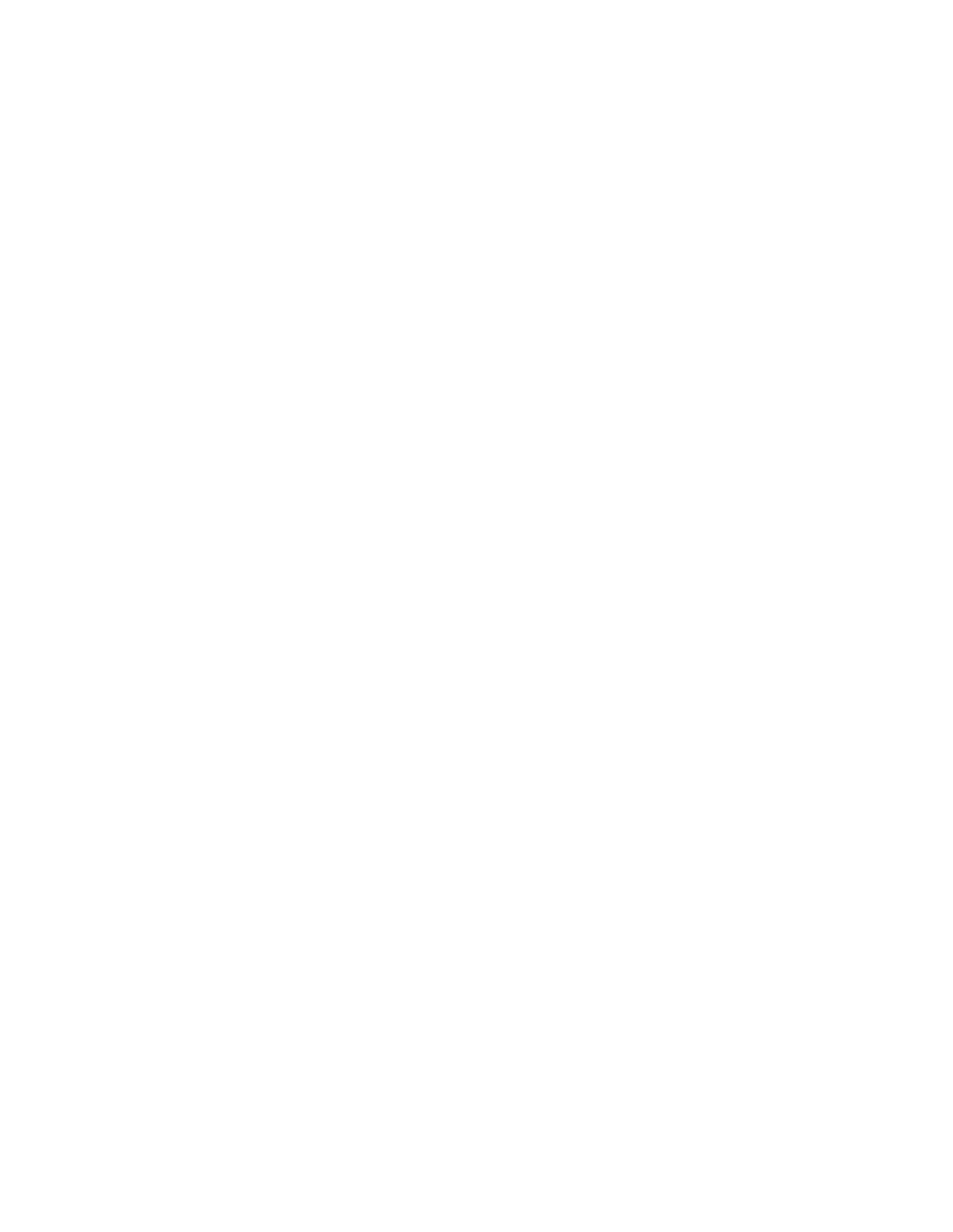# TABLE OF CONTENTS

| $Common 18$ |  |
|-------------|--|
|             |  |
|             |  |
|             |  |
|             |  |
|             |  |
|             |  |
|             |  |
|             |  |
|             |  |
|             |  |
|             |  |
|             |  |
|             |  |
|             |  |
|             |  |
|             |  |
|             |  |
|             |  |
|             |  |
|             |  |
|             |  |
|             |  |
|             |  |
|             |  |
|             |  |
|             |  |
|             |  |
|             |  |
|             |  |
|             |  |
|             |  |
|             |  |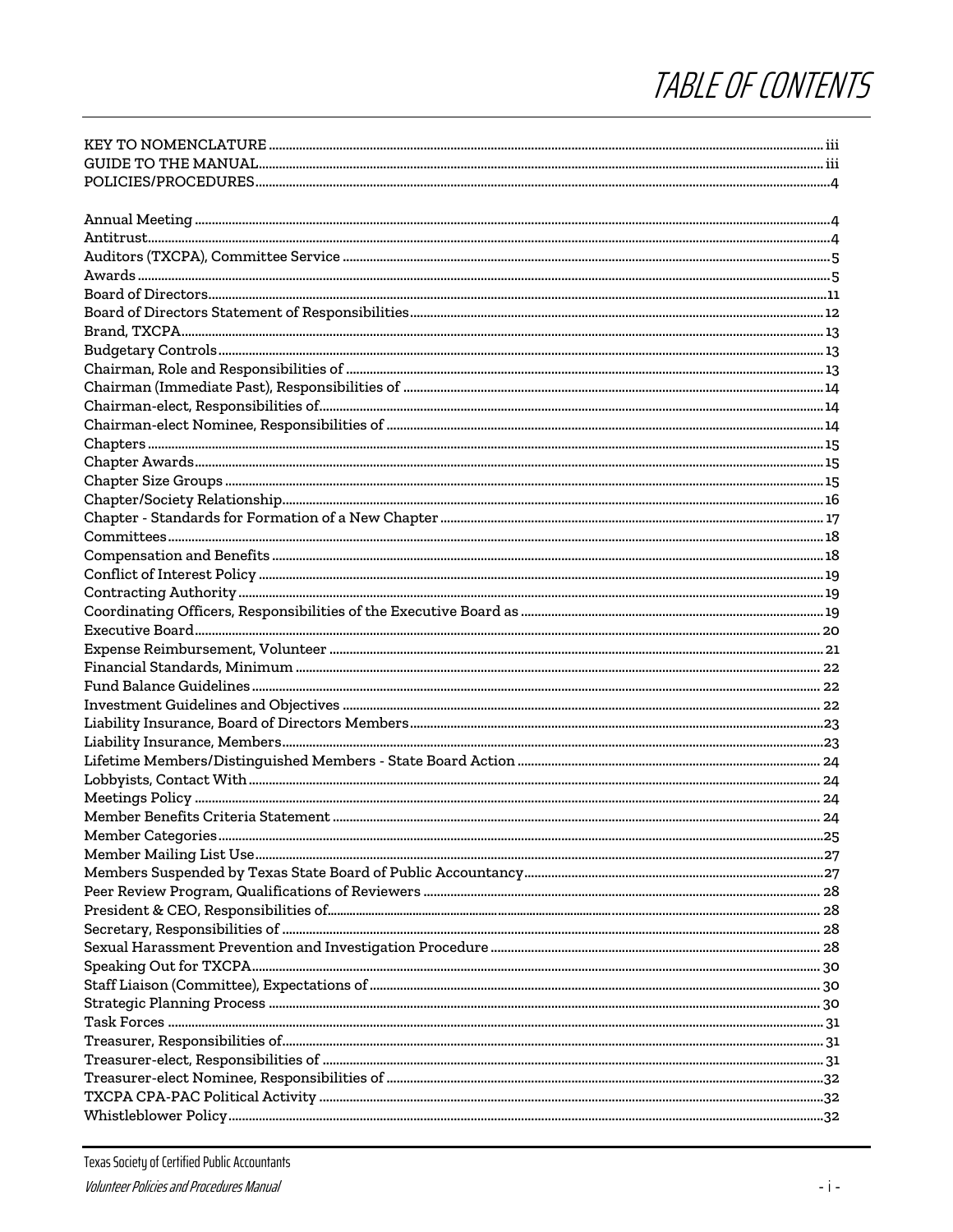## TABLE OF CONTENTS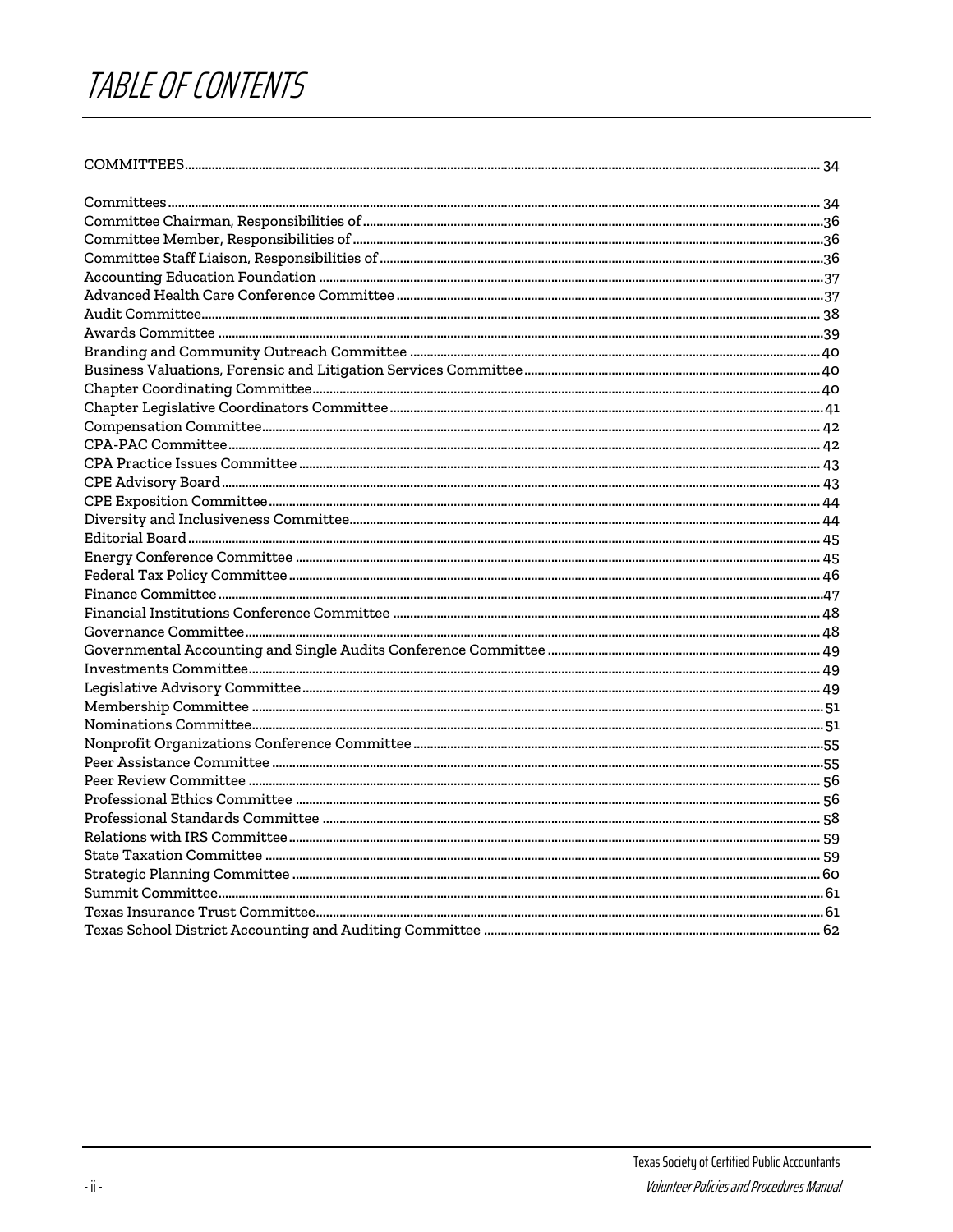## **KEY TO NOMENCLATURE**

| Term              | Abbreviated Term |
|-------------------|------------------|
|                   |                  |
|                   |                  |
|                   |                  |
|                   |                  |
|                   |                  |
|                   |                  |
|                   |                  |
| executive officer |                  |
|                   |                  |

## **GUIDE TO THE MANUAL**

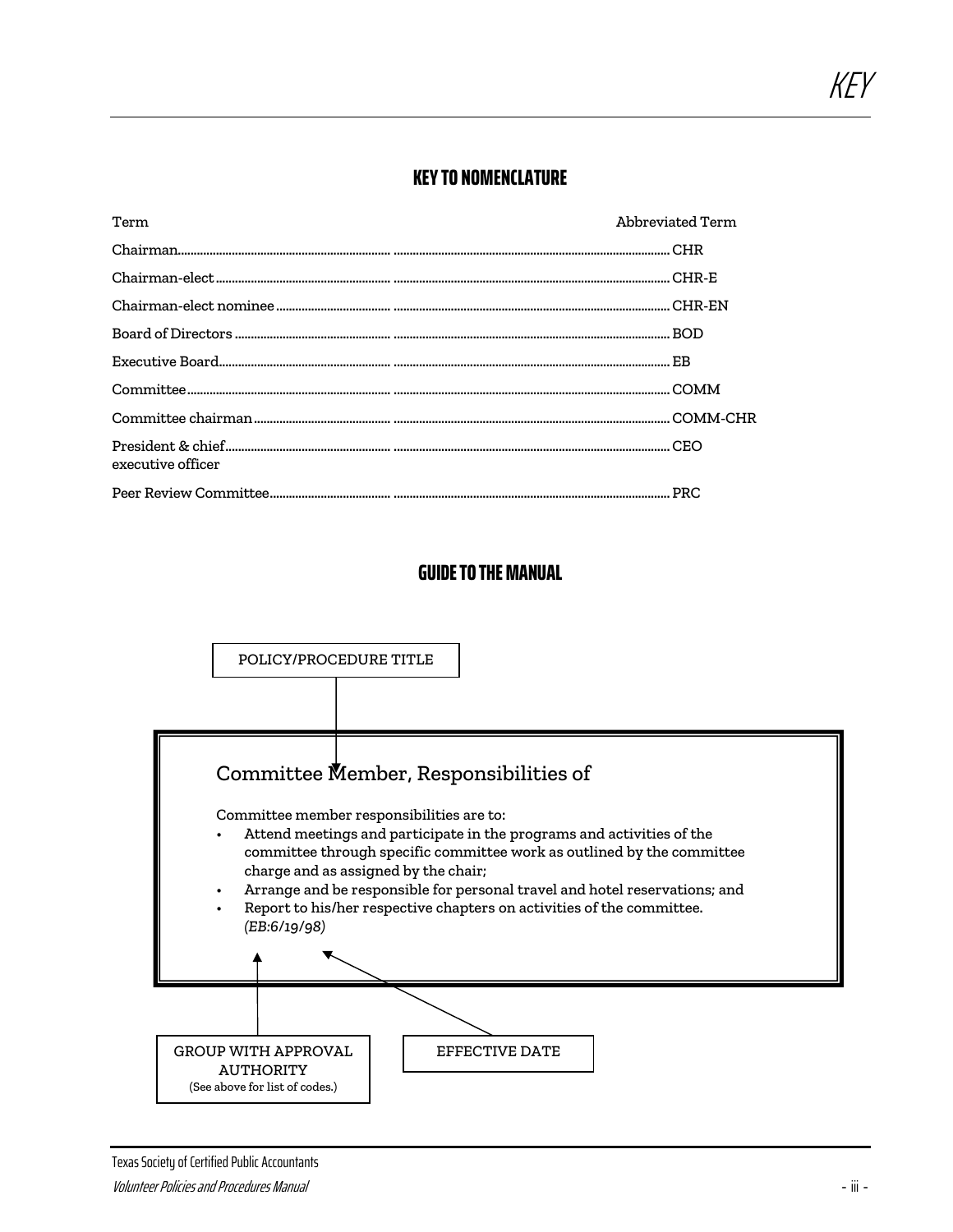## **Annual Meeting**

Annual Meeting guidelines are as follows:

- 1. Purposes of the Annual Meeting are to transact the business of TXCPA, communicate to the membership, provide a forum to speak out, solicit input to the strategic plan and future direction of the organization, provide recognition of members, reward its Board of Directors members, and provide fellowship among the members of TXCPA.
- 2. A minimal registration fee shall be charged to members and guests to attend. The registration fee will be waived for members of the TXCPA Board of Directors. *(4/27/07)*
- 3. The Annual Meeting should be in Texas or the four contiguous states in at least two out of every five years. After obtaining input from the Executive Board on potential locations and review of proposals submitted, the president & CEO shall recommend a site to the Executive Board for its approval, giving consideration to the accessibility and cost of airfare and lodging.
- 4. For programming purposes, all children's and spouses' programs, if provided, shall be budgeted to break even; staff shall plan and sponsor any CPE offered at the Annual Meeting with the assistance of the CPE director; the business portion of the Annual Meeting should be scheduled on two consecutive days.
- 5. The president & CEO shall be responsible for recommending the Annual Meeting budget to the Finance Committee and shall be accountable for all Annual Meeting costs, including direct administrative costs and all allocated costs.
- 6. The chairman, chairman-elect and president & CEO share input regarding those portions of the meeting over which the chairman and chairman-elect will preside. The chairman shall be responsible for setting the agendas for the business meetings. The president & CEO will: establish the overall meetings schedule, confirm speakers, and approve all functions relating to continuing professional education and entertainment of all participants.
- 7. TXCPA's staff executes the meeting on-site and ensures that all events are arranged, contracted, confirmed, negotiated, priced, housed, transported, promoted, served and paid in accordance with TXCPA's policy, procedures, tradition and quality. *(EB:11/7/03)*

## **Antitrust**

Members and staff are required to be aware of potential violations of antitrust laws. Laws designed to prevent unfair competitive practices, such as price-fixing, include the Sherman Act, the Clayton Act, the Federal Trade Commission Act and the Robinson-Patman Act, as well as other state and federal statutes. The consequences for violating antitrust laws can be severe. Punishment for a conviction can include large fines to TXCPA, its members and staff. Volunteer leaders, staff and participating members may also face jail sentences for participating in antitrust activities. In addition, civil actions may be brought by private parties.

Members, volunteers, directors and staff are specifically prohibited from engaging in the following:

- 1. Participating in or promoting any activities or discussions to raise, lower, or stabilize prices or fees charged to customers or clients;
- 2. Participating in or promoting discussions to regulate production or the availability of services;
- 3. Participating in or promoting allocation of exclusive markets, customers or clients, or agreeing to divide territories;
- 4. Encouraging boycotts of competitors, suppliers, customers or clients; or
- 5. Assisting in monopolization of services.

In order to ensure that antitrust laws are observed by TXCPA members, volunteers, directors and staff at meetings, the following procedures shall be observed:

1. Fees, prices or billing rates shall not be discussed at any formal or informal meeting of TXCPA without TXCPA legal counsel present.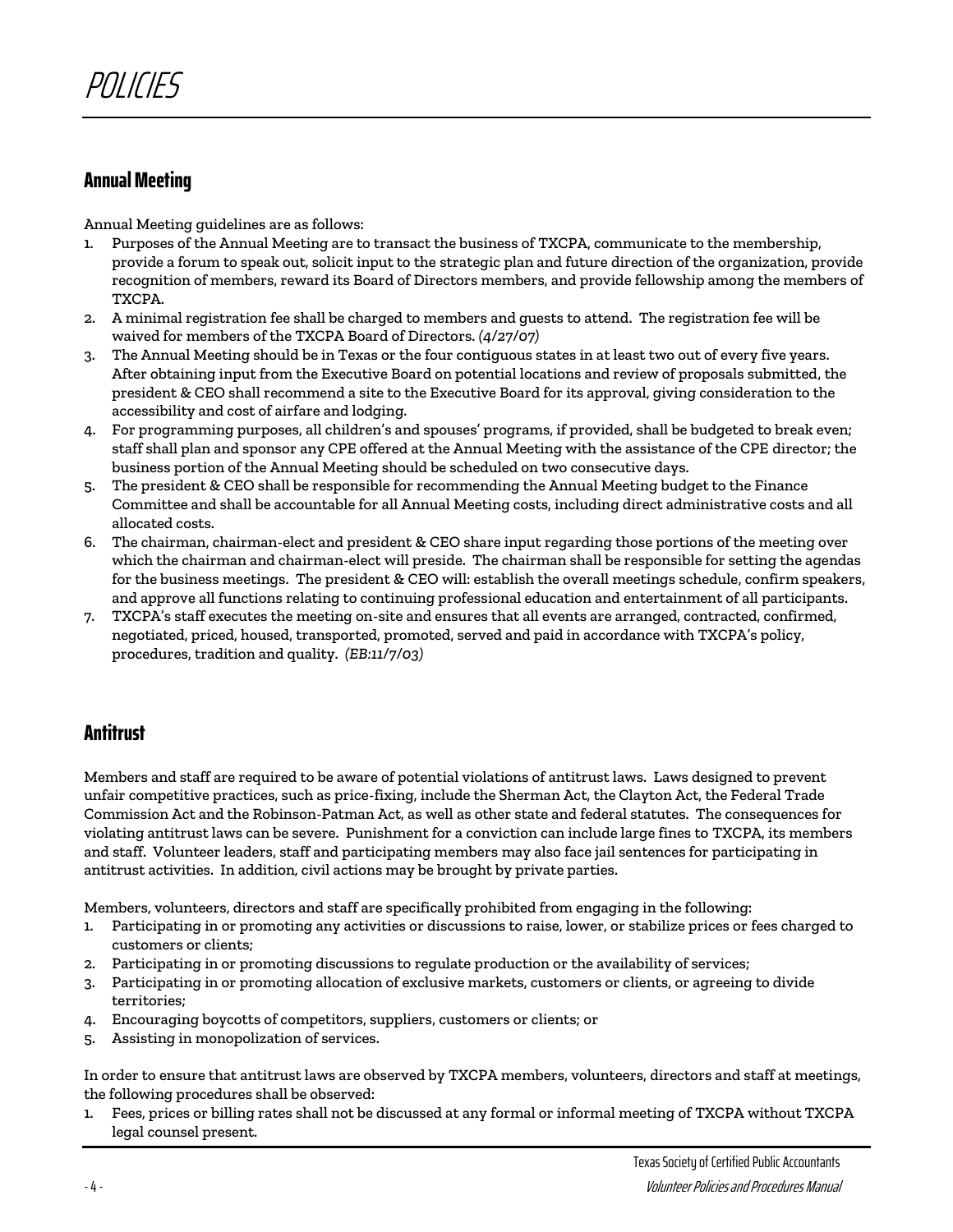- 2. Features that can impact prices and fees, such as salaries, costs and profit margins shall not be discussed at any TXCPA meeting without TXCPA legal counsel present.
- 3. Discussions about customers and clients should not take place among competitors.
- 4. Statements about future plans regarding pricing, expansion or any action with competitive overtones are prohibited at any TXCPA meeting without TXCPA legal counsel present. Members are advised not to participate in discussions if other members have such discussions.
- All TXCPA meetings shall be attended by a TXCPA staff member.
- 6. If a discussion is at-risk for antitrust violations, the attending TXCPA staff member shall request that the discussion should stop immediately. The request for the discussion to end shall be documented in the meeting minutes. If members continue the discussion, TXCPA staff present should end the meeting and excuse themselves from the meeting room. The minutes should reflect the staff's actions and show that they left the meeting.
- 7. TXCPA senior management or legal counsel should be alerted if any improper discussions or activities occur.
- 8. All TXCPA meetings should have agendas that are distributed in advance of a meeting or conference call.
- 9. All TXCPA meetings should have minutes prepared by staff which reflect the actions taken and decisions made during the meeting. Minutes should be distributed to the meeting participants.
- 10. If a member has a question about the legal aspects of TXCPA's activities, he or she should seek advice from TXCPA staff or legal counsel.

In order to ensure that antitrust laws are observed by TXCPA staff, the following procedures shall be observed:

1. In determining products and services to provide members, TXCPA staff members are prohibited from colluding with other groups to set prices, determine territories, boycott vendors, or any other activity that could be noncompetitive and/or a violation of antitrust laws. 'Other groups' may include other nonprofit organizations, state CPA societies, TXCPA chapters and any other organization. *(CEO:8/7/12; EB:11/2/12; EB:11/3/17)*

## **Auditors (TXCPA), Committee Service**

The selection of a firm to be the independent auditor of TXCPA and its affiliates does not preclude the partners or the employees of such firm from serving on Boards of Directors, CPE Advisory Board, Boards of Trustees or committees, except as follows:

- 1. No partner of such firm, nor any employee assigned to an engagement for TXCPA and/or for its affiliates, shall serve, or shall have served, the Finance, Audit or Investments committees or the Executive Board of TXCPA and/or its related entities during the period(s) covered by the audit report or during the period(s) of the engagement; and
- 2. A partner of such firm, or an employee assigned to an engagement for TXCPA and/or its related entities, shall prospectively inform the TXCPA chairman or the chair of the committee on which he/she serves of his/her auditor relationship and shall refrain from voting, or influencing the vote, on any matter directly affecting the finances of TXCPA or its affiliates (not including chapters). *(EB:8/09/02)*

## Awards

TXCPA shall recognize, by appropriate awards, CPAs and others who contribute in a significant manner to the accounting profession and/or the community.

The Awards Committee is responsible for selecting qualified recipients of the following awards: Meritorious Service to the Accounting Profession in Texas; Distinguished Public Service; Outstanding Committee Chairman; Young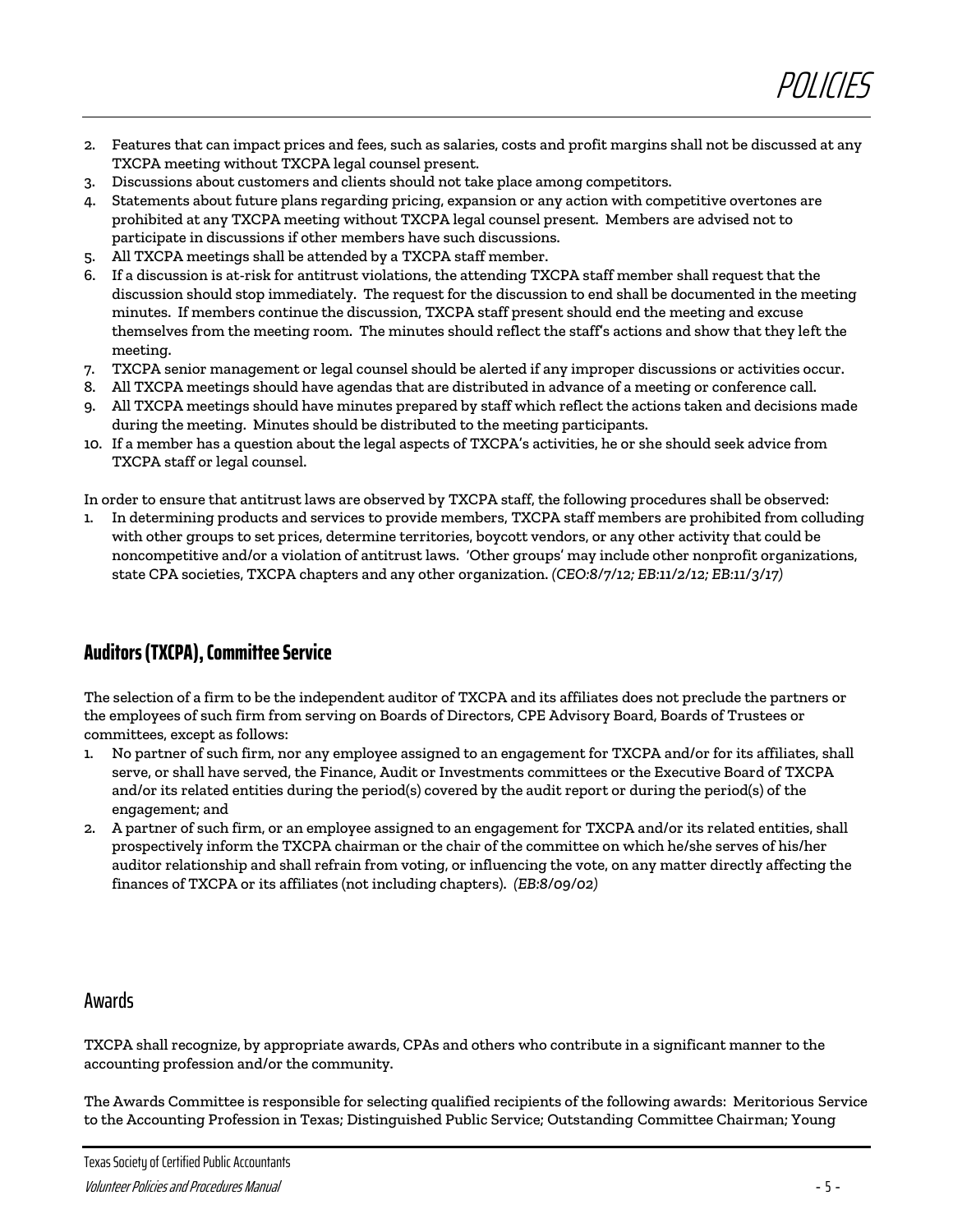POLICIES

CPA of the Year; Sustained Contribution Award and Rising Stars. *(EB:8/8/19)* and CPA 50-year Continuous Members. The Awards Committee recommends to the members nominees for Distinguished Member and Honorary Member recognition.

In addition, the Awards Committee shall:

- 1. Select the TXCPA nominee for the AICPA Distinguished Public Service Award; and
- 2. Coordinate the selection of TXCPA nominees for other AICPA awards.

Other TXCPA groups responsible for the selection of specific award recipients are as follows:

- 1. Accounting Education Foundation shall select the Kenneth W. Hurst Award;
- 2. Chapter Coordinating Committee shall select recipients of the Outstanding Small Chapter and Outstanding Medium Chapter;
- 3. CPA-PAC shall select the recipients of the chapter awards among small, medium and large chapters, respectively, for both the Chapters with the Greatest Percentage of Members Contributing and the Chapters with the Highest Average Contribution per Contributor;
- 4. A judging panel including current members in education, past recipients and members from the Accounting Education Foundation shall select the recipient(s) of the Outstanding Educator Award(s); *(EB:8/09/02)(EB:04/28/22)*
- 5. Business and Industry Issues Subcommittee shall select the recipient of the Business & Industry Award. *(EB:1/28/16)*

The president & CEO will forward any additional award requests to the appropriate groups.

In addition, the following groups shall select TXCPA nominees for AICPA awards, including:

- 1. Relations with Educational Institutions Committee AICPA Outstanding Educator; and
- 2. Business and Industry Issues Committee AICPA Business and Industry Hall of Fame and AICPA Outstanding CPA in Government.

Procedures for soliciting nominations and selecting recipients as well as criteria for specific awards are provided by the TXCPA group responsible.

Nominations for awards shall be solicited from the Board of Directors, committee chairmen, chapter presidents and members-at-large through announcements in TXCPA's website, official all-member publications, other appropriate Society publications and chapter newsletters.

Special Recognition Award: The Special Recognition Award is presented by the TXCPA chairman to honor TXCPA members who have performed an extraordinary service to the Society in a given year. It is presented when another TXCPA award does not provide recognition.

TXCPA's chairman is responsible for selecting recipients of the Special Recognition Award(s) and may ask for recommendations from various Society groups or individual members.

Current TXCPA officers and committee members are ineligible for consideration for awards in which they are selecting recipients.

*(EB:8/6/16)*

Budget: The respective groups that select award recipients will be responsible for all expenses associated with the awards and/or recognition provided. *(EB:10/28/00)*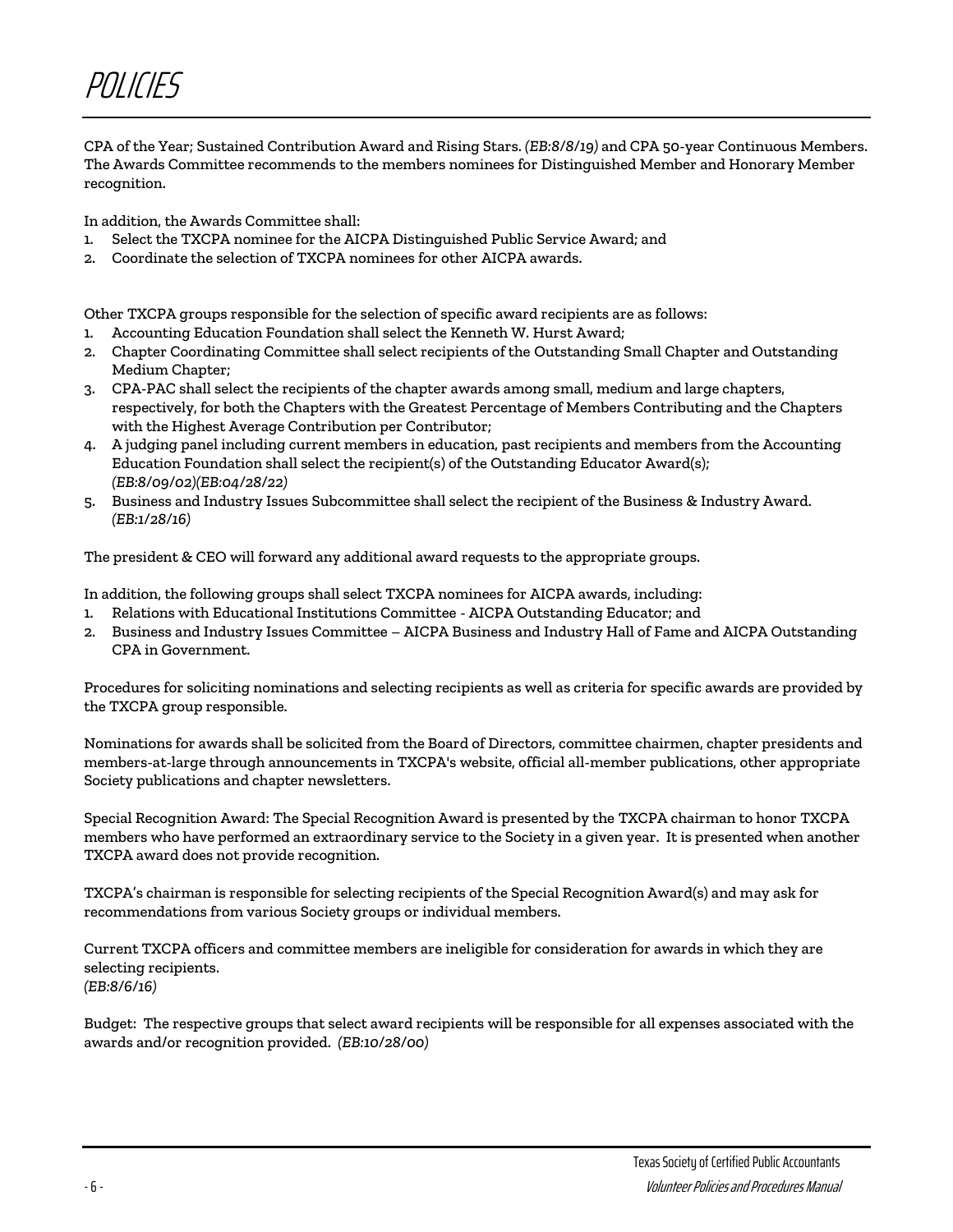#### **Awards Selected by TXCPA Awards Committee**

Multiple recipients may be designated for the same award only if all possess demonstrably equal qualifications and the criteria does not limit presentation to only one individual. An award should be made only if a qualified person has been identified to receive it; therefore, an award need not be bestowed each year.

Presentation: Awards will be presented at the Annual Meeting with sufficient information about achievements to acknowledge the recipients receiving the award.

CPA 50-year Continuous Members: Bestowed on an individual who has distinguished himself/herself as a member of TXCPA for 50 continuous years.

Distinguished Public Service: Initiated to: (a) recognize TXCPA members who contribute responsibly as citizens of their respective communities and (b) encourage CPAs to actively participate in, and make substantial service contributions to, a broad scope of charitable and civic activities and to become leaders in their communities. The award is based on outstanding charitable, community and/or civic activities and other public service unrelated to regular duties performed as a member.

Each nominee should possess obvious credentials of specific accomplishments in the community, civic and charitable efforts. *Only public service activities are recognized; professional service related to accounting organizations or the profession is not considered in determining the award winner.*

Criteria: Some of the criteria to be considered in selecting a candidate for this award include:

- 1. CPA certificate;
- 2. Member of TXCPA in good standing;
- 3. Participation in community, charitable and other civic activities on the local, state or national level, especially in a leadership capacity and on an ongoing basis;
- 4. Responsibility for a public service project that had a significant positive effect on the community;
- 5. Encouragement of participation in, and/or implementation of, public service projects through written articles or other published materials; and
- 6. Service in an outstanding manner as an appointed or elected government official at the local, state or national level.

Distinguished Member: Given to an individual who has distinguished himself/herself within TXCPA.

Criteria: Some of the criteria to be considered in selecting this award recipient include:

- 1. A CPA and a member of TXCPA in good standing;
- 2. Shall have spent most of his/her career actively engaged in professional activities which emphasized the use of CPA competencies;
- 3. Shall have been an outstanding and recognized leader in his/her professional career;
- 4. Shall have been an outstanding and recognized leader in TXCPA, as well as a local chapter of the Society, probably having served as a committee chair, officer and member of the Board of Directors;
- 5. May also have been active in committees and/or offices of AICPA;
- 6. Shall have been an outstanding and recognized leader in his/her community and its civic, as well as social enterprises; and
- 7. Shall have demonstrated the above types of outstanding leadership on a consistent basis for a number of years before, and possibly after, his/her retirement from his/her working career.

Honorary Member: Presented to a person who is not eligible for regular TXCPA membership. While it might be appropriate to recognize an individual for a single act, honorary membership should be, in most instances, reserved for those who have benefited accountancy for a significant period.

Criteria: Some criteria that may be considered include:

1. Distinguished at least within the profession on a statewide basis in accountancy and need not be a resident of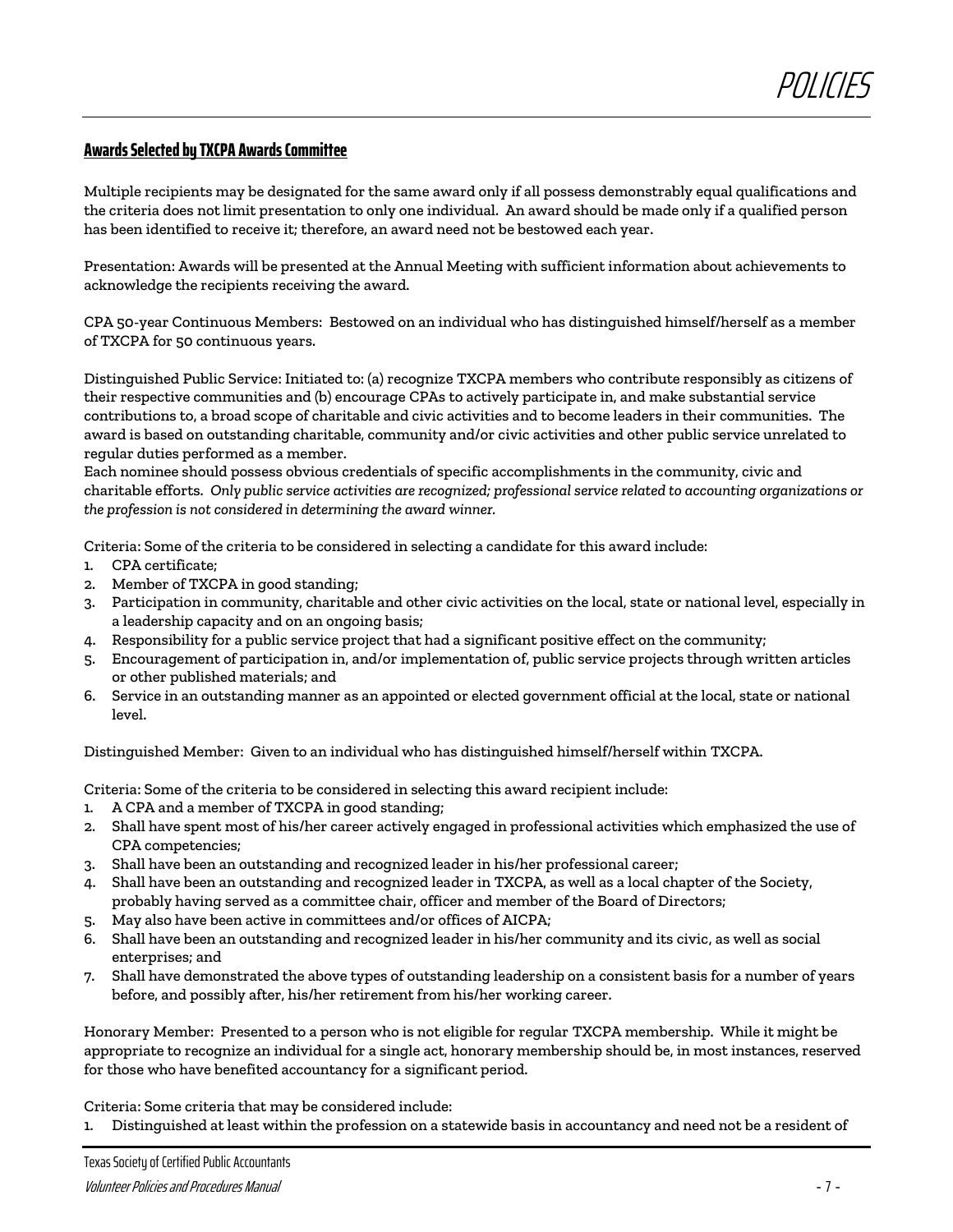the state of Texas;

- 2. Significant, honorable and widely recognized work in executive or administrative activity of AICPA, the state societies or chapters thereof affecting the practice of accountancy. Employees of TXCPA or its chapters may be considered for this award only as they approach retirement status or if they have had a history of combined service of more than 30 years to AICPA,TXCPA and/or its chapters, or other state CPA societies;
- 3. Activities by individuals that directly benefit the profession in continuing professional education in a substantive way, elevating the competence and image of the profession;
- 4. Activities by members of other professions, legislators or governmental employees (elected or appointed) that enhance the practice of accountancy and benefit the public by their actions; and
- 5. Service by individuals of an exceptional nature or value to the Accounting Education Foundation, TXCPA, the Texas State Board of Public Accountancy (TSBPA), or the PAC committees of TXCPA or its chapters. *(EB:4/25/08)*

Meritorious Service to the Accounting Profession in Texas: Regarded as the highest honor bestowed by TXCPA. The service recognized shall be to the Society or a chapter thereof through direct participation in its affairs or otherwise, if circumstances justify. Service at the national level should only be considered as it relates to the member's contribution to Texas.

Criteria: Some of the criteria to be considered in selecting a candidate for this award might include:

- 1. CPA certificate;
- 2. Member of TXCPA in good standing;
- 3. Shall have spent most of his/her career engaged in professional activities which emphasize the use of CPA competencies;
- 4. Shall have been an outstanding and recognized leader in TXCPA, as well as the local chapter of TXCPA, probably having served as a committee chairman, officer and Board of Directors member;
- 5. Shall have demonstrated the above types of outstanding leadership on a consistent basis for a number of years before, and possibly after, his/her retirement from his/her working career; and
- 6. Shall have been a spokesperson for the profession (last five years) through speeches or articles.

Outstanding Committee Chairman: Presented in recognition of outstanding performance by a committee chairman during the current year. Overall committee activity and impact should be considered in bestowing this award. Activity in a preceding year that has a significant impact on the current year's activity can be considered in making the selection of Outstanding Committee Chairman if the chairman is serving a second year as chairman.

Rising Star Award: The Rising Star Award recognizes the innovation, professional dedication and community commitment of TXCPA's up-and-coming young CPA leaders age 40 and under.

Nominations may be submitted by TXCPA chapters and members.

Recognition: Recipients will be recognized at the Annual Meeting, profiled in an issues of Today's CPA magazine and recognized on the TXCPA website and in other TXCPA communications.

Criteria: Some of the criteria to be considered in selecting a candidate for this award might include:

- 1. Must be a CPA;
- 2. Must be a TXCPA Member; and
- 3. Age 40 and under as of the end of the current fiscal year. *(EB:11/3/17)*

Sustained Contribution Award: Presented to select members in good standing with at least 20 years of volunteer service on committees or boards of TXCPA, a TXCPA chapter or AICPA. The service does not have to be in consecutive years. The Awards Committee selects who will be honored each year. *(EB:8/6/16)*

Young CPA of the Year: Bestowed on a CPA who is a member of TXCPA. The individual, age 40 years or under as of the end of the current fiscal year, has made significant contributions to the accounting profession and the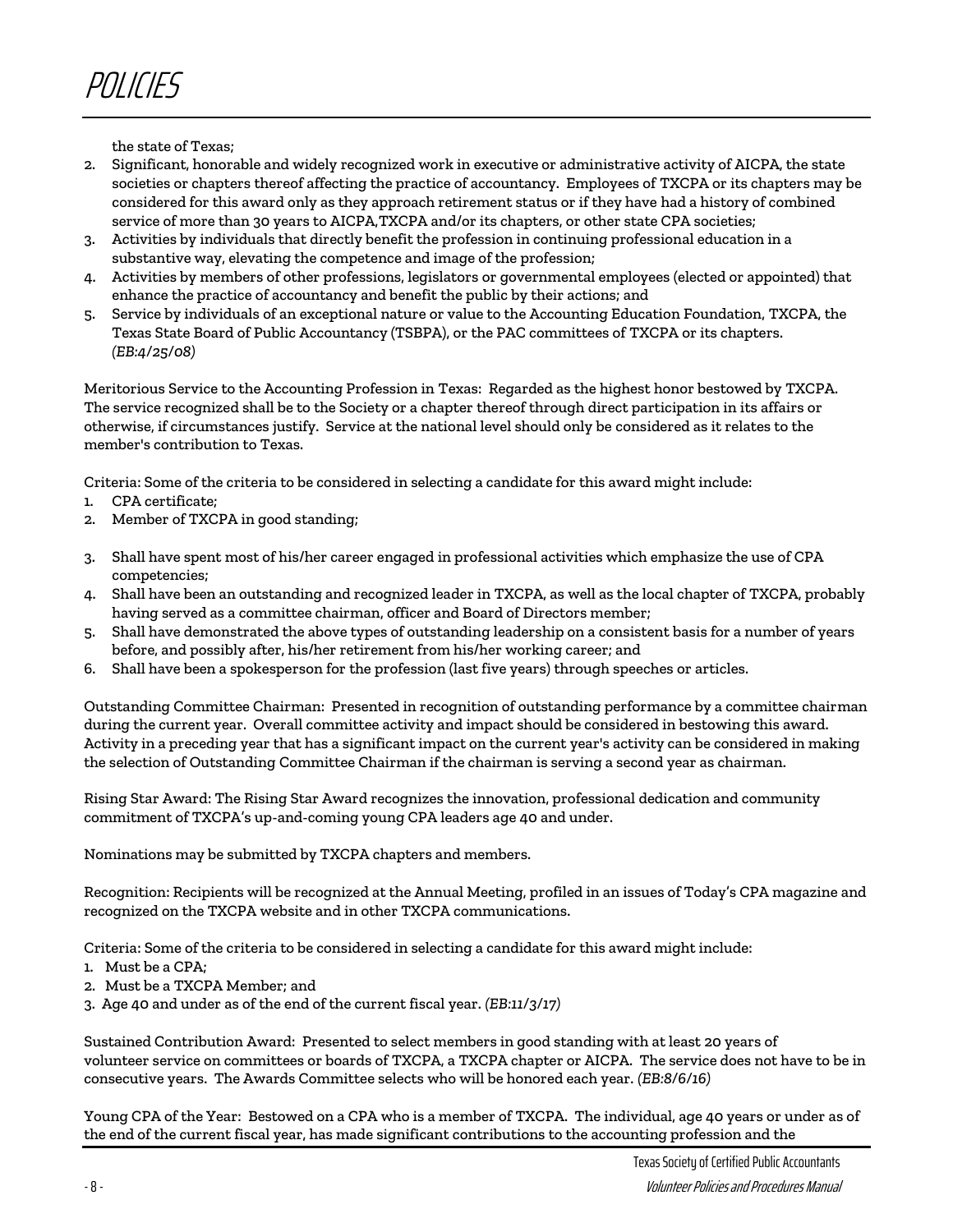community and is a member of at least one other professional organization.

Criteria: Some of the criteria to be considered in selecting a candidate for this award include:

- Professional achievement suggested:
	- a. If in public practice, became a supervisor, manager or partner;
	- b. If not in public practice, management level in industry or government, active faculty member, administrative management position or started a successful business;
	- c. Written an article which has been published and is significant to the profession or the public; and
	- d. Significant speaking engagements.
- 2. Significant accomplishments within TXCPA or a local chapter:
	- a. Committee chairman or officer;
	- b. Outstanding committee member; and
	- c. Chair or outstanding participant of a major TXCPA or local chapter function or seminar.
- 3. Community contributions and significant achievements:
	- a. Religious organization;
	- b. Chamber of Commerce;
	- c. Civic clubs; and
	- d. Charitable organizations.
- 4. Membership in at least one other professional organization, such as:
	- a. AICPA;
	- b. Institute of Management Accountants; and
	- c. American Accounting Association.
- 5. Demonstration of dedication to the profession through participation in professional activities. *(EB:1/17/05)(EB:1/20/2022)*

#### **Outstanding Accounting Educator Award**

Outstanding Accounting Educator Award: The award recognizes Texas accounting educators who have demonstrated excellence in teaching and have distinguished themselves through active service to the accounting profession. The award gives profession-wide recognition to the recipients along with promoting role models in academe.

The award is funded by the Accounting Education Foundation.

An independent judging panel with representation of current members in education, past recipients and members from the Accounting Education Foundation will select the recipients from nominations submitted by Texas colleges, universities, community colleges, TXCPA chapters and members.

Only one award may be given in each category (community college, small, medium, and large university or college). Awards will not be given in categories where judges determine that the entries do not merit them.

Criteria: Some of the criteria to be considered in selecting a candidate for this award include:

- 1. Full-time accounting educator at a Texas college, university or community college, where for three of the last five years the educator's primary responsibility has been teaching in the classroom. Recipient is not required to be a licensed CPA.
- 2. Excellence in classroom teaching as evidenced through an online video that supports and explains the teaching philosophy, innovation in the classroom, and pursuit of practical learning opportunities for students.
- 3. Contributions to the accounting profession as evidenced through involvement and accomplishments in professional accounting organizations, involvement and accomplishments in student accounting organizations, research accomplishments and publications. *(EB: 11/3/17)(EB:4/28/22)*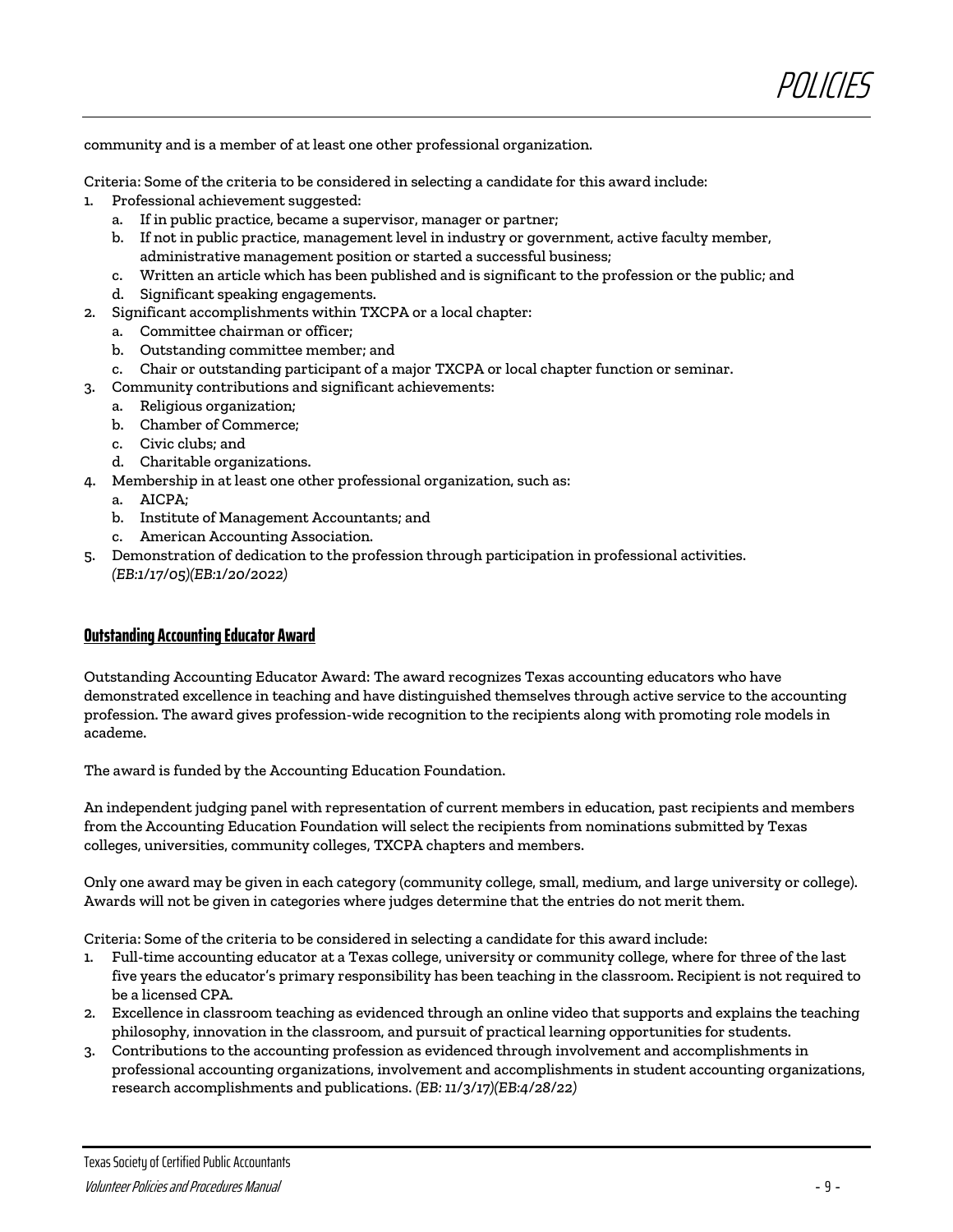## **Awards Selected by the Chapter Coordinating Committee**

#### Chapter Awards

The Chapter Coordinating Committee Steering Subcommittee is responsible for selecting the recipients of the following awards: Outstanding Small Chapter and Outstanding Medium Chapter. From time to time, a Most Improved Chapter Award may be presented.

Outstanding Chapter Award recipients will be selected on the basis of information provided on the Outstanding Chapter Award Entry Form.

Most Improved Chapter: Selected when appropriate to acknowledge a chapter that significantly advanced its services to members and the community in a given year.

Presentation: All chapter awards will be presented at the Annual Meeting with sufficient information about achievements to acknowledge the chapters receiving the award.

Recognition of Chapter Award Recipients: The chapter president whose leadership was instrumental in the chapter's receipt of the award will receive a plaque. The chapter will receive appropriate recognition.

All award recipients will be acknowledged by a brief account of accomplishments that resulted in receiving the award. Awards and their recipients will be publicized in appropriate TXCPA publications.

#### **Awards Selected by the CPA-PAC**

#### PAC Awards

All 20 TXCPA chapters are eligible for consideration. Two awards are given to the small chapters, two for the medium chapters, and two for the large chapters. Award categories are: (1) Highest Percent of Fundraising Goal and (2) Highest Percent Increase in Members Contributing.

Presentation: The PAC Awards will be presented at the Midyear Board of Directors and Members Meeting.

Recognition: Recipients and relevant information is posted on the TXCPA and CPA-PAC website and included in appropriate TXCPA publications. *(EB:11/3/17)*

#### **Awards Selected by the Business & Industry Issues Subcommittee**

#### Business & Industry Award

Presented in recognition of CPAs who have spent their careers in B&I and have made significant contributions to the profession through the recruitment of others to the CPA profession. Members in B&I are recognized as those who work in general industry, government or education.

Selections will be made by members of TXCPA's Business and Industry Issues Committee from nominations submitted by TXCPA chapters and members.

Criteria: Some of the criteria to be considered in selecting a candidate for this award might include:

- 1. Must be a CPA;
- 2. Must be a TXCPA Member in good standing; and
- 3. Must be employed in business and industry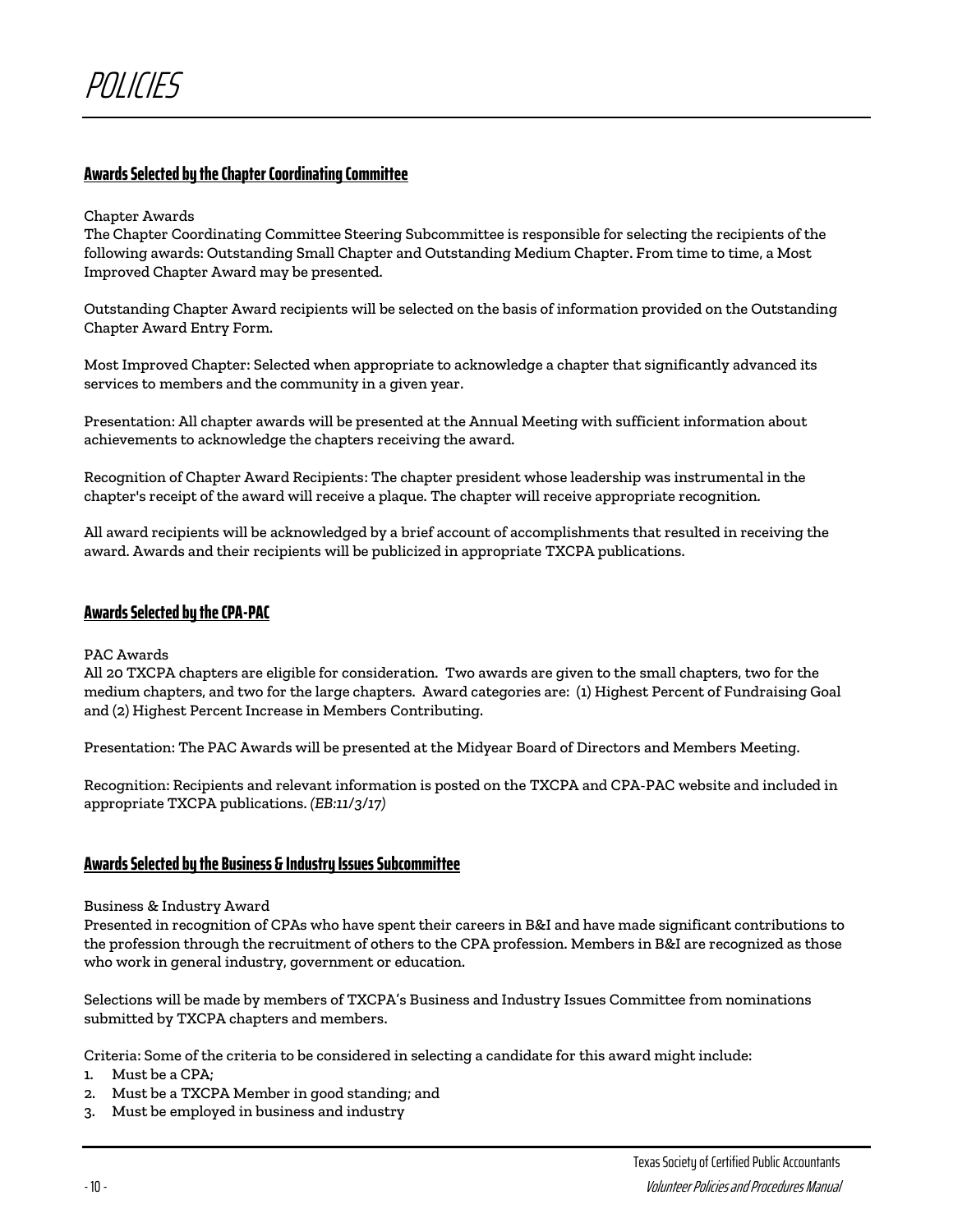Recognition: Award winners will be recognized during B&I Month in April. *(EB:11/3/17)*

#### **Awards Selected by the Accounting Education Foundation of TXCPA, Inc.**

Kenneth W. Hurst Fellows Award

To qualify for the award, there should be contributions of at least \$5,000 during the five-year period ending with the end of each current fiscal year, by a member of the accounting profession or an individual on whose behalf there is contributed at least \$5,000 during this time period. The award will be presented to all members and individuals who qualify in this category without further approval by the trustees.

Also, members of the accounting profession who have contributed outstanding service to the Educational Foundation over a period of five years will qualify for the award and will be selected as follows:

- 1. A trustee committee of no more than three in number will be appointed by the president of the Foundation each year to review candidates for the award and make recommendations.
- 2. The recipients will be selected by unanimous vote of the trustees present and voting. (If it is known that a trustee will be unable to attend the meeting, the liaison will contact for any objections to any of the proposed recipients.)
- 3. Trustees and officers of the Foundation serving in a current capacity will be ineligible to receive the award.

Presentation: The annual presentation will be made during the Society's Annual Meeting of Members or during the annual meeting of the Foundation's members, whom are current members of the TXCPA Board of Directors.

Recognition: Award recipients will be acknowledged by a brief account of accomplishments that resulted in receiving the award. Awards and their recipients will be publicized in articles in appropriate TXCPA publications and on the Society's website. TXCPA will provide chapters with articles concerning the award recipients for inclusion in chapter newsletters. When an award and related activity is considered newsworthy, new releases will be issued to the media. *(EB:11/3/17)*

## **Board of Directors**

The Board of Directors is TXCPA's chief governing body. It is subject only to the direction of the membership and to the restrictions defined by the Articles of Incorporation and the Bylaws. The Bylaw*s* give the Board of Directors the general charge and control of the affairs, funds and properties of the Society; the Board of Directors shall carry out the objectives of the Society in accordance with the Bylaws.

In addition, the Board of Directors may not alter, amend or rescind any resolution or motion duly adopted at an official meeting of the Society members as dictated by quorum requirements. The Board of Directors shall not delegate the authority to: reverse a previous vote of the Board of Directors; remove or fill a vacant term of a Board of Directors member; vote on a proposal to amend the Bylaws; withdraw or modify a proposal; or designate the auditor or auditors [Bylaws, Article V (1)].

The Board of Directors consists of the following members:

- 1. All past presidents elected prior to June 1998;
- 2. All past chairmen;
- 3. All members of the Executive Board;
- 4. The president of each local chapter (term concurrent with tenure of office);
- 5. Strategic Planning Chair;
- 6. 36 Board of Directors members elected at-large by Society members at the Election Meeting of Members/Midyear Board of Directors and Members Meeting (three-year terms except as necessary to maintain

Texas Society of Certified Public Accountants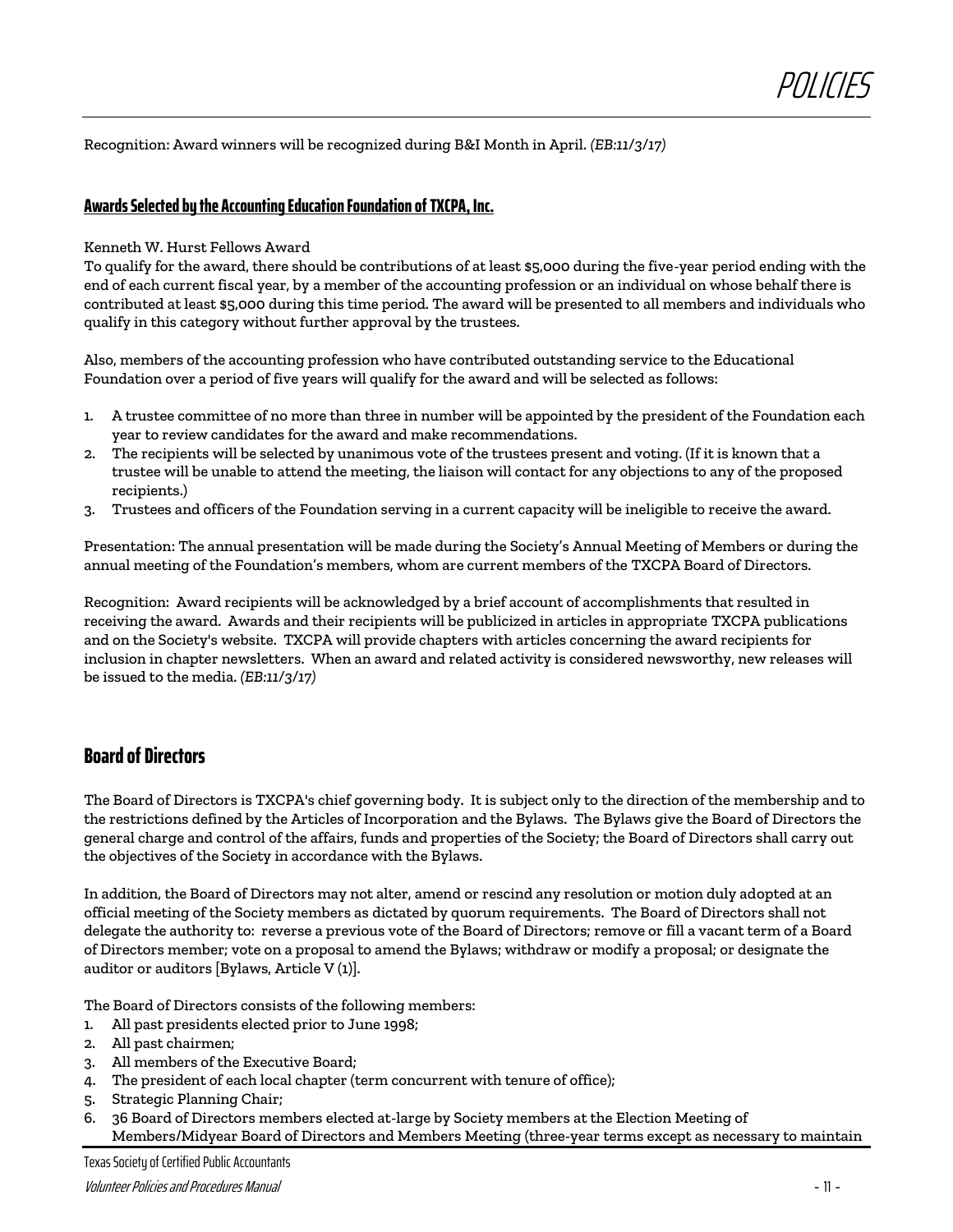POLICIES

a general pattern of one-third of the at-large directors' terms expiring each year);

- 7. One extra Board of Directors member to be elected by each local chapter for each unit of 200 members and distinguished members of the Society, or portion thereof as of May 31 of the previous year, in its designated area (three-year terms with one-third of elected members retiring each year); chapters may elect less than their maximum allowed; and
- 8. President of the TXCPA Accounting Education Foundation.

The principal function of the Board of Directors is to set policy for the Society and to make decisions on major issues.

The TXCPA Bylaws describe the responsibility of the Board of Directors as follows:

- 1. Prescribe requirements for membership [Bylaws*,* Article II (1)];
- 2. Nominate distinguished members and honorary members [Bylaws*,* Articles II (3) & (4)];
- 3. Determine categories and rules for affiliate membership [Bylaws*,* Article II (6)];
- 4. Determine all chapter districts [Bylaws, Article IV (1)];
- 5. Approve of each chapter's incorporation prior to filing with the Secretary of State [Bylaws, Article IV (6)];
- 6. Exercise general control of all Society affairs [Bylaws, Article V (1)];
- 7. Supervise funds and property of the Society [Bylaws, Article V (1)];
- 8. Remove a member of the Board of Directors for cause by a vote of at least two-thirds of the members of the Board of Directors [Bylaws, Article VI (3)];
- 9. Select a member of the Board of Directors to act as chief elected officer in the event the chairman (or the Executive Board members or chairman-elect designated by the Executive Board) is temporarily unable or unwilling to act [Bylaws, Article VI (5)];
- 10. Approve the three members to the incoming Executive Board appointed by the chairman-elect [Bylaws, Article  $VII(1)$ ;
- 11. Remove a member from the Executive Board for failure to perform the duties provided for within the Bylaws [Bylaws, Article VII (2)];
- 12. Set annual dues [Bylaws, Article XI (1)];
- 13. Approve annual budget [Bylaws, Article XII (2)];
- 14. Designate the Society auditor who is a member of the Society [Bylaws, Article XII (3)]; (EB: 1/30/19)
- 15. Initiate a proposal to amend the Bylaws [Bylaws, Article XV (1)]; and
- 16. Suspend any section(s) of the *Code of Professional Ethics* by a two-thirds vote if deemed in possible conflict with Texas and/or U.S. laws [Bylaws, Article XV (2)].

Except in the case of a past chairman or a past TXCPA president elected prior to June 1998, absence from three consecutive meetings of the Board of Directors by any director shall terminate his/her Board of Directors membership unless reasonable explanations are submitted by the director and are accepted by the Executive Board. *(EB:11/7/03) (EB:8/25/06) (EB:08/24/07)*

## **Board of Directors Statement of Responsibilities**

A member serving on the Board of Directors under Bylaws Article V(2)(c), (e) or (f) is expected to sign the Board of Directors Statement of Responsibilities as approved by the Executive Board before commencement of his/her current term. Failure to do so could result in reconsideration of the member's service on the Board. Click on the following link for the Statement:

https://www.tx.cpa/docs/default-source/member-content/txcpa-board-of-directors-statement-ofresponsibility.pdf?Status=Temp&sfvrsn=ad8ed3b1\_2 *(EB:11/12/2004) (EB:11/7/08)*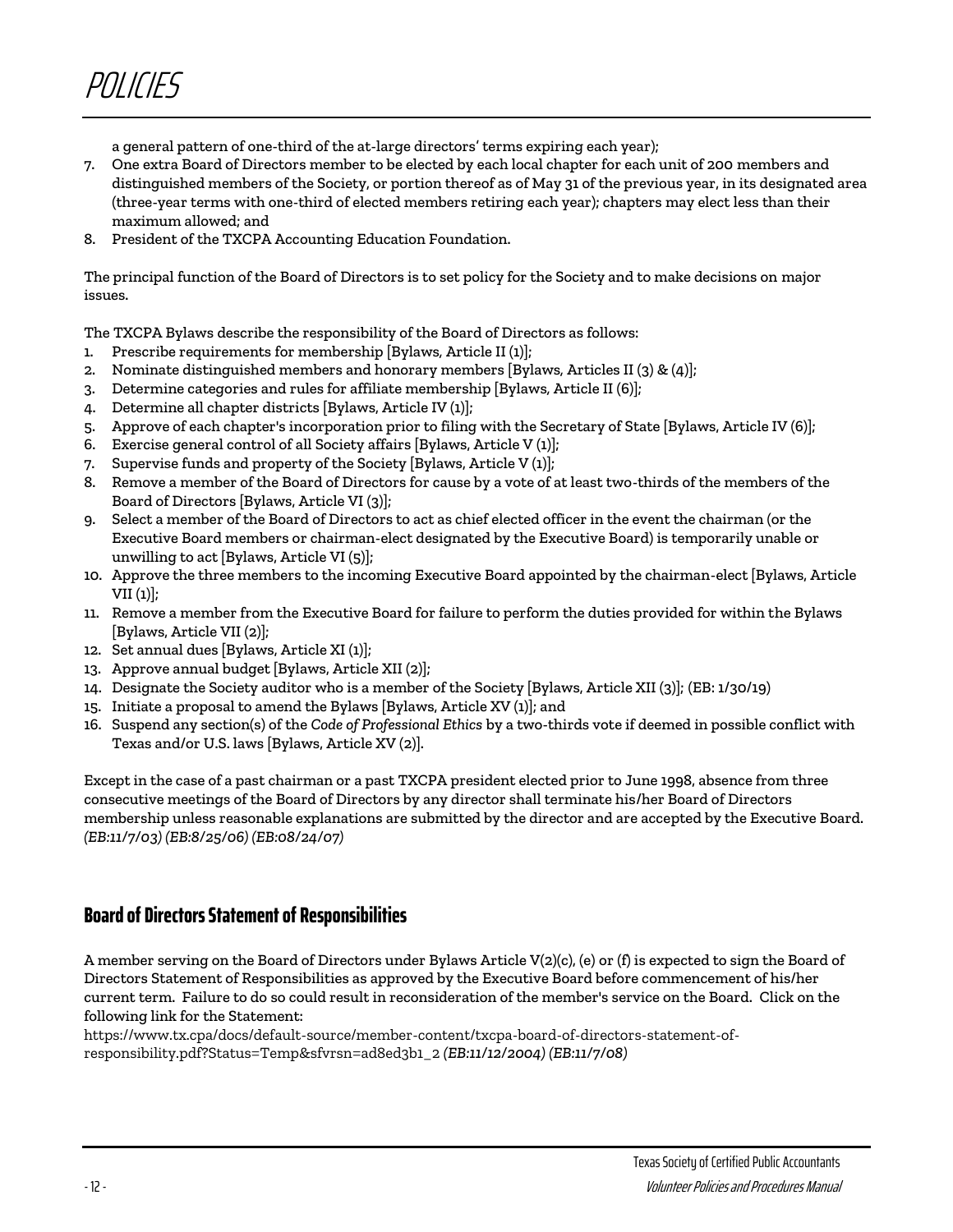## **Brand, TXCPA**

The TXCPA brand is more than our name and logo. It exists at the intersection of everything we do and say in person, at events, to our members, sponsors and across all media. It's how we talk about ourselves, how other people talk about us, and it's the emotional connection we make with our stakeholders. Our brand is the sum total of the experiences we deliver over time, and it represents the essence of who we are and what we stand for as an organization. The logo and complete visual identity shall be consistently utilized by all Society entities, including chapters, in adherence with the *[TXCPA Brand Guidelines](https://www.tscpa.org/docs/default-source/about-tscpa-documents/governance/txcpa-brand-guidelines.pdf?sfvrsn=77e7f2b1_4)*. Members in good standing may use the logo when representing themselves as members of TXCPA, but they may not use it as part of a company logo or emblem. (EB: 1/30/19) (*EB: 04/23/20*)

## **Budgetary Controls**

Operational Budgets

All expenditures that are not within the current year's budget must be approved in advance (per occurrence) (EB: 11/3/17) as follows:

Position Authorized Authorized Authorized Limit

Unrealized gains and losses on investments are not to be included in the operational budget. *(EB:11/11/06)*

## **Chairman, Role and Responsibilities of**

The chairman is the chief elected officer of the Society and is responsible to the Board of Directors and the Executive Board. The chairman will focus his/her efforts and attention on TXCPA programs and activities designed to enhance the effectiveness and reputation of the Society and the accounting profession. The chairman is responsible for maintaining continuity of ongoing strategic objectives as set forth in the strategic plan.

The chairman provides overall leadership regarding the volunteer activities of the members. The chairman has final authority over, and responsibility for, all volunteer-related matters of the Society except for those specifically reserved by and to the Executive Board and the Board of Directors.

The chairman is the chief spokesperson for the Society and will actively and personally promote a cohesive partnership with chapters and other organizations, including AICPA, other state societies, and regulatory and legislative bodies. He/she should put strong emphasis on maintaining a cooperative relationship between the Society and its chapters. He/she should be available to address target audiences outside the profession in an effort to enhance the image of both the profession and the Society among external groups.

Except as otherwise provided in the Bylaws, the chairman is responsible for calling and conducting meetings and determining agendas of the Board of Directors, the Executive Board and the members.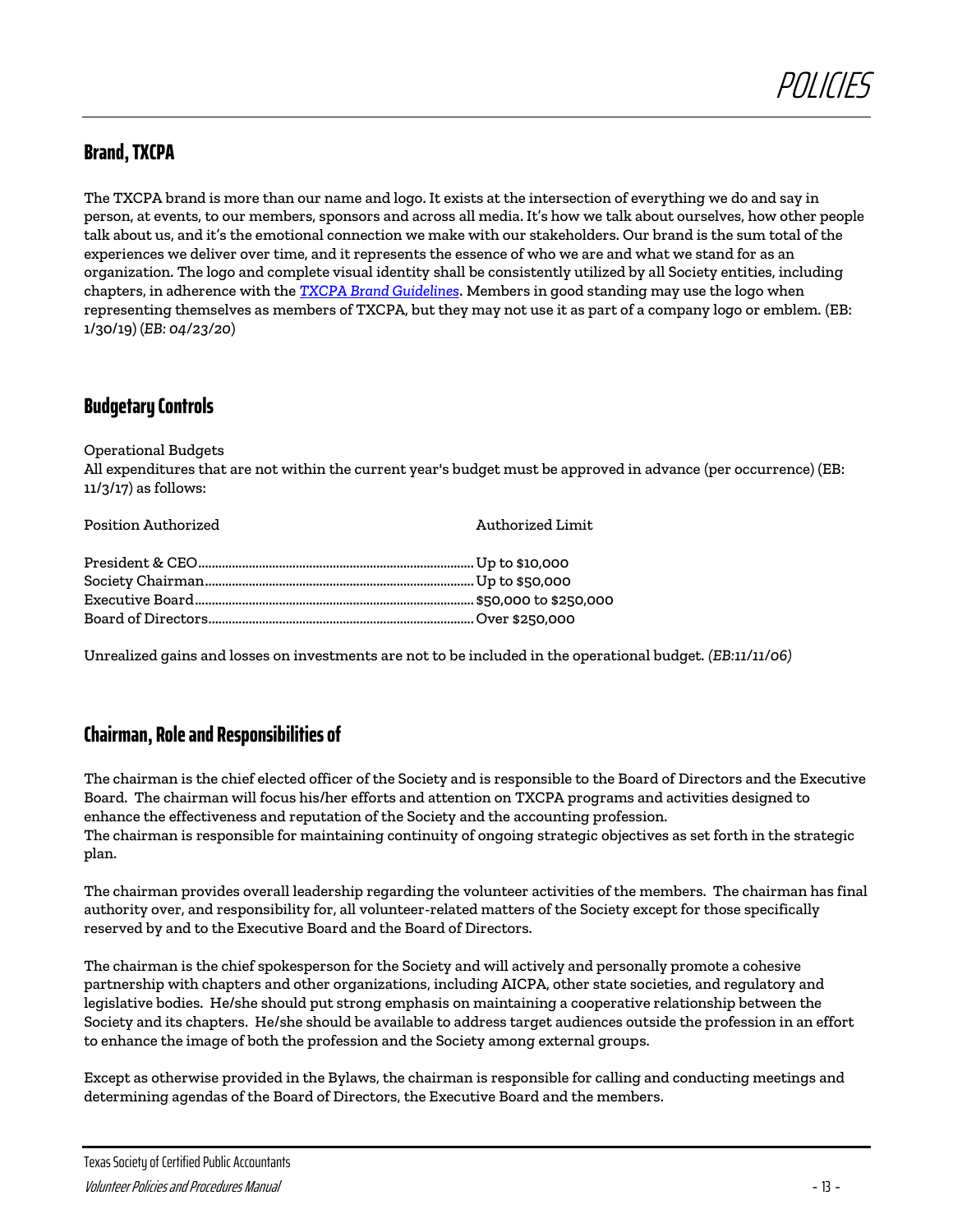The responsibilities of the chairman are to:

- 1. Serve as an officer of TXCPA;
- 2. Chair and report to the Board of Directors;
- 3. Chair the Executive Board;
- 4. Serve as the primary internal and external Society spokesperson;
- 5. Interact on a regular basis with the president & CEO, identifying current professional issues and proposed resolutions;
- 6. Work with the president & CEO to see that basic procedures and programs that will further the goals and objectives of the Society are planned, formulated and executed;
- 7. Make policy decisions on behalf of the Board of Directors when it is not timely to consult the Executive Board or Board of Directors, in which case the chairman should seek ratification of the Board of Directors or Executive Board at the next available opportunity;
- 8. Support and direct implementation of volunteer policies;
- 9. Communicate with the Board of Directors regarding progress toward achieving the objectives of the Society;
- 10. Appoint and/or remove as necessary committee chairmen and vice chairmen (as needed) and all committee members (most of which will have been accomplished earlier as chairman-elect), after obtaining input from staff;
- 11. Serve in an *ex officio* capacity for all committees and other legal entities of TXCPA;
- 12. Serve as chairman of the Compensation Committee, which determines the compensation of the president & CEO and approves the compensation pool for staff;
- 13. Serve as a member on the Finance Committee
- 14. Serve as a member on the Accounting Education Foundation's Nominating Committee; and (EB: 1/30/19)
- 15. Work with the president & CEO to plan the Midyear Board of Directors and Members Meeting and Annual Meeting which will take place during his/her year as chairman. *(EB:11/7/03)*

## **Chairman (Immediate Past), Responsibilities of**

TXCPA's immediate past chairman serves on the Board of Directors.

In his/her first year as past chairman, he/she serves as the chair of the Nominations Committee for both the Society and the Accounting Education Foundation and on the Compensation Committee, as well as on the Executive Board. In his/her second year as past chairman, the individual chairs the Awards Committee and serves as a member on the Nominations Committee. *(EB:11/11/06) (EB: 1/30/19)*

## **Chairman-elect, Responsibilities of**

The responsibilities of the chairman-elect are to:

- 1. Serve as an officer of TXCPA;
- 2. Serve on the Board of Directors;
- 3. Serve on the Executive Board;
- 4. Appoint three nominees to the incoming Executive Board with the approval of the Board of Directors and appoint one member to the incoming Nominations Committee;
- 5. In consultation with the president & CEO, approve committee appointments for his/her year as chairman;
- 6. Serve on the Finance Committee;
- 7. Serve on the Compensation Committee;
- 8. Serve on the Strategic Planning Committee;
- 9. Serve as trustee of the TXCPA Accounting Education Foundation;
- 10. Attend the CPA-SEA Leadership Conference for state CPA society chairmen-elect;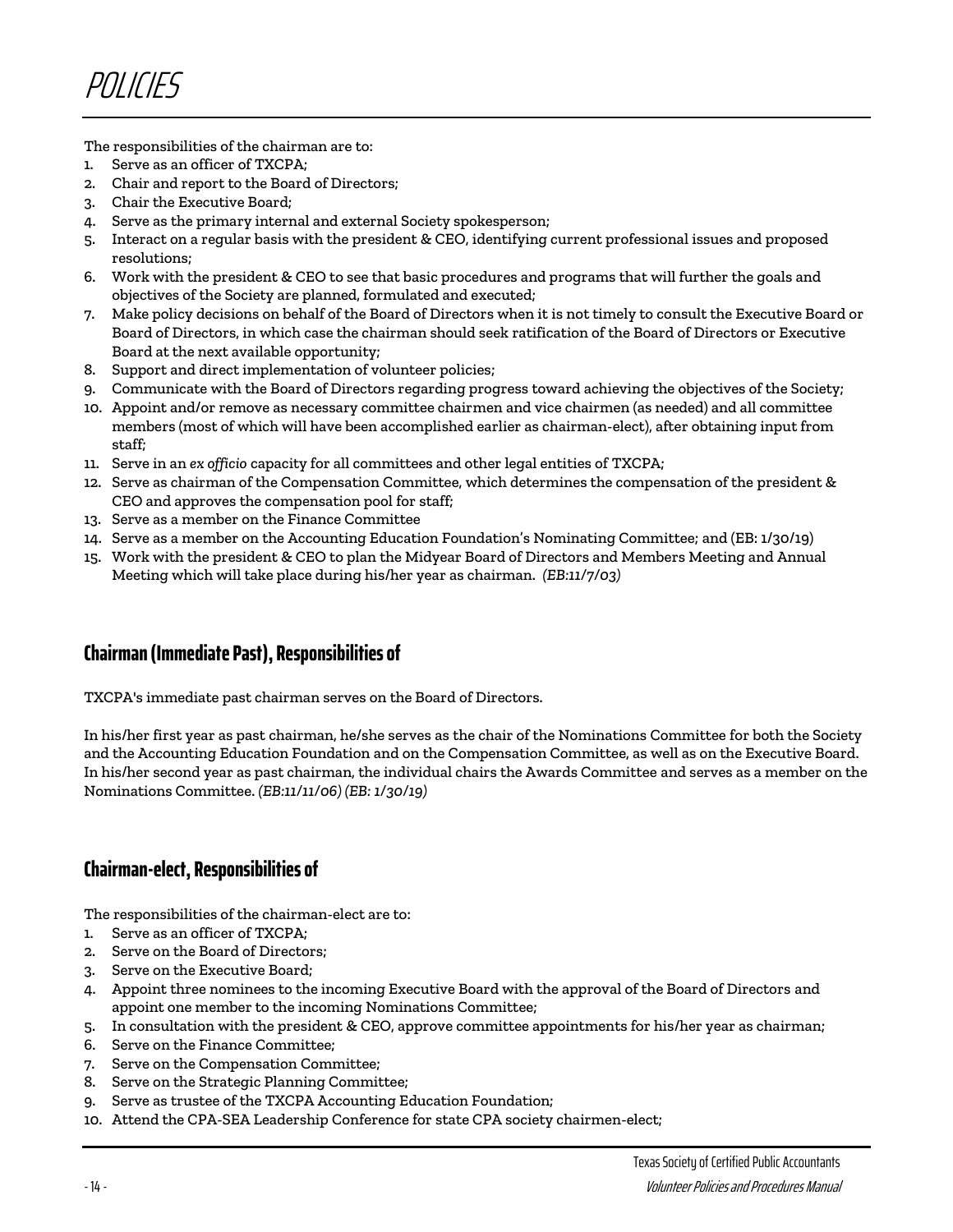

- 11. If possible, attend the AICPA Annual Meeting as a TXCPA representative;
- 12. Assume responsibilities as assigned by the chairman. *(EB:8/09/02)*

## **Chairman-elect Nominee, Responsibilities of**

The responsibilities of the chairman-elect nominee are to:

- 1. Attend Executive Board meetings after the time of nomination;
- 2. Serve on the Finance Committee;
- 3. Serve as a member of the Compensation Committee; and
- 4. Consult with the president & CEO regarding site selection for the Executive Board meetings that will take place during his/her year as chairman. *(EB:8/09/02)*

## **Chapters**

The local chapters are semi-autonomous organizations formed within the framework of the Society providing local presence and opportunity for participation by TXCPA members.

Coordination with TXCPA among the chapters is accomplished through the Chapter Coordinating Committee, which comprises chapter presidents, presidents-elect and executive directors. This committee is assisted by a staff liaison who is in frequent contact with the chapters. The committee reports to the Executive Board on its activities, as well as chapters' activities through its assigned coordinating officers.

See Article IV of the Bylaws for further detail. *(EB:11/7/03)*

#### **Chapter Awards**

*See Awards*

## **Chapter Size Groups**

Chapters are clustered by size in one of three groups: Small (Group I); Medium (Group II); and Large (Group III). In addition to networking opportunities among chapters, these groupings are utilized for (but not limited to): appointments to the TXCPA Chapter Coordinating Committee Steering Subcommittee, selection of Outstanding Chapter Awards and recommendation of other TXCPA awards to chapters, and conducting Chapter Roundtables.

Chapter size groups are:

| Small (Group I)                                      | Abilene; Brazos Valley; Rio Grande Valley; San Angelo; Southeast Texas;<br>Victoria: Wichita Falls | Texarkana: |
|------------------------------------------------------|----------------------------------------------------------------------------------------------------|------------|
| Medium (Group II)                                    | Central Texas; Corpus Christi; East Texas; El Paso; Panhandle; Permian Basin; South Plains         |            |
| Large (Group III)<br>(EB:4/25/03; 4/29/11; 11/30/15) | Austin; Dallas, Fort Worth; Houston; San Antonio                                                   |            |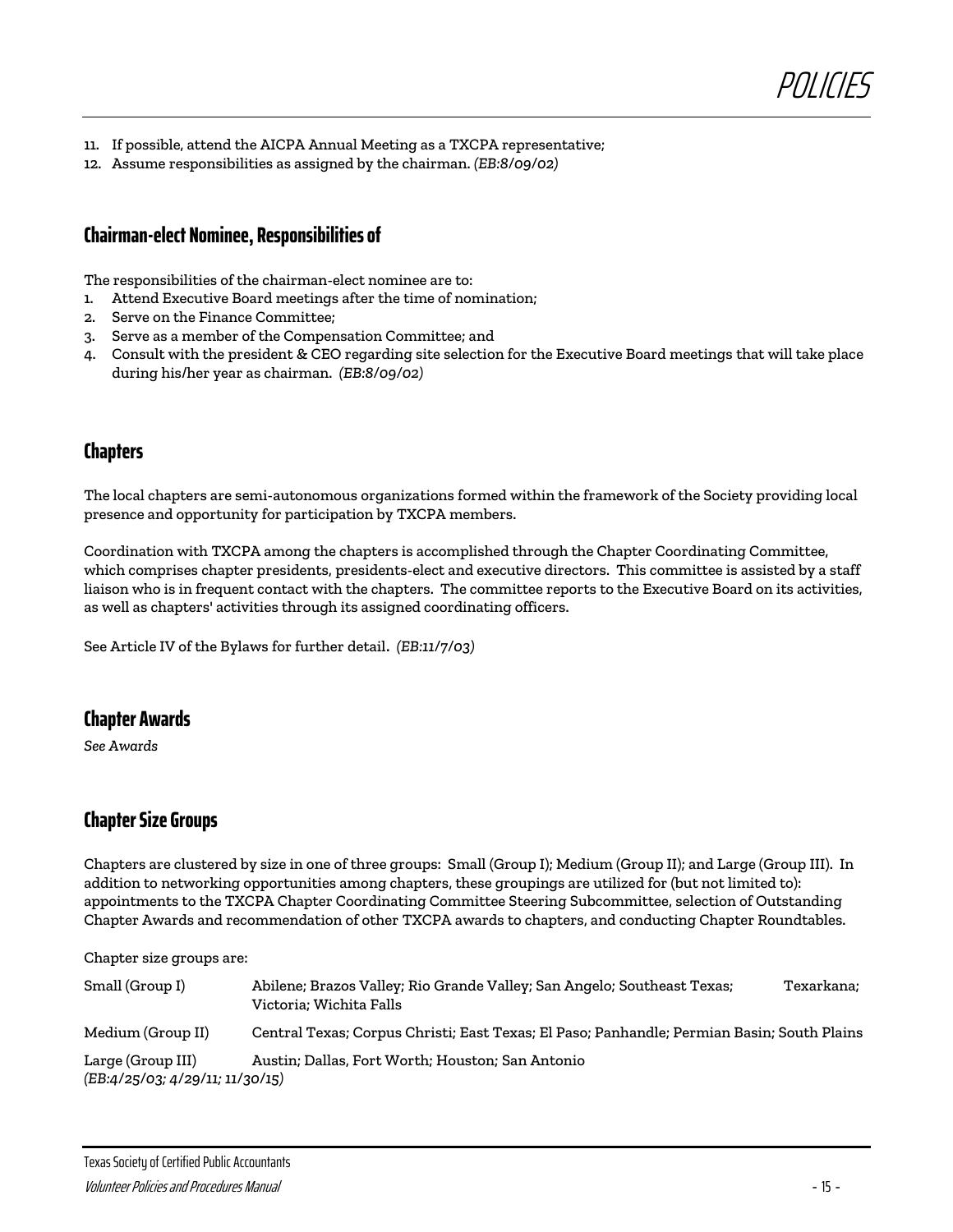## **Chapter/Society Relationship**

TXCPA members are also members of a chapter. The chapters complement TXCPA's education of members regarding the Society's overall purpose, goals and objectives. Chapters often locally implement TXCPA-developed programs and services. Chapters also develop and execute a variety of local programs and services that complement those offered by TXCPA.

The chapters are authorized in the Society Bylaws and serve as an important contact with the members. Chapters should develop their business plans with objectives and activities to align with the Society's strategic plan. The activities of the chapters should be designed to advance the profession and the activities of the Society. (*EB:4/26/03) (EB: 1/30/19)*

Volunteer leadership and staff of both TXCPA and the chapters should nurture a positive relationship between and among their organizations. *(EB:11/7/03)*

#### Chapter Violations

The procedure for changing a chapter's status to probation, suspension or revocation shall include inquiry, investigation, notification, a hearing and final determination.

Inquiry: The TXCPA Executive Board may cause an inquiry upon receipt of a written, signed request or upon its own initiative. Inquiries of a chapter should not be personal in nature, rather focus on violations regarding the operation of the chapter. The inquiry will be reviewed by a duly appointed investigating body appointed by the Executive Board for the purpose of determining whether there is a reasonable basis to believe that a chapter's affiliated status should be placed on probation, suspended or revoked. The investigating body may call on the individual(s) presenting the inquiry for additional information pertaining to the inquiry.

Investigation: The investigating body shall review the request for inquiry to determine if:

- A. The written request DOES NOT state allegations which, if sustained, would constitute grounds for probation, suspension or revocation, in which case the investigating body shall notify the TXCPA Executive Board; or
- B. The written request DOES state allegations which, if sustained, would constitute a violation of the standards of TXCPA, in which case the investigating body shall notify the TXCPA Executive Board and make inquiries of the CHAPTER and may make inquiries of any individual who may have knowledge of pertinent facts and circumstances.

Notification: A notification will be sent to the chapter representatives informing them of any and all inquiries made regarding the CHAPTER and shall specify the conduct which is the subject of the request. Within thirty (30) days of receipt of the investigating body's findings, the TXCPA President/CEO shall send notice of the determination by Certified Mail, Return Receipt Requested and via email, to appropriate representatives of the CHAPTER, as well as to the originator of the request. If the findings are to be sent to the TXCPA Executive Board for review, the chapter will be informed of the date of the meeting to review the investigating body's findings. Chapter representatives are defined as the Chapter President, Chapter President Elect, and Chapter Executive Director.

Hearing: At a time and place designated for a TXCPA Executive Board meeting, representatives of the CHAPTER shall have an opportunity to be heard if they choose. A CHAPTER may choose to have the hearing in person or virtually. The CHAPTER shall be provided an opportunity to present its position verbally, present documents, argue the merits of its position, and to question any possible sanctions. It is the intent that CHAPTERS be afforded due process before any action is taken.

Determination: The TXCPA Executive Board shall review the findings of the investigating body and evidence and arguments offered by the CHAPTER. It shall consider the gravity of the offense and shall take any action which it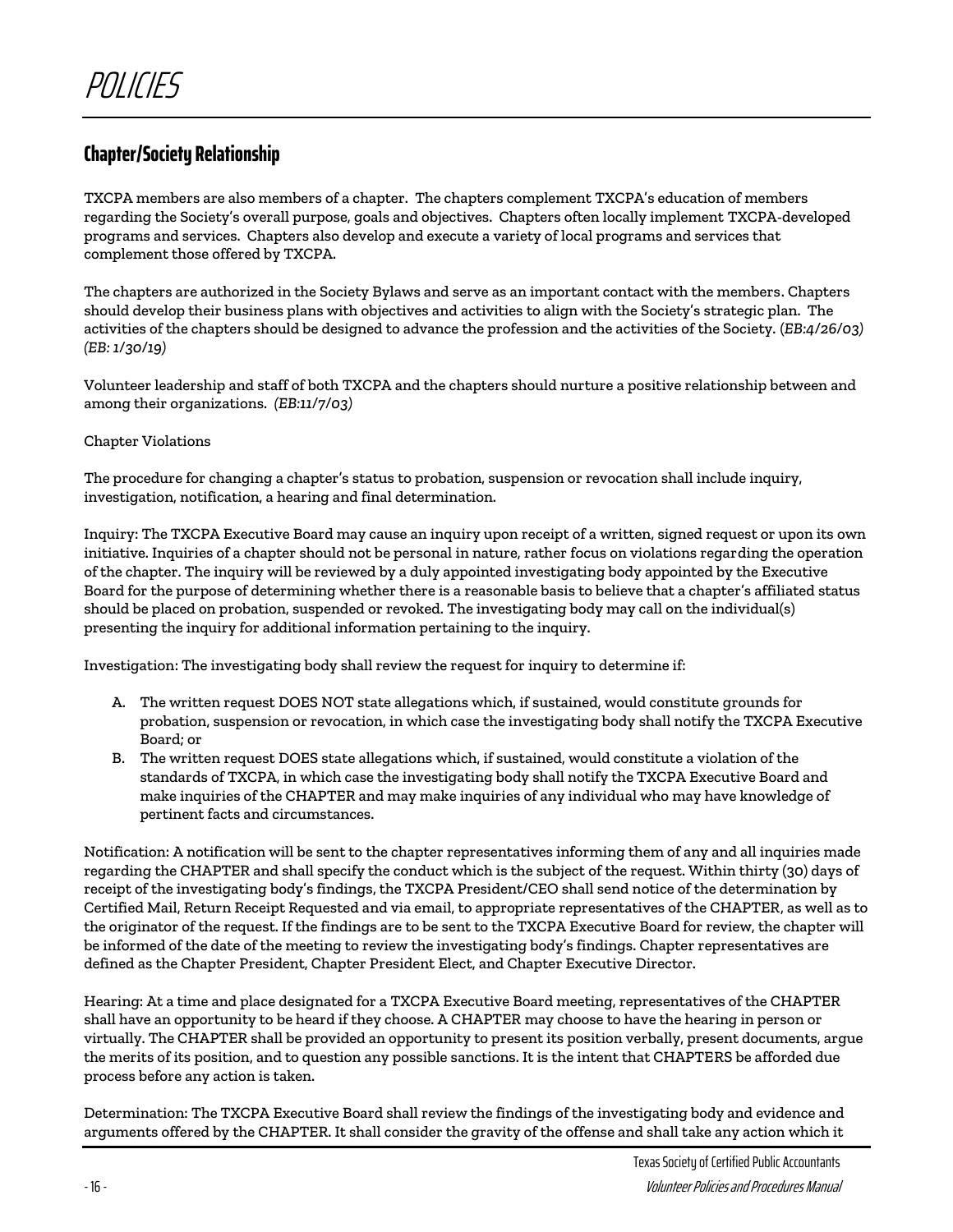deems appropriate, which may include placing the CHAPTER on probation, or suspending the CHAPTER's affiliated status. The determination of the TXCPA Executive Board shall be by an affirmative vote of a majority of the TXCPA Executive Board present and voting at the duly called meeting at which a quorum is present. The action of the TXCPA Executive Board shall immediately be communicated to appropriate representatives of the CHAPTER by Certified Mail, Return Receipt Requested and via email.

The Executive Board may also recommend revoking the CHAPTER'S affiliated status to the TXCPA Board of Directors. The determination of the TXCPA Board of Directors shall be by an affirmative vote of a majority of the TXCPA Board of Directors present and voting at the duly called meeting at which a quorum is present. The action of the TXCPA Board of Directors shall immediately be communicated to appropriate representatives of the CHAPTER by Certified Mail, Return Receipt Requested and via email.

- A. Probation: The TXCPA Executive Board may place a chapter on probation for a period not to exceed ninety (90) days.
- B. Suspension: The TXCPA Executive Board may suspend a chapter's affiliated status for a period not to exceed nine (9) months, which may result in limitations or a loss of all benefits and privileges as determined by the TXCPA Executive Board. All TXCPA members affiliated with the CHAPTER shall be notified of such suspension.
- C. Revocation: The TXCPA Board of Directors alone may revoke a chapter's affiliated status. In the event that the CHAPTER'S affiliated status is revoked, the CHAPTER will cease to have the right to represent itself as an affiliated chapter of TXCPA and will lose all benefits and privileges therein. All TXCPA members affiliated with the CHAPTER shall be notified of such revocation, and their chapter memberships will be reassigned to the closest geographic chapter or a successor chapter.

Reapplication: Any chapter that has had its status revoked may reapply for affiliated status one (1)year after the date of revocation. *(EB: 4/23/21)*

## **Chapter – Standards for Formation of a New Chapter**

Any change to existing chapter boundaries must be proposed in writing and sent to the attention of the TXCPA chairman by July 1. (A proposal received after that date will be postponed to the next fiscal year.) The process will take place over two fiscal years.

Before the formal proposal is sent, the following pre-application steps must be completed:

- 1. If there are at least 250 members in the counties proposed to be moved, they are electronically surveyed by TXCPA staff to see how many are willing; and
- 2. The first four items below are included in a document that the proposers provide to the chapter president, chapter president-elect and executive director/secretary of each existing chapter from which members would be moved, to see whether the needs stated for a new chapter could be met within the existing structure.

After the steps are completed, the TXCPA chairman will notify the proposers that they may move forward as follows.

The proposal document shall include all of the following:

- 1. Names of at least 20 current CPA members in good standing (who have been members for at least five years continuously) making the proposal;
- 2. A detailed explanation of members' needs for a new chapter in the affected area that cannot be addressed by existing chapters;
- 3. Names of the counties that would be moved from existing chapters;
- 4. The approximate number of members who would be moved (a minimum of 250 current members, distinguished members and lifetime members in good standing is required);
- 5. A three-year business plan;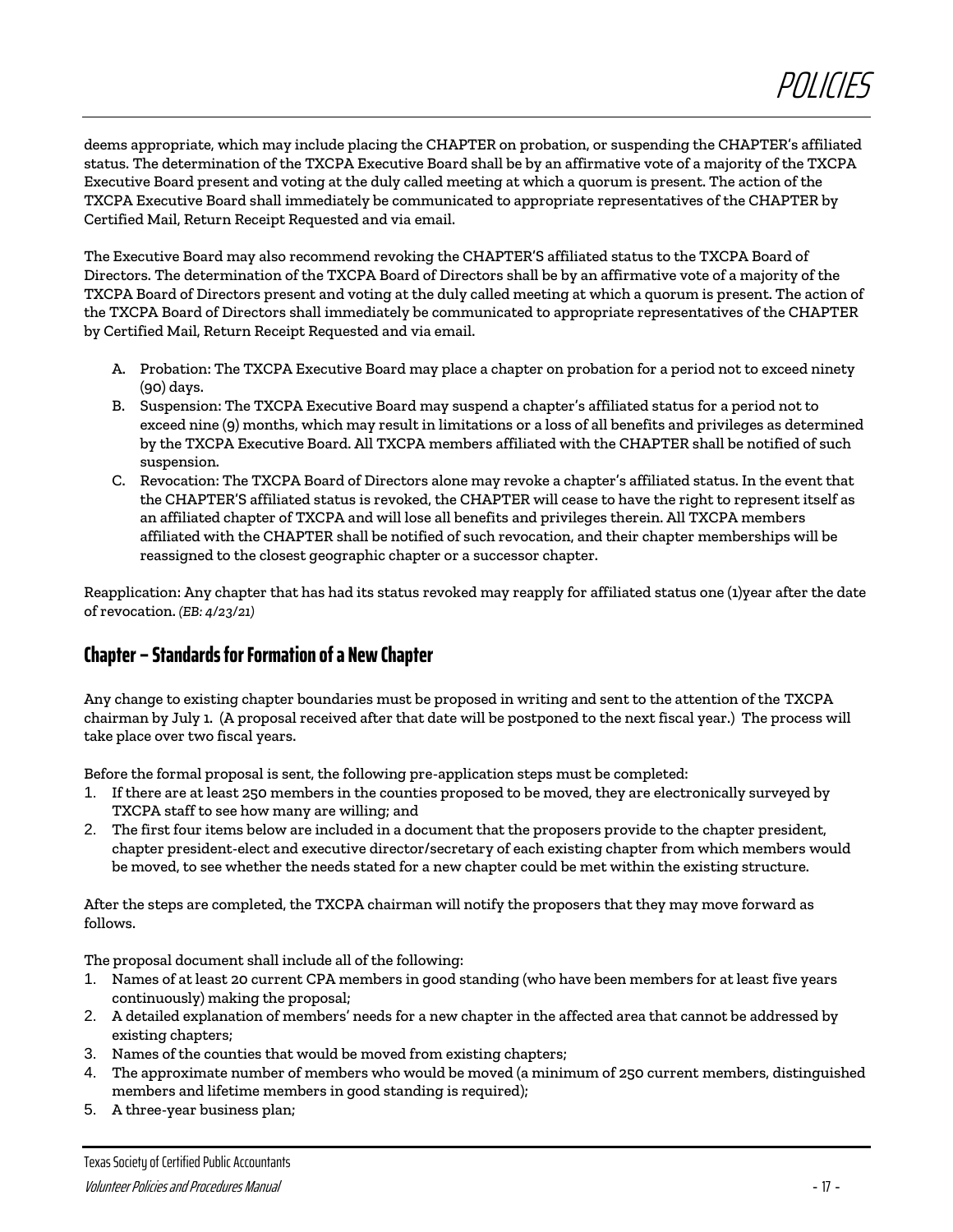- 6. The names of eligible members who have committed to serve as officers during the first three years after the chapter is created;
- 7. Proposed dues amounts for the first three years; and
- 8. A proposed three-year budget.

All names in the proposal are subject to eligibility verification by TXCPA staff. The TXCPA chairman will determine whether the document meets criteria.

The proposed change will be communicated to the Boards of Directors of each chapter from which the proposed counties would be moved, by August 1.

The proposed change will be communicated to the TXCPA Executive Board prior to consideration by the Board of Directors with the affected chapter(s) given the opportunity to state their case in person. The TXCPA Executive Board should endorse the change in boundaries by a simple majority prior to sending to the Board of Directors for approval as described below.

If all of the foregoing criteria have been met, the proposal will be placed on the agenda for a vote at the next meeting of the Board of Directors. At that meeting, there must be an affirmative vote of at least two-thirds of current Board members in attendance in order to approve the proposal.

If the proposal is approved by the Board of Directors as indicated, proposed Bylaws (that provide for four officers – president, president-elect, secretary and treasurer – and comply with TXCPA Bylaws) for the new chapter shall be sent to the president & CEO by June 1 for approval by the TXCPA Executive Board at its next regularly scheduled meeting.

After Bylaws are approved by the TXCPA Executive Board, all affected members will be notified by TXCPA and their chapter affiliation changed by November 1. After that date, they may meet and conduct business in accordance with their approved Bylaws. During April joint dues billing by TXCPA, they will be billed for dues in the new chapter at the rates approved by the new chapter's Board of Directors by February 1 of the second fiscal year of the process.

The new chapter will be in a probationary period for three fiscal years, subject to Executive Board approval, and must submit annual financial reports to the TXCPA Executive Board no later than two months after the end of each fiscal year. *(MYB:1/28/15)*

## **Committees**

*See Committees section beginning on page 34*

## **Compensation and Benefits**

Compensation and benefits programs for TXCPA employees are designed with the goal of providing remuneration that is fair, reasonable and competitive. The programs are intended to help TXCPA recruit and retain qualified staff while being cost-effective and affordable, ensuring that the interests of TXCPA members are considered. The responsibility for guiding and overseeing the formulation and application of staff compensation and benefits for TXCPA employees has been delegated to the Compensation Committee by the Executive Board. The Compensation Committee will report to the Executive Board on an annual basis the work and decisions of the committee.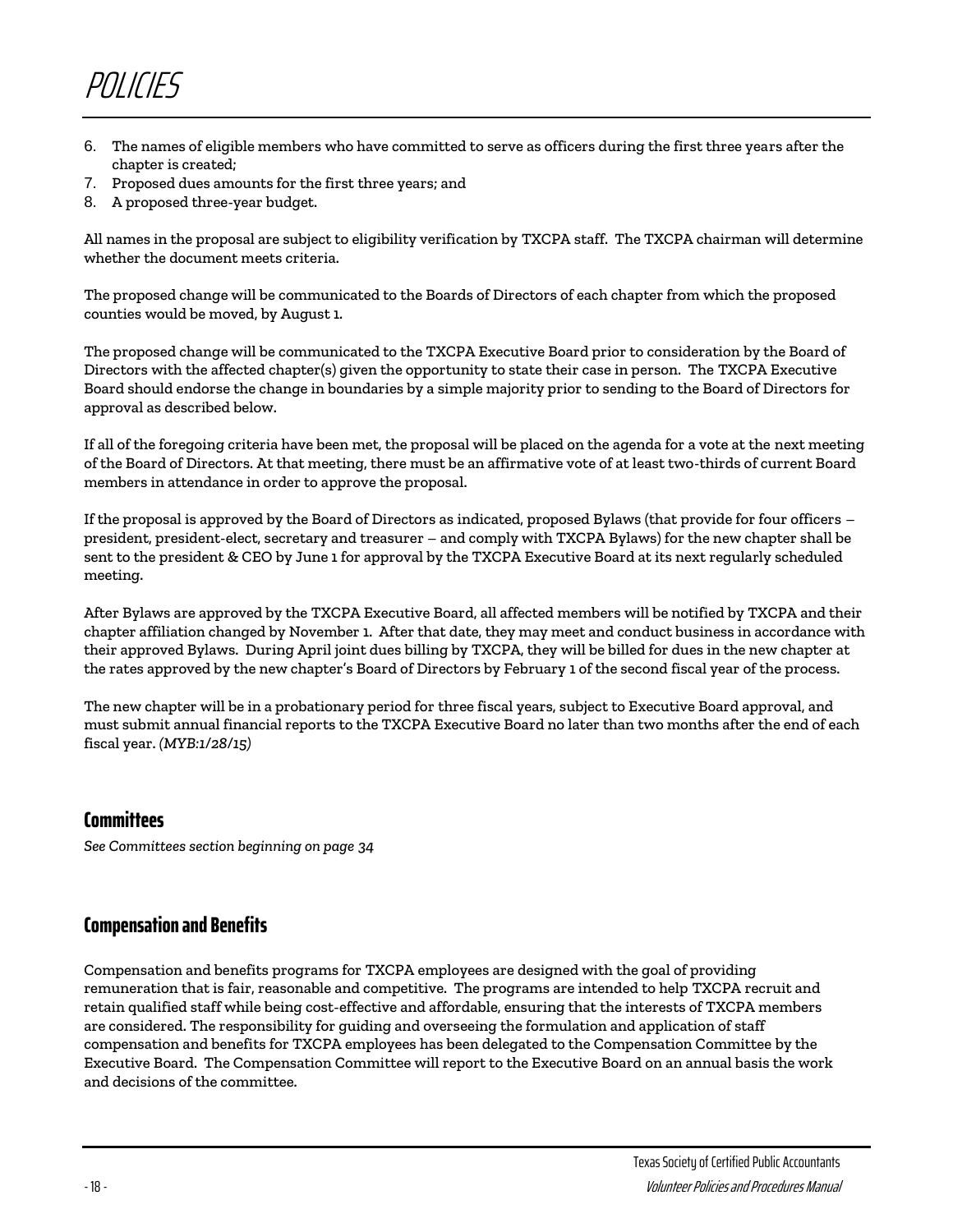As part of its responsibilities, the Compensation Committee will: oversee and review the salary grades for various staff positions established by the president & CEO, oversee and review the benefit programs provided to TXCPA employees, set the overall compensation budget for TXCPA each year, conduct a performance evaluation of the president & CEO each year and set the compensation of the president & CEO.

To assure competitive and appropriate levels of compensation for staff, the Compensation Committee will obtain information from relevant comparator groups, including other associations and nonprofit organizations, as well as other general industry companies, as appropriate. Information regarding compensation and benefit programs of other comparator groups will be obtained by employing independent compensation consultants on a periodic basis and at least every three years.

The guidelines described above apply consistently to all employees of TXCPA regardless of their level. TXCPA administers its compensation and benefit programs in accordance with Federal Wage and Hour Laws, and other applicable governmental guidelines. *(EB:11/7/08)*

## **Conflict of Interest Policy**

All TXCPA volunteers will make every effort to avoid any conflict between their own personal, company or firm interests and the interests of the Society, in all actions taken by them on behalf of the Society.

A volunteer should abstain from voting on issues, policies and decisions which could cause the member to benefit personally or cause the member's company or firm to benefit from the outcome of the vote.

Each officer and director of TXCPA shall be required to sign an annual statement that he/she understands the Conflict of Interest Policy and agrees to disclose to the chairman any conflict or potential conflict of interest which may arise during his/her service. (See "Conflict of Interest Disclosure Statement.")

The disclosure of any conflict by volunteers should be in writing, confidentially addressed to the chairman, and should describe the facts and circumstances relative to the potential conflict of interest. It will be the decision of the chairman of the Society as to a resolution of the conflict, if a resolution is deemed necessary. Any volunteer who is aware of a conflict of interest on his/her part and fails to report such shall be subject to appropriate disciplinary action by the Executive Board or its designee. *(EB:8/09/02) (EB:11/7/08)* Click on the following link for the Conflict of Interest Disclosure Statement:

**https://www.tx.cpa/docs/default-source/member-content/txcpa-board-of-directors-conflictof-interest.pdf?Status=Temp&sfvrsn=d28ed3b1\_2**

## **Contracting Authority**

All contracts entered into by TXCPA and its related entities (not including chapters), must be approved by the president & CEO or his/her designee. *(EB:8/09/02)*

## **Coordinating Officers, Responsibilities of the Executive Board as**

Most of the members of the Executive Board will be asked to serve as coordinating officers for one or more committees.

The duties of coordinating officers are as follows: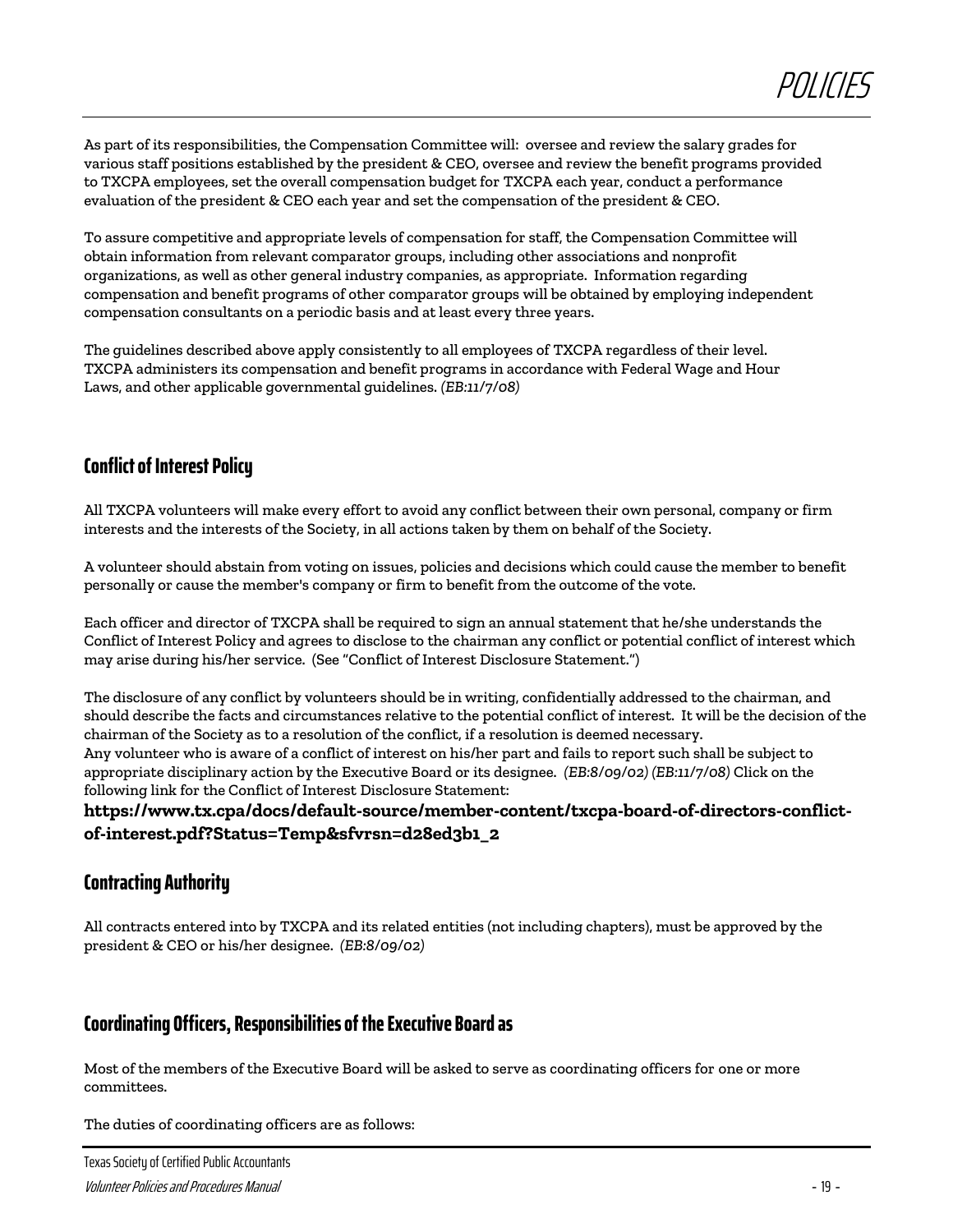- Serve as a catalyst to the committee(s), maintaining appropriate contact with the committee chairmen and members to assure that each committee performs its assigned tasks;
- 2. Interpret Board of Directors and Executive Board policies for committees as required;
- 3. Encourage presentation of questions or recommendations to both the Executive Board and Board of Directors;
- 4. Represent the committees at meetings of the Executive Board;
- 5. Notify the chairmen of any Executive Board or Board of Directors action that directly affects their respective committees with a copy to the committee chairman and staff liaison(s);
- 6. Keep the Executive Board informed of progress made by the committees;
- 7. Report on actions and activities of the Board of Directors at committee meetings; and
- 8. Be alert to the effectiveness of the chairman, vice-chairman and other members in order to offer consultation to the TXCPA chairman-elect regarding committee appointments.

The coordinating officer is not expected to carry out any of the tasks assigned to the committees, their chairmen or committee members.

A coordinating officer is expected to function as the advocate for the committee actions he/she brings to the Executive Board. However, should the coordinating officer object to a committee or action to such an extent that the coordinating officer could not effectively advocate the position, he/she should advise the committee or chairman and invite another representative to attend the Executive Board meeting and advocate the committee's position. In this instance, the coordinating officer is free to express his/her personal opinion on the matter. *(EB:11/7/03)*

## **Executive Board**

The Executive Board is the working arm of the full Board of Directors. The Executive Board will function for the Board of Directors between Board of Directors meetings and shall have all the powers of the Board of Directors except those specifically reserved to the Board of Directors itself.

No member may serve on the Executive Board if that member or that member's spouse is a member of the Texas State Board of Public Accountancy. *(EB:4/25/03)*

The Executive Board identifies issues, and considers and decides matters brought before it by members, committees, officers and others. With a view of the needs of the profession, the Executive Board is responsible for review and approval of strategic plan objectives.

The Executive Board is expected to perform the following duties:

- 1. Review the annual budget, as recommended by the Finance Committee and staff, prior to presentation for ultimate approval by the Board of Directors;
- 2. Throughout the year, review performance against the budget and, through the treasurer, report such at each Board of Directors meeting and make such recommendations as it deems appropriate;
- 3. Initiate recommendations to the Board of Directors regarding matters worthy of consideration;
- 4. Screen and amplify for Board of Directors' consideration and approval recommendations made by committees;
- 5. Take disciplinary action against members as necessary under Bylaws Article III;
- 6. Approve changes to chapter Bylaws*;*
- 7. Approve changes to the *TXCPA Volunteer Policies and Procedures Manual;*
- 8. Prescribe requirements and dues for Student Affiliate members; and
- 9. In addition to the chairman-elect, treasurer and treasurer-elect, three members of the Executive Board will be appointed by the chairman to serve on the Finance Committee. *(EB:11/11/06)*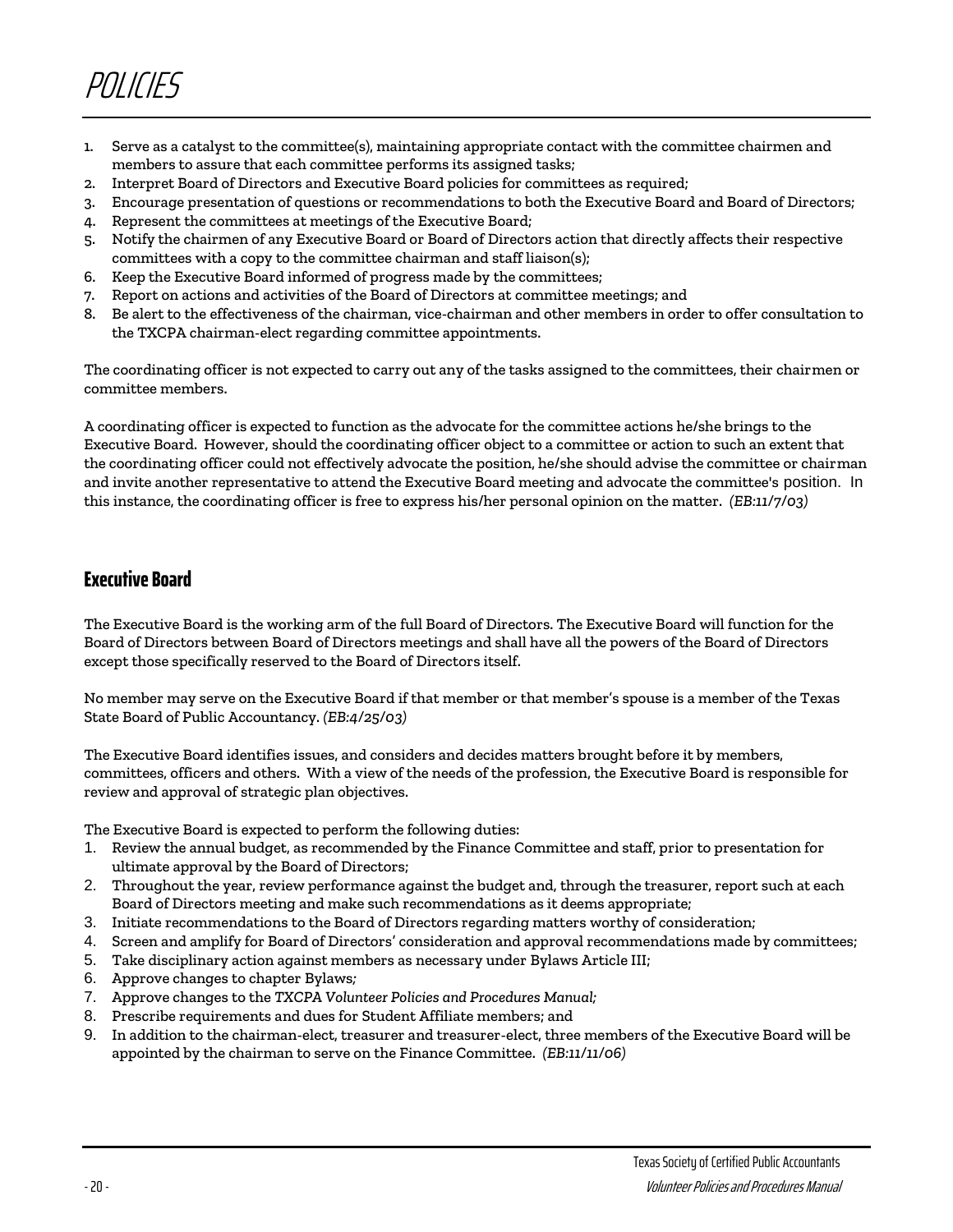## **Expense Reimbursement, Volunteer**

Society Chairman, Chairman-elect, Immediate Past Chairman and Chairman-elect Nominee: In token recognition of the substantial contribution of time and resources required of the chairman and chairman-elect during their tenures in office, all expenses relating to official travel by the chairman, chairman-elect, immediate past chairman and chairman-elect nominee and their spouses, subject only to the budget limitations for the year, are to be reimbursed by the Society. Travel expenses to be reimbursed shall include transportation (e.g., coach class airfare, personal automobile mileage allowance, taxi, and auto rental), meals, lodging and incidental expenses. Reimbursement of mileage as a travel expense will be at the prescribed IRS allowable rate, which may change from time to time. Original receipts of all expenditures, except for *de minimis* amounts defined from time to time by the IRS, must accompany requests for reimbursement. Arrangements for air travel should be made sufficiently in advance to obtain any discount fares available. All reimbursed spouse expenses in excess of \$600 in any calendar year will be documented on Form 1099 for tax purposes, as required by law. *(EB:6/29/06)*

It is contemplated that official travel shall include one or more visits to each chapter and numerous visits to the Society office, as well as all meetings of the Executive Board, Board of Directors, Leadership Conference and the Society's Annual Meeting and Midyear Board of Directors and Members Meeting. The Annual Meeting of AICPA and any other travel in the interest of the Society, at the discretion of the chairman and/or chairman-elect, shall be included in official travel. *(EB:4/27/07)*

Any expenses incurred resulting from the position of immediate past chairman or chairman-elect nominee should be paid under the policy guideline of the chairman and chairman-elect. Expenses pertaining to other Society activities (not as a result of the immediate past chairman or chairman-elect nominee office) are not covered in this policy. *(EB:6/29/06)*

All official travel must *not* be preceded or followed by vacations as a group or by an officer and his/her spouse if it is clear that the site was chosen to facilitate a personal vacation.

Expense reports of the Society chairman, chairman-elect, immediate past chairman and chairman-elect nominee will be reviewed and approved by the president & CEO. *(EB:6/29/06)*

Executive Board Members: *See Meeting Expenses for Executive Board under Meetings Policy*

Committee Members *See expense reimbursement in Committees section beginning on page 32*

Coordinating Officers: In recognition of the substantial contribution of time and resources required of the coordinating officers, all expenses for in-person committee meetings not held in conjunction with the Board of Directors, Executive Board and Annual Meeting may be reimbursed by the Society. Travel expenses to be reimbursed shall include reasonable transportation (e.g., coach class airfare, personal automobile mileage allowance, taxi, and auto rental), meals, lodging and incidental expenses. Reimbursement of mileage as a travel expense will be at the prescribed IRS allowable rate, which may change from time to time. Original receipts of all expenditures, except for *de minimis* amounts defined from time to time by the IRS, must accompany requests for reimbursement. Arrangements for air travel should be made sufficiently in advance to obtain any discount fares available.

Reimbursement Requests: Requests for expense reimbursement should be submitted for approval in advance of the meeting. Original receipts of all expenditures, except for *de minimis* amounts defined from time to time by the IRS, must accompany expense reimbursement requests and should be submitted to the president & CEO of TXCPA, Dallas, TX. (EB:11/7/03) (EB:6/29/06)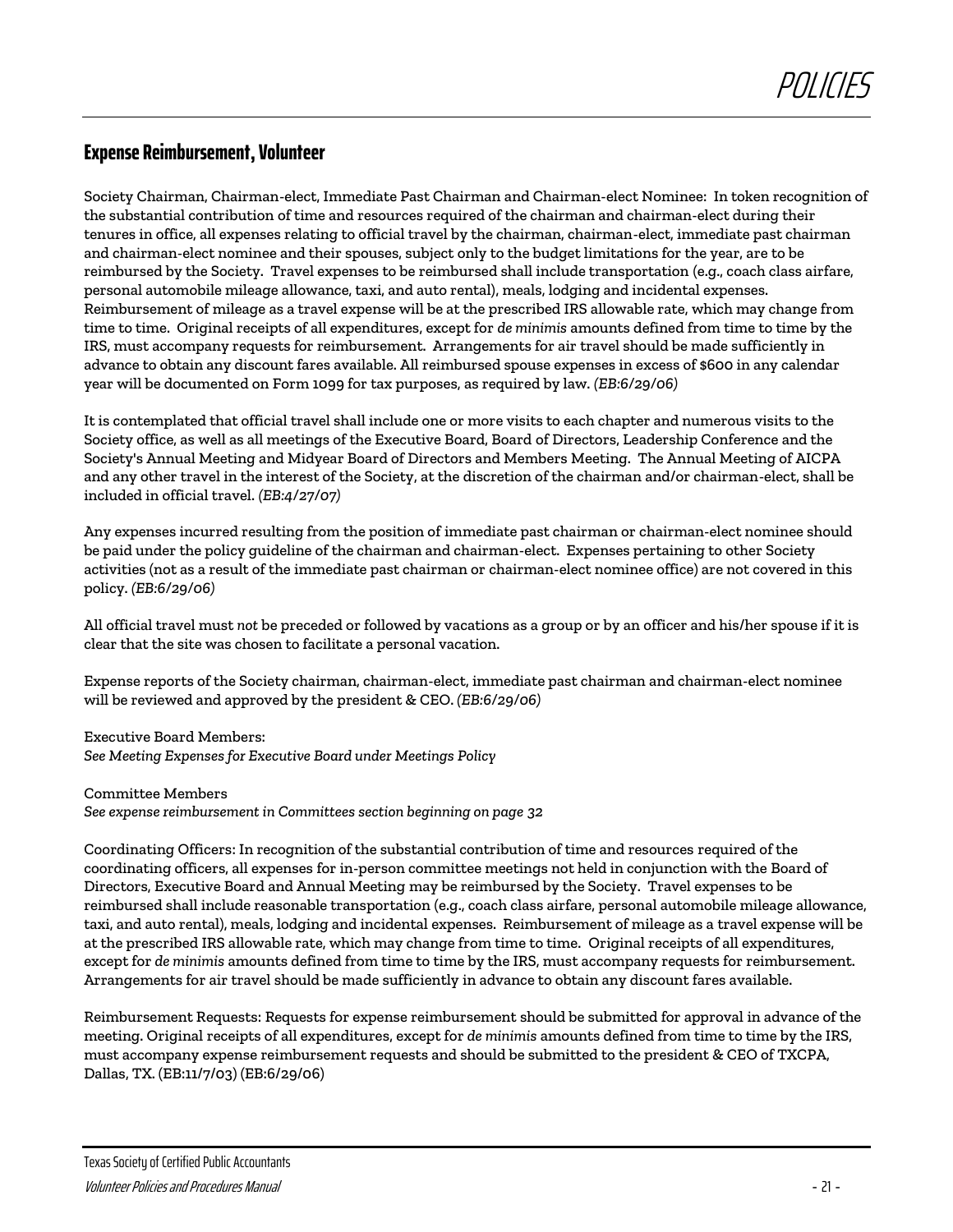## **Financial Standards, Minimum**

In order to maintain an appropriate financial position for the Society and related entities, the following minimum financial standards shall be maintained throughout each fiscal year.

Cash Balances: The CPE Foundation shall maintain a minimum cash and investment balance equal to three succeeding months' forecasted indirect expenses plus three succeeding months' forecasted direct expenses.

The Society and other affiliated entities each shall maintain a minimum cash and investment balance equal to three succeeding months' total forecasted expenses.

Capital Expenditures: Capital expenditures or financing for any Society entity must not violate the cash balances on a current or forecasted basis.

These standards should be reviewed and evaluated at least every three years. *(EB:6/19/98) (EB:8/24/12)*

## **Fund Balance Guidelines**

TXCPA and the TXCPA CPE Foundation will strive to maintain a fund balance that provides the liquidity to make strategic investments for the future, as well as to provide for an unexpected financial shortfall or other unexpected event. A portion of the fund balance should also allow TXCPA and the TXCPA CPE Foundation to deal with the market volatility of their investments that can happen from time to time. Based on the research of best practices within the broader association community, TXCPA has established the following guidelines for fund balances. If the fund balances fall below these guidelines, the TXCPA Finance Committee and Executive Board will recommend a plan of action to return the fund balances to an adequate level.

#### TXCPA

TXCPA will maintain unrestricted net assets equal to at least 50 percent of total expenses. Total expenses are defined as all operating expenses. (EB:4/28/17)

#### TXCPA CPE Foundation

The TXCPA CPE Foundation will maintain unrestricted net assets equal to at least 50 percent of total expenses. Total expenses are defined as all direct expenses of CPE programming plus indirect/operational expenses. (EB:8/24/12)

## **Investment Guidelines and Objectives**

The purpose of this statement is to establish the guidelines necessary for the management of TXCPA's investment portfolio. The principal and income of this portfolio will be available to fund the ongoing operations of the TXCPA and related entities. The goal of the investment portfolio is to preserve and grow capital while maintaining purchasing power and liquidity.

The TXCPA investment portfolio should be invested according to the following guidelines: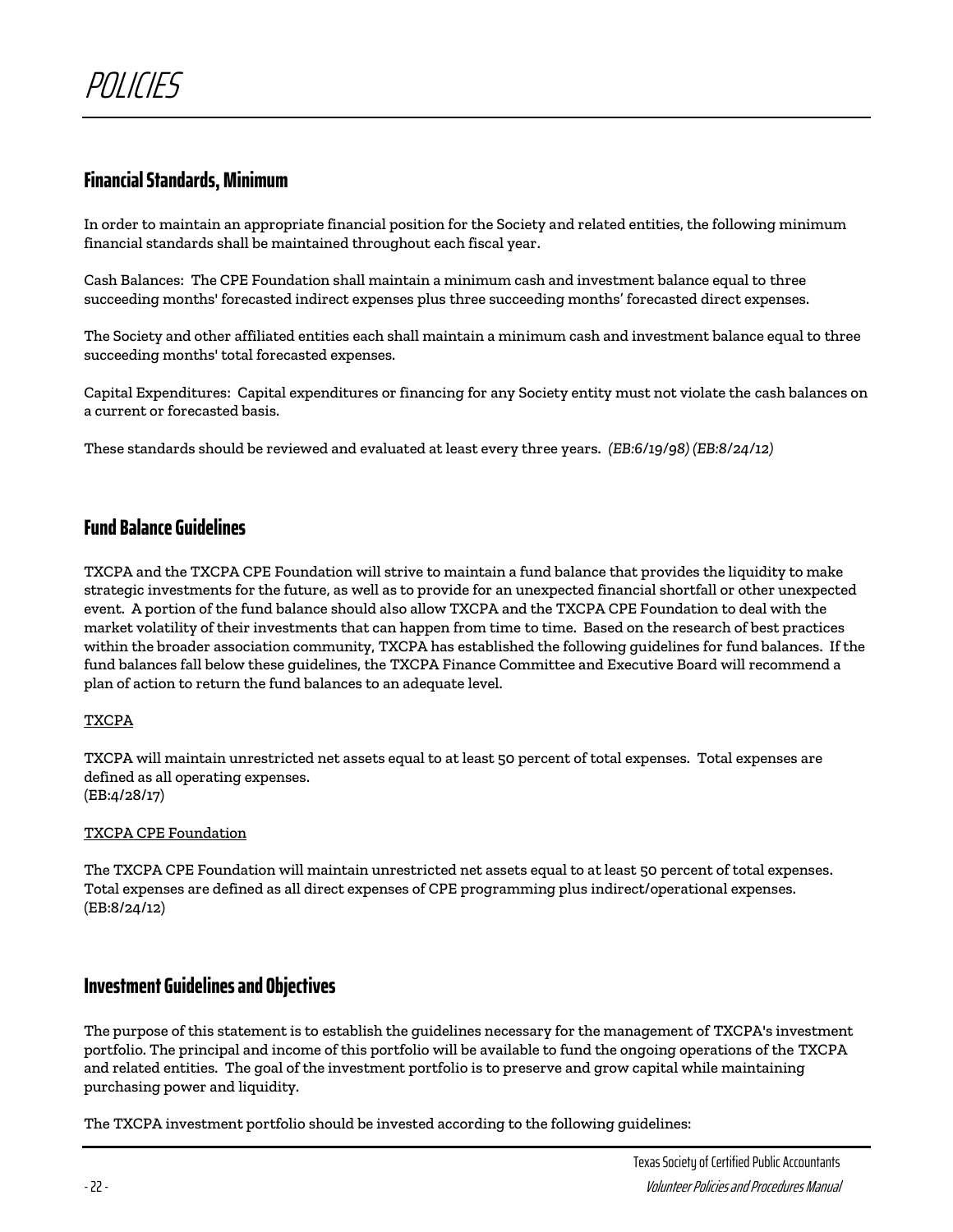- 1. Interest bearing checking, saving and money market accounts held at financial institutions which are members of FDIC or SIPC.
- 2. Certificates of deposit issued by federally insured financial institutions, including those obtained through brokerage firms.
- 3. Money market mutual funds that strive to maintain a constant dollar value.
- 4. U.S. Treasury securities and government agency securities.
- 5. Corporate debt securities in U.S. dollar denominated amounts. These securities must meet or exceed an investment grade credit rating from *at least one recognized rating agency*. These corporate debt securities are expected not to exceed 50 percent of the market value of the portfolio, with not more than five percent of the market value of the total portfolio in any one corporate issuer.
- 6. Diversified investment grade bond funds. It is understood these funds may not be 100 percent invested in investment grade securities and consideration should be given to the quantity and quality of the noninvestment grade securities. When combined with the corporate debt securities in #5 above, these bond funds should not exceed 50 percent of the market value of the total portfolio and no more than five percent of the market value of the total portfolio should be with any one corporate issuer.
- 7. Equity securities in U.S. dollar denominated amounts. The equity securities should not exceed 60 percent of the market value of the total portfolio at the time of initial investment with not more than five percent of the market value of the total portfolio in any one corporate issuer at the time of initial investment.

The equity position will be evaluated semi-annually at May 31 and November 30. If the equity position exceeds 60 percent of long-term funds at these points in time, the Investment Committee will reallocate between equity securities and fixed income securities to bring the equity back down to 60 percent, or less. This allocation will be performed within 90 days of the dates above.

The investment portfolio shall be invested in accordance with the TXCPA Investment Guidelines and Objectives. The asset allocation of the investment portfolio shall be reviewed periodically by the Investment Committee, which will be responsible for monitoring the investment portfolio on an ongoing basis. This committee will consider the current economic, social and political conditions, outlook for interest rates, market volatility, business environment, and other pertinent investment factors for making its asset allocation recommendations. (EB:4/30/10)

## **Liability Insurance, Board of Directors Members**

TXCPA carries Directors and Officers Liability policy (legal term) that includes an extension of coverage to all Board of Directors members.

This policy will pay, on behalf of the insured, all losses for which the insured shall be legally obligated to pay arising from any civil claim or claims first made against them because of a wrongful act while acting as a Board of Directors member of the Society, subject to certain exclusions and deductibles. The limit of liability is \$5,000,000 per loss per year. *(EB:6/19/98)*

## **Liability Insurance, Members**

This policy will pay, on behalf of the insured, all losses for which the insured shall be legally obligated to pay arising from any civil claim or claims first made against the because of a wrongful act while acting as a volunteer on behalf of the Society, subject to certain exclusions and deductibles. The limit of liability is \$5,000,000 per loss per year. *(EB:6/19/98)*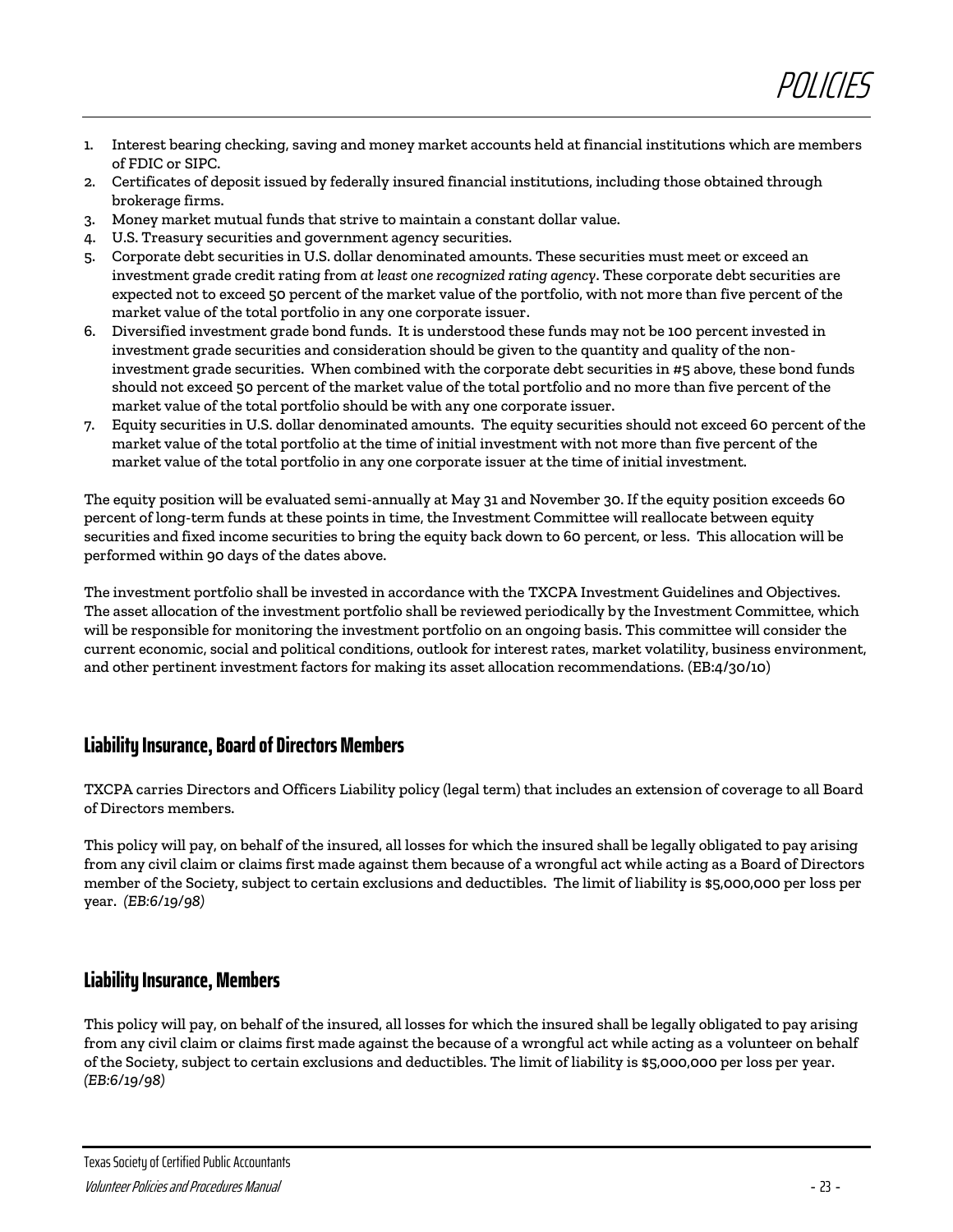## **Lifetime Members/Distinguished Members-State Board Action**

In the event that TSBPA revokes the license of a lifetime member or distinguished member without prejudice for the non-payment of fees, the TXCPA status as a lifetime member or distinguished member will be retained. In the event an ethical complaint is lodged against a lifetime member or distinguished member it will be referred to the Ethics Committee for review.

*(EB:1/10/02) (EB:11/3/17)*

## **Lobbyists, Contact With**

Contact with lobbyists may be authorized only by the chairman, the president & CEO and/or the TXCPA managing director of governmental affairs. The chairman, the president & CEO and/or the managing director of governmental affairs may authorize other individuals to interact with lobbyists. *(EB:4/25/03)*

## **Meetings Policy**

Committees *See Meetings in the Committees section beginning on page 32.* 

Executive Board

Meeting Locations: According to the TXCPA Bylaws, the TXCPA chairman shall designate the time, place and agenda for meetings of the Executive Board.

Meeting Expenses: TXCPA will cover the cost of hotel accommodations necessary for Executive Board members to attend all meetings of the Executive Board (two nights for a two-day meeting, one night for a one-day meeting), as well as group meals during the meeting. All other expenses in connection with their attendance at Executive Board meetings (including transportation, incidental expenses and other lodging and meals) shall be the individuals responsibility of Executive Board member. For meetings lasting more than one day, there will be at least one meal provided for members and spouses or guests. *(EB:4/27/07) (EB: 1/3019)*

Meeting Conflicts: Committees will not hold meetings during the same time period that the Executive Board is meeting, or three days before or after, except by approval of the appropriate coordinating officer. The three-day requirement will be waived during Midyear Board of Directors and Members Meetings and the Annual Meeting of Members.

Cancellation Policy: TXCPA must pay the facility or vendor for guaranteed meals. If a confirmed member does not attend or cancels after the guarantee is made (usually 72 hours before the event), TXCPA may bill the member for the cost of the guaranteed meal(s). (EB:11/7/03)

## **Member Benefits Criteria Statement**

Vendors and services offered to TXCPA members through the Member Benefits Program should meet the following criteria:

1. A large number of members could obtain the product or service at a better price than on their own.

2. The product or service should be consistent with TXCPA's professional image.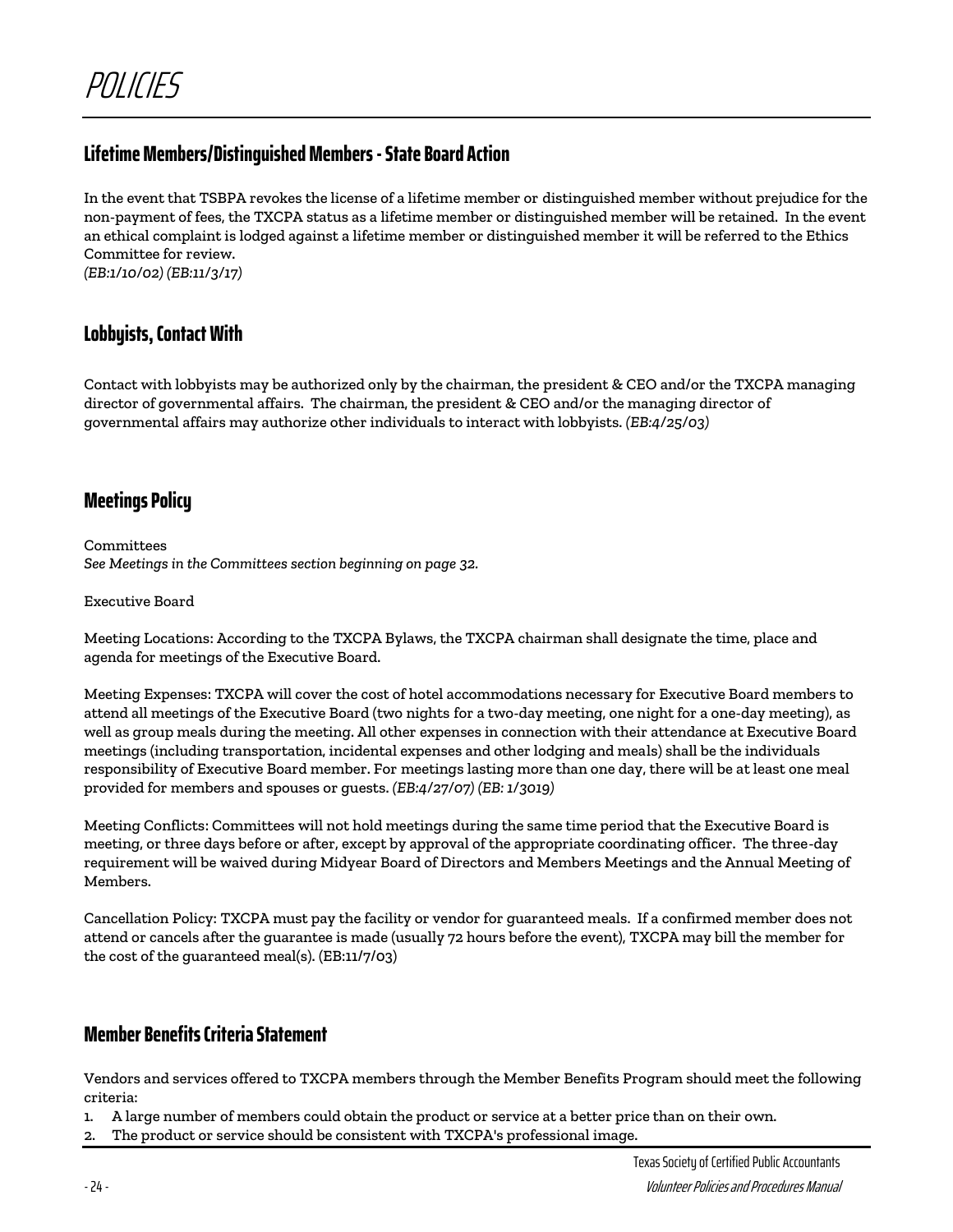- 3. Commissions associated with products should be evaluated (revenue sharing).
- 4. All benefits should be evaluated periodically as to their effectiveness.
- 5. In all instances, the Member Benefit Program vendor should meet the following qualifications:
	- a. When mailing advertising information to TXCPA members, vendors must agree that the solicitation will be limited to the approved product or service.
	- b. When provided the membership list on mailing labels or by electronic means, vendors must use the list only as approved in writing by TXCPA.
	- c. Vendors must agree to promote the product or service in some capacity to TXCPA members and pay for all out-of-pocket costs associated with the promotion.
	- d. All vendors must receive prior approval from TXCPA for all advertising and promotions.
	- e. All services will be offered to TXCPA members, the TXCPA office, chapter offices and employees of TXCPA and its chapters. With certain vendors, services can be offered to TXCPA members' clients.
	- Changes to the program must be reflected in the agreement between the parties.
- 6. Conflicts with other groups providing products or services to CPAs should be considered. *(EB:6/19/98)*

## **Member Categories**

#### **CPA Member Categories**

#### CPAs

CPAs holding valid and unrevoked certificates issued by the State Board of Public Accountancy of any state or territory of the United States or District of Columbia, whether or not engaged in the public practice of accountancy, and not meeting the requirements of a retired, lifetime, 40-year member, or honorary member. Also open to accounting professionals holding a valid and unrevoked certificate or license issued by a foreign credentialing entity recognized by TXCPA*. (EB:4/28/22)*

#### Retired CPAs

CPA members who hold a retired license status with the Texas State Board of Public Accountancy. *(EB:4/28/22)*

#### Legacy Members

CPA members how have obtained 40 consecutive years of membership in TXCPA subsequent to May 31, 2015*. (EB:4/28/22)*

#### Lifetime Members

A CPA member who has obtained 40 consecutive years of membership in TXCPA prior to June 1, 2015*. (EB:4/28/22)*

#### Distinguished Fellows

Any CPA member who, in the opinion of the Board of Directors, has performed outstanding service to the Society may be nominated for distinguished membership by unanimous vote of the Board of Directors, subject to the approval by unanimous vote of the members present at the next general meeting of the Society. Distinguished members shall not be required to pay dues or other assessments, but shall be eligible to hold offices and to vote at meetings. *(EB:4/28/22)*

#### **Affiliate Member Categories:**

The Board of Directors of the Society shall determine the dues to be paid for affiliate membership categories. . The Board of Directors also determines the rights and privileges of affiliates. Under no circumstances shall affiliates be entitled to vote or hold office in the Society. Affiliate members are prohibited by state law and TXCPA policy from implying or representing themselves as CPAs.

Texas Society of Certified Public Accountants

Volunteer Policies and Procedures Manual - 25 -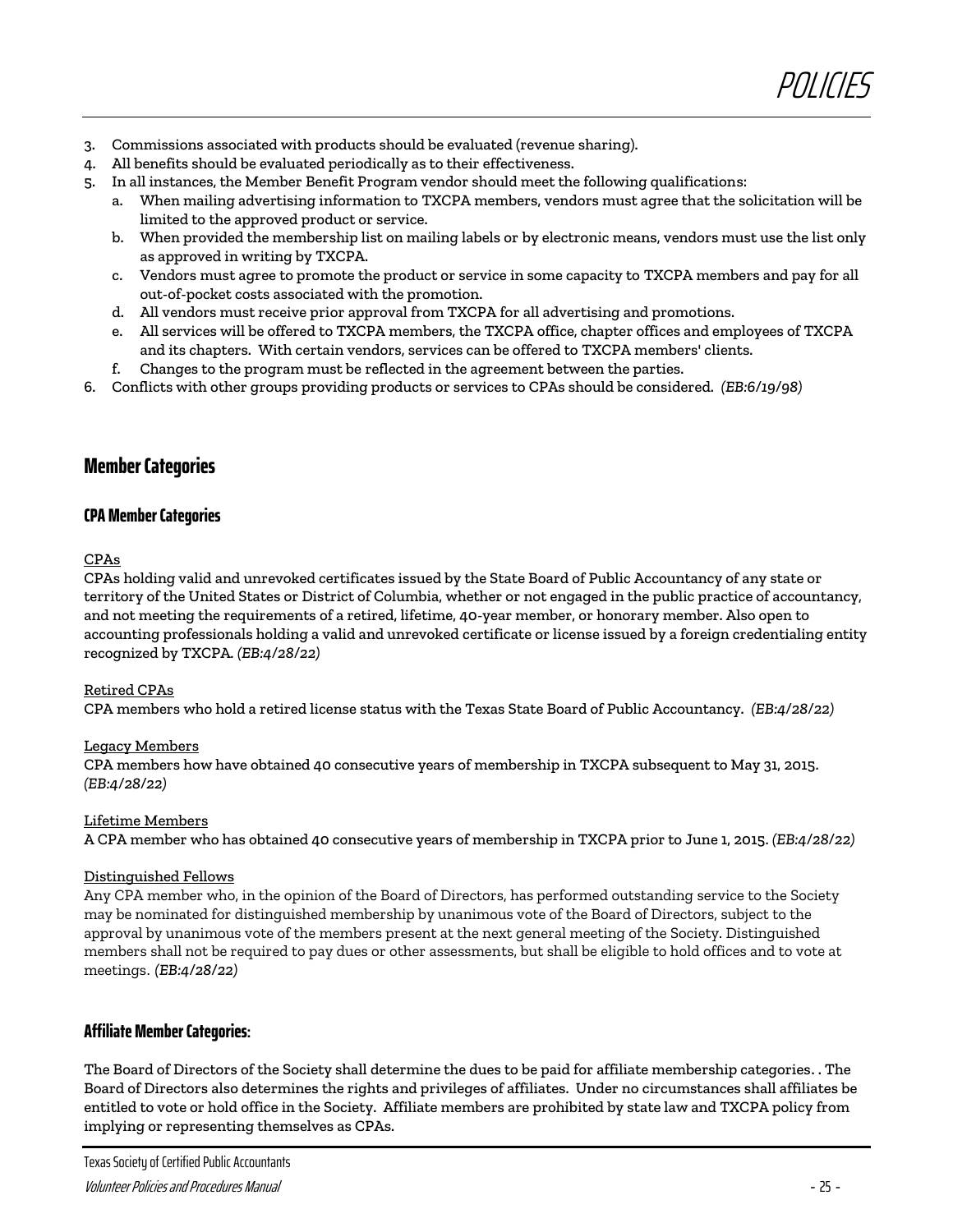#### Business and Accounting Educators

High School or college/university educators who teach business-related classes on a part-time or full-time basis. CPAs and non-CPAs are eligible for this member category. *(EB:4/28/22)*

#### Faculty Ambassadors

CPA or non-CPA full-time college or university accounting educator who has completed the application process with TXCPA for the academic year. Only one faculty ambassador will be approved for each campus. *(EB:4/28/22)*

#### Accounting and Finance Professionals

Open to industry-related credential holders, non-CPA professionals working with and sponsored by a TXCPA CPA member, and non-CPA professionals holding a bachelor's degree who work in the accounting/finance function in an organization. *(EB:4/28/22)*

Related credential holders to include: Attorneys, Chartered Financial Analysts (CFA), Certified Financial Planners (CFP), Certified Fraud Examiners (CFE), Chartered Global Management Accountant (CGMA), Certified Information Systems Auditors (CISA), Certified Information Technology Professionals (CITP), Certified Internal Auditors (CIA), Certified Management Accountants (CMA), Certified Valuation Analyst (CVA), and Enrolled Agents (EA). *(EB:4/28/22)*

#### Associates

Individuals who are not a licensed CPA, do not qualify for any other membership category and offers a related service or product for accounting and finance professionals. *(EB:4/28/22)*

#### Honorary Members

Any person who, in the opinion of the Board of Directors, has rendered distinguished service to the profession, but who is not a member may be nominated by unanimous vote of the Board of Directors for honorary membership, subject to the approval by unanimous vote of the members present at the next general meeting of the Society. Honorary members shall not be required to pay dues or other assessments, nor shall they be eligible to hold office or to vote at meetings, but all other privileges of the Society shall be extended to them. *(EB:4/28/22)*

#### Other Requirements:

All affiliate members must make the following assertions upon application for membership:

I hereby certify that the information provided is correct to the best of my knowledge and belief, that I have never been convicted by any court or other body of a felony or a misdemeanor under the laws of the state or the United States or in any jurisdiction, and that I have never been suspended or expelled from any professional organization. If you have been so convicted, suspended or expelled, please attach statement giving details. I will abide by the [Bylaws](https://www.tx.cpa/docs/default-source/about-tscpa-documents/Governance/tscpa-bylaws-and-code-of-professional-ethics.pdf?sfvrsn=3525e0b1_2) and the Code of Professional Ethics of the Texas Society of Certified Public Accountants upon acceptance. *(EB:06/30/06) (EB:8/25/06) (BOD:1/27/09)*

#### **Students/Candidates:**

Student/Candidate member dues, if any, are prescribed by the Executive Board.

Students: Includes part-time and full-time undergraduate and graduate students from two- and four-year colleges or universities enrolled in a business-related field of study, excluding those who have earned a CPA or related credential. Upon graduation, a student becomes a candidate. *(EB:4/28/22)*

Candidates: Non-CPA members who have graduated within the past five years and are pursuing a CPA license or those who are within five years of passing the CPA exam but not yet certified. *(EB:4/28/22)*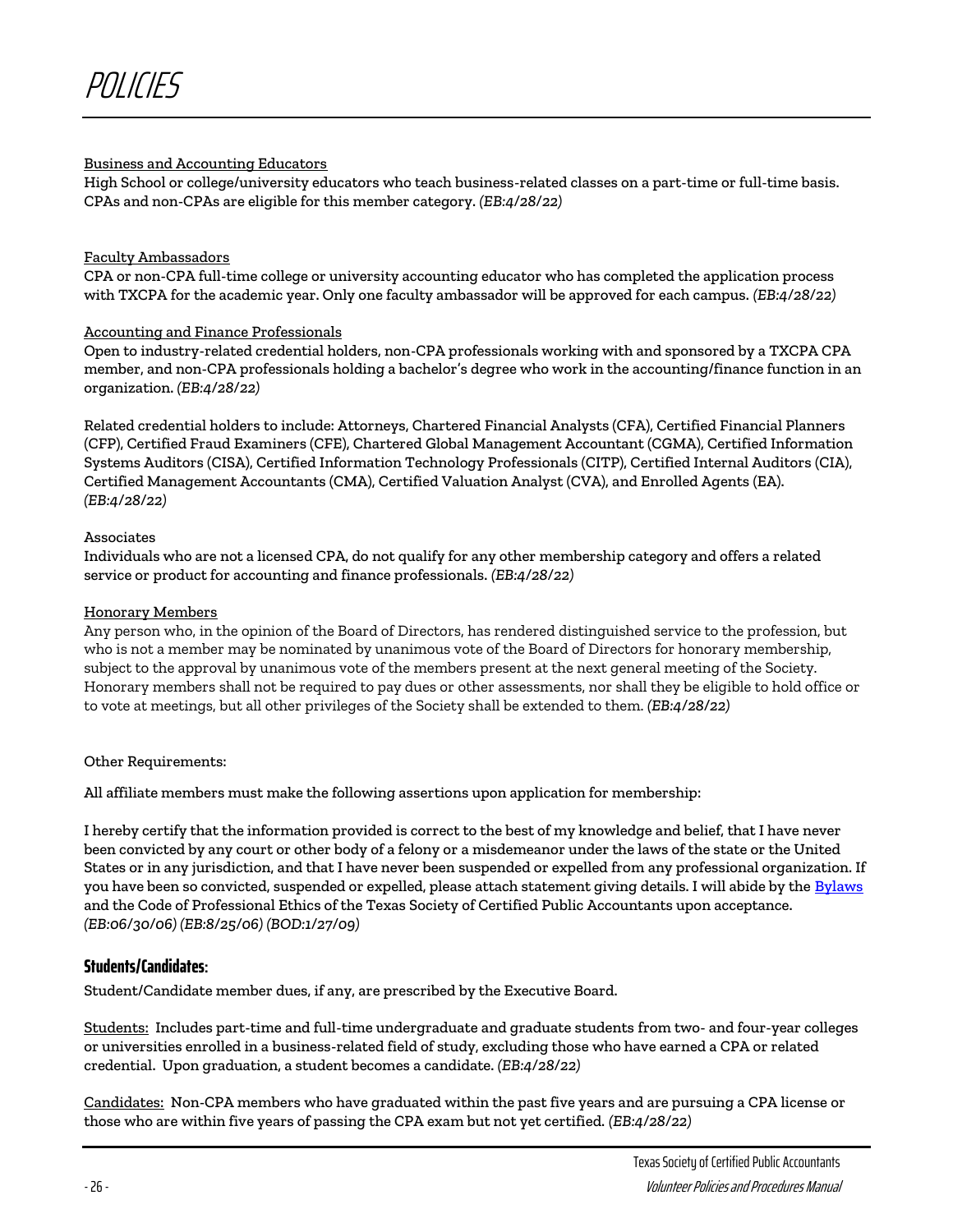## **Member Mailing List Use**

Use of TXCPA Membership Mailing List - General Policy: The TXCPA membership mailing list is the property of TXCPA and is to remain under its exclusive jurisdiction. Mailing lists may be sold to outside organizations under the direction of the president & CEO. Use of the mailing list by the TXCPA CPE Foundation is to be restricted to matters pertaining to education for benefit of the membership of TXCPA.

To resolve all matters pertaining to use or availability of TXCPA membership mailing lists, the president & CEO shall have the right to impose whatever restrictions he/she may deem appropriate under the circumstances. Appeals may be made to the chairman for final resolution.

Use of TXCPA Membership Mailing List - *Today's CPA*: As an incentive to first-time and renewing vendors, advertising representatives may offer a portion of the list on a one-time, special mailing basis only. Each sale will be evaluated on an individual basis by the member benefits administrator and/or the director of marketing and communications. Members will be assured of quality promotional mailings, but will have the option of electing not to participate in such mailings. *(EB:8/09/02)*

Use of TXCPA Membership Mailing List for TXCPA Member Benefits Vendors: Approved vendors in the Member Benefits Program may receive the membership mailing list as needed to promote the designated Member Benefits Program. The list may take the form of labels, hard list or electronic means. Additionally, the president & CEO shall be made aware of all promotions related to the use of TXCPA's membership mailing list.

Member Email Address Use: Member email addresses are the property of TXCPA and are to remain under its exclusive jurisdiction. Email addresses are not to be sold to outside organizations or provided for advertisers, affinity partners or member benefit vendors. TXCPA may authorize its affiliated entities to use member email addresses for appropriate purposes to disseminate information to members.

TXCPA Chapter Use of Member Information: TXCPA chapter use of TXCPA member information, including mailing and email addresses, is restricted to each chapter's members only unless permission by TXCPA and such chapter is granted. *(EB:6/13/02) (EB:11/11/06)*

**Members Suspended by Texas State Board of Public Accountancy**

Any TXCPA member whose license has been suspended by the Texas State Board of Public Accountancy (TSBPA) may have his/her membership suspended in TXCPA by the Executive Board as set forth in Bylaws Article III(4A)(1).

Each suspended CPA will be notified by TXCPA that his/her TXCPA membership will be suspended in 30 days, with the exception of those members who are currently under professional ethics investigation.

If the member has paid his/her current TXCPA dues, he/she will automatically be reinstated upon notification from TSBPA that he/she has satisfied their requirements. Such notification will be in the form of the minutes of the TSBPA board meetings.

If the member has not paid his/her current TXCPA dues, he/she will not be reinstated until such time as TSBPA has notified TXCPA that the CPA has met the necessary requirements for reinstatement and the CPA's TXCPA dues have been paid. *(EB:11/11/06)*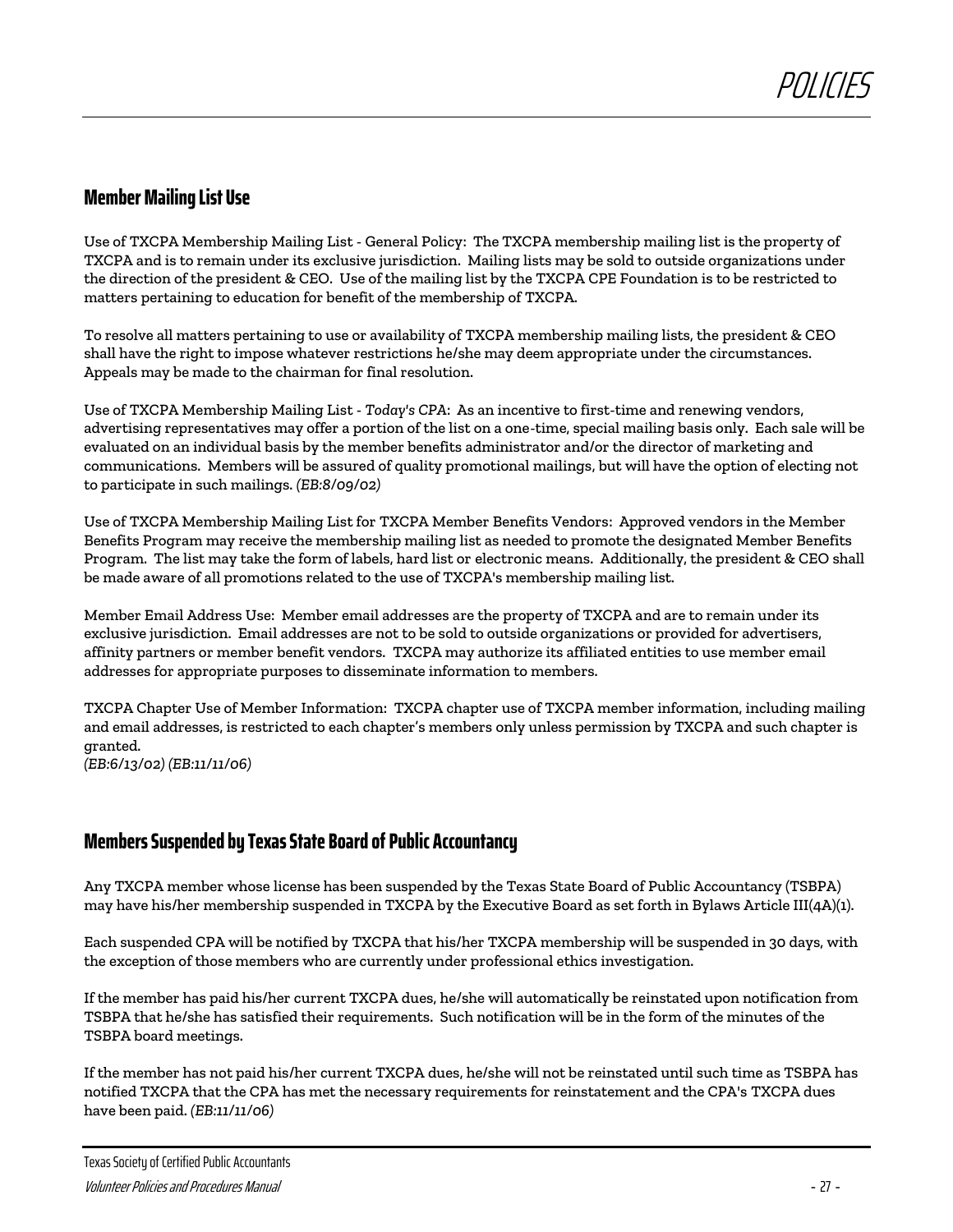## **Peer Review Program, Qualificationsof Reviewers**

A reviewer in the Peer Review Program administered by TXCPA must comply with all qualifications established by AICPA's Peer Review Board and published in the Standards for Performing and Reporting on Peer Reviews*.* These qualifications include, but are not limited to, membership in AICPA. Consequently, all reviewers must be members of AICPA in order to meet the qualifications of a reviewer for TXCPA administered reviews. *(PRC:6/19/98)*

## **President & CEO, Role of**

The president & CEO serves as chief executive officer of the Society and is responsible to, and serves at the pleasure of, the Executive Board. The president & CEO implements and administers staff policies and procedures and assures that staff provides appropriate support of volunteer policies and procedures established by the Executive Board and Board of Directors. He/she acts as a liaison between the TXCPA staff, TXCPA membership, and the local chapters and provides continuity for a constantly changing elected leadership and other volunteers.

The president & CEO functions in an advisory and administrative capacity in the recommendation, establishment, execution, and continuity of TXCPA programs and activities. He/she forecasts current and future requirements for budget and finance, staffing, facilities, and equipment necessary to accomplish programs and to meet objectives of TXCPA, and reviews proposed programs to determine their impact on human and financial resources. The president & CEO may approve new programs within constraints as outlined in the Budgetary Controls policy.

The president & CEO assists and advises the Board of Directors, committees and members by monitoring key issues, programs and trends within the profession.

Specific responsibilities of the president & CEO are defined in his/her job description as approved by the Executive Board. *(EB:8/09/02)*

## **Secretary, Responsibilities of**

It shall be the duty of the secretary to:

- 1. Serve as an officer of TXCPA;
- 2. Serve as a member of the Board of Directors;
- 3. Approve and sign the minutes of all meetings of the membership, the Board of Directors and the Executive Board;
- 4. Determine that Board of Directors and Executive Board members have met attendance requirements as prescribed by the Bylaws; and
- 3. Oversee the maintenance of, and revision to, the Bylaws of the Society, related entities and local chapters. *(EB:8/09/02)*

## **Sexual Harassment Prevention and Investigation Procedure**

TXCPA is committed to providing an environment free from sexual harassment. Sexual harassment in any manner or form is expressly prohibited. All claims of sexual harassment will be promptly and thoroughly investigated. Anyone who violates TXCPA's policy is subject to disciplinary action commensurate with the severity of the offense, up to and including termination of employment or expulsion from membership.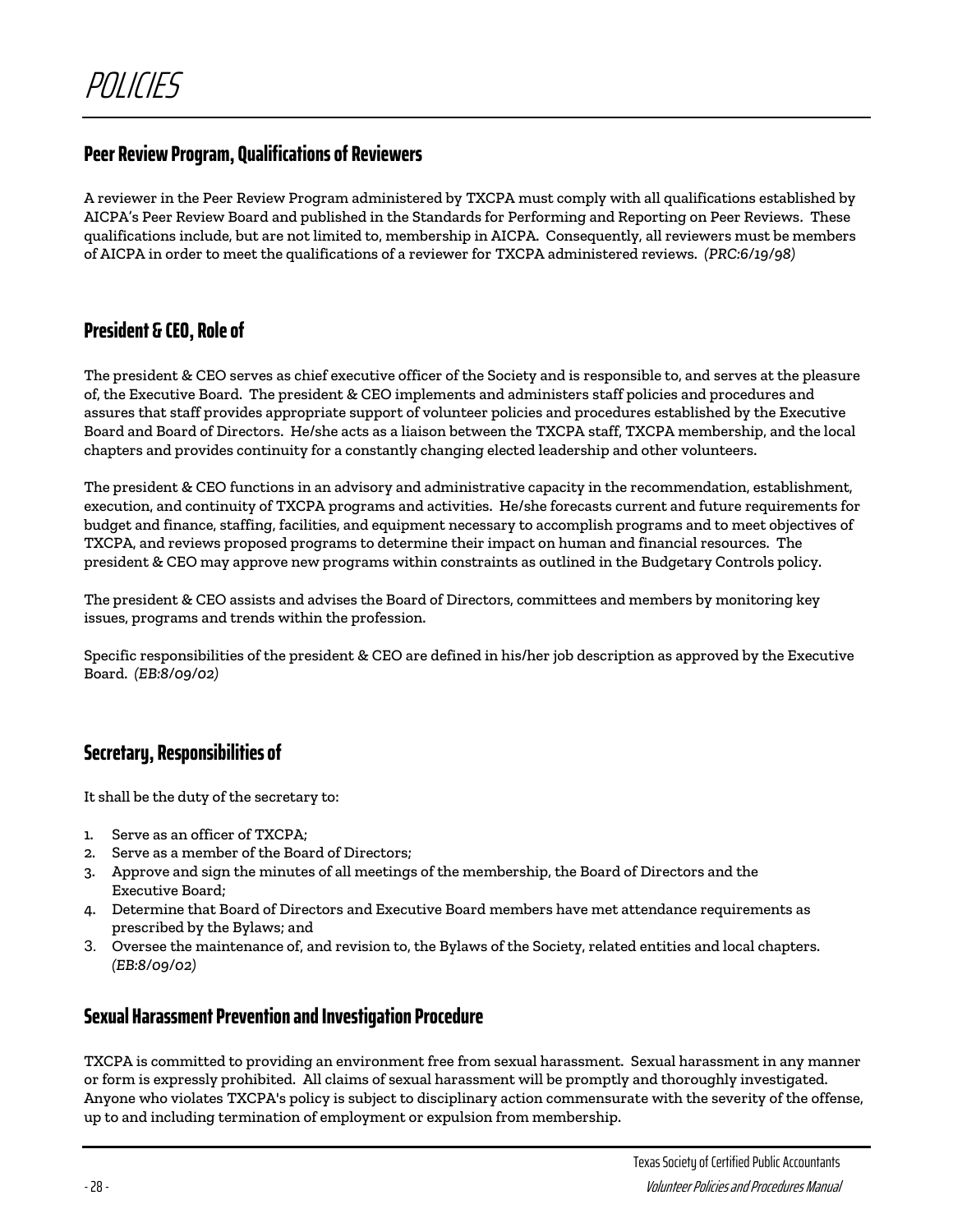#### *Definitions:*

Sexual harassment: Generally speaking, sexual harassment includes unwelcome touching or verbal conduct of a suggestive nature, as well as requests for sexual favors. There are two types of sexual harassment:

- 1. "*Quid pro quo*" sexual harassment occurs when sexual favors are requested or demanded as a condition of employment or as a basis for employment decisions affecting that employee; and
- 2. "Hostile work environment" occurs when there is verbal or physical conduct of an offensive nature that permeates the work environment so much that it interferes with an employee's work performance and seriously affects his/her psychological well-being. Conduct which may constitute a hostile work environment may include verbal sexual innuendoes, suggestive comments or jokes of a sexual nature. In addition, the display of sexually suggestive objects or pictures may contribute to a hostile work environment, as well as unwanted physical contact of any kind.

#### *Scope:*

This policy applies to all TXCPA employees, officers, directors, volunteers, members and spouses who participate in TXCPA events and activities. Not only does the scope of this policy include the offices of TXCPA, but also includes offsite meetings, conferences and business-related social functions.

#### *Preventive Measures:*

The following actions may constitute sexual harassment; therefore, employees, officers, directors, volunteers, members and spouses should refrain from this type of behavior:

- 1. Verbal sexual innuendoes;
- 2. Suggestive comments;
- 3. Jokes of a sexual nature (verbal, written, pictures or drawings);
- 4. Display of sexually suggestive objects or pictures;
- 5. Obscene gestures;
- 6. Questions and comments concerning an individual's sexual behavior;
- 7. Unwanted physical contact of any kind; and
- 8. Any comment or suggestions that indicate that a sexual favor would enhance an employee's career with the organization.

#### *Procedure:*

Any individual who feels that he/she has been subjected to sexual harassment should immediately notify the TXCPA president & CEO. If the individual is not comfortable discussing the issue with the president & CEO, he/she may discuss it with the chairman of the Board.

An investigation of the allegations will be conducted. The investigation shall be conducted in confidence with communication to members and other staff members only on a need-to-know basis.

If the investigation reveals that the complaint is valid, the organization will take prompt action to stop the harassment immediately and to prevent its reoccurrence.

No adverse action shall be taken in retaliation against persons making a complaint or participating in an investigation. *(EB & CEO:11/7/03) (EB:11/3/17)*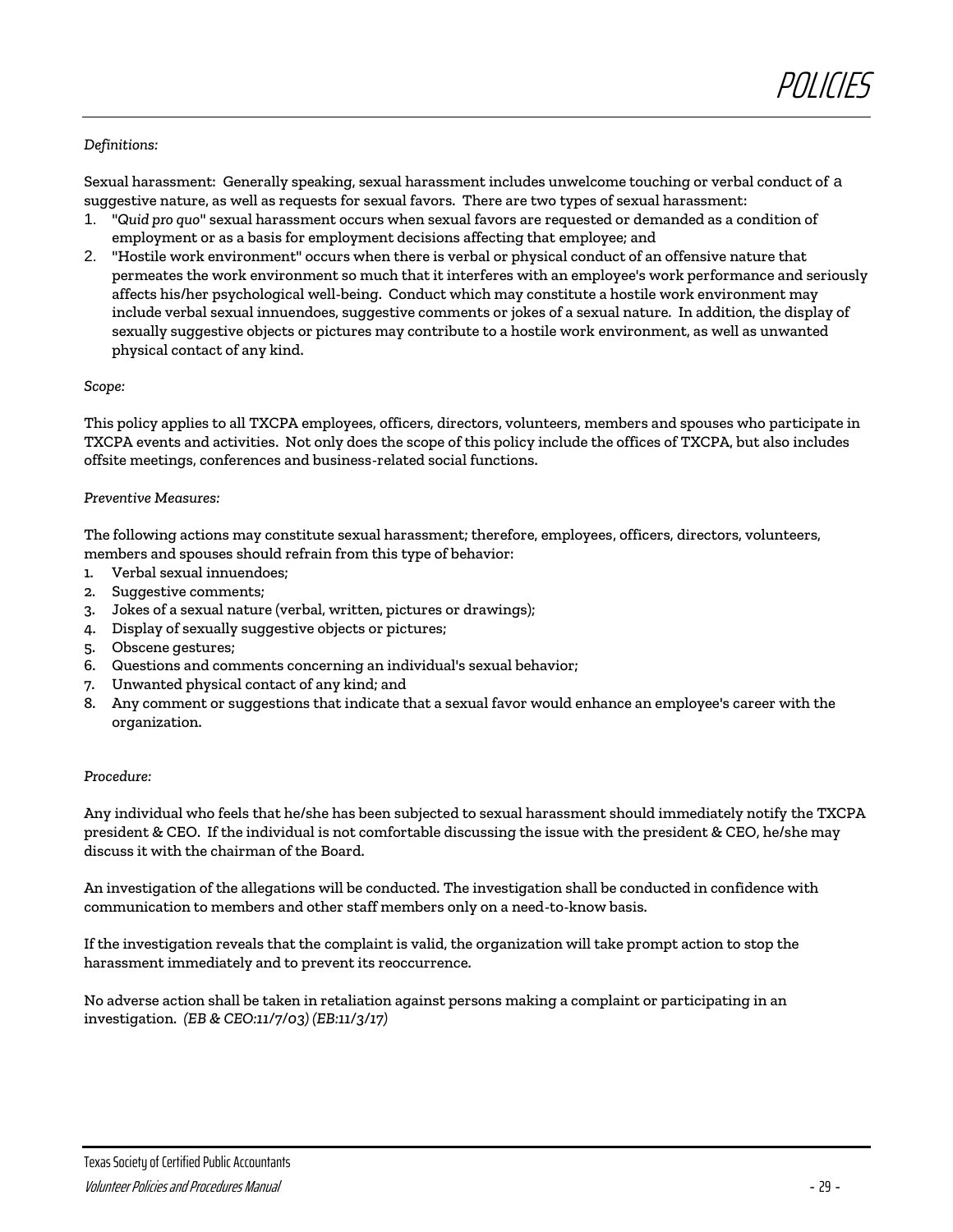## **Speaking Out for TXCPA**

One of the expressed goals of TXCPA is to speak on behalf of its members when such action is in the best interest of its members and serves the cause of CPAs in Texas, as well as the public interest.

Presentation of the Society's views on appropriate matters to AICPA, to the business community, to the media, to the Texas Legislature and U.S. Congress, to state and federal agencies, to standard-setting bodies, or to the public at large is an essential part of a program of service and meaningful communications. However, it can be an effective part only when carried out in an orderly manner consistent with a clearly stated policy.

The purpose of this statement is to clarify the authority and responsibility of individuals or groups in expressing such opinions while they are associated in an official capacity with TXCPA.

Speaking out refers to any statement, written or oral, which (i) purports to express an opinion on any matter by a member or employee of the Society in such member's or employee's capacity as a representative of the Society, or (ii) is set forth as the position of CPAs in Texas.

Speaking out does NOT refer to factual statements (articles, interviews, speeches, etc.) that address technical accounting or tax issues, provided the statements are not presented as the opinion of TXCPA.

Nothing in this policy statement is intended to limit or preclude normal and routine correspondence of the TXCPA Board of Directors, committees, chapters, chapter committees, member sections and staff. Nor is this statement intended to restrict any individual from expressing his/her personal views; however, anyone holding a position of leadership in TXCPA should recognize the probability that his/her personal views might be considered an official position.

Board of Directors and Executive Board: The TXCPA Board of Directors and Executive Board may make statements on behalf of TXCPA at any time.

#### Chairman and President & CEO:

The chairman and president & CEO have authority to prepare responses to matters requiring a prompt reply. Furthermore, the chairman and president & CEO may delegate this authority as to any single matter to any member whenever the chairman and president & CEO believe such person has the requisite professional expertise and skills to speak out on such matter. *(EB:11/3/17)*

Committees and Task Forces: *See Speaking Out in Committees section beginning on page 32.* 

## **Staff Liaison (Committee), Responsibilities of**

*See Committee Staff Liaison, Responsibilities of in Committees section beginning on page 32.*

## **Strategic Planning Process**

The strategic plan provides TXCPA with an approved direction for achieving its mission. TXCPA's Bylaws, Article XVII recognizes the role of the strategic plan within the organization, as well as the responsibility of the Executive Board to recommend, approve, oversee, evaluate and report on status of the strategic plan.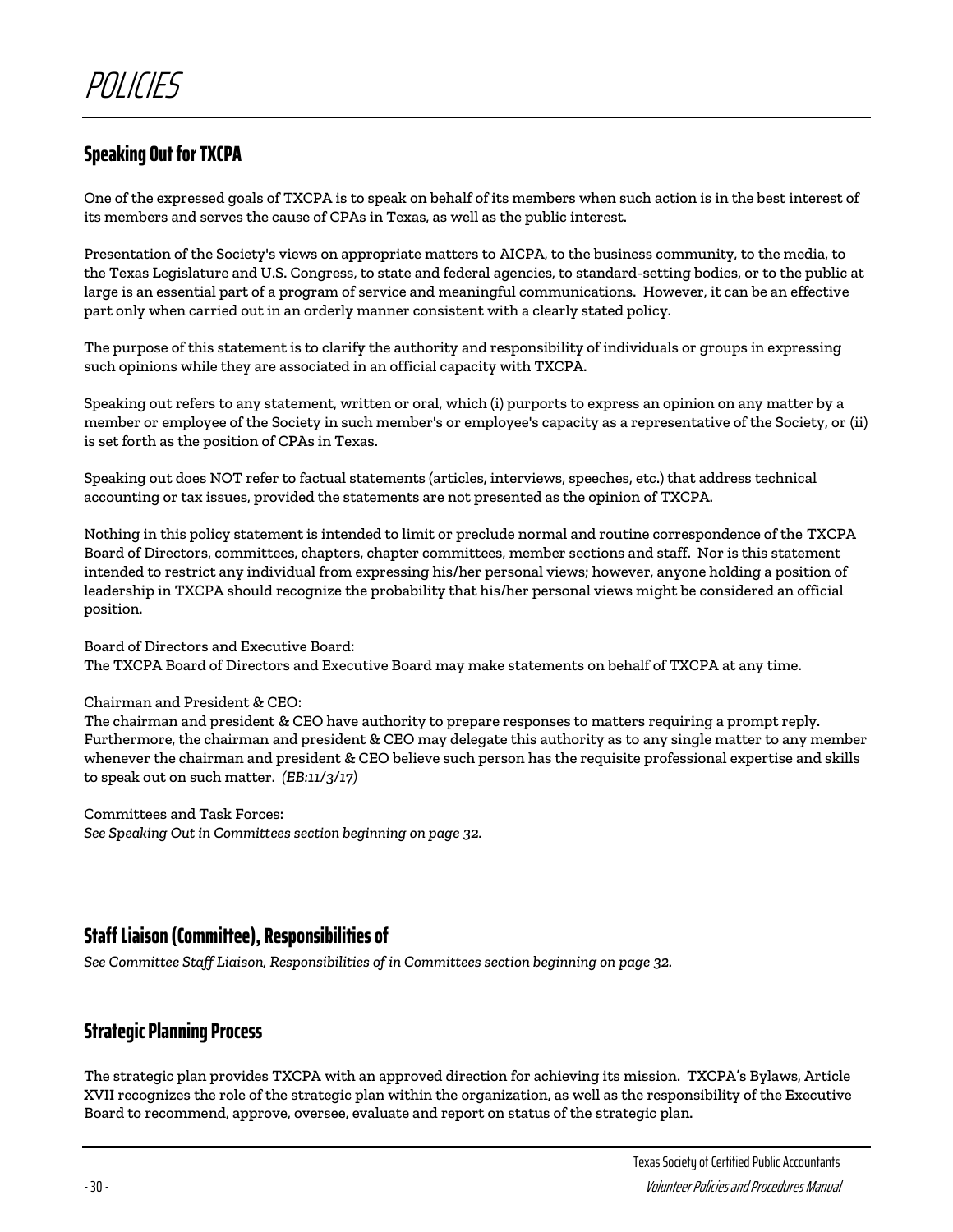

The Strategic Planning Committee monitors progress in achieving the objectives of the plan. The committee recommends strategic plan changes to the Executive Board for its approval. *(EB:11/7/03)*

## **Task Forces**

Certain circumstances may dictate that a short-term objective of the Society would best be accomplished within the structure of a task force. A task force will be sunset when a specific job is accomplished and will not require staff support unless approved by the president & CEO.

The Executive Board has the sole authority to designate and charge task forces, or it may choose to delegate some authority to specific officers, committees, or staff. *(EB:8/09/02)*

## **Treasurer, Responsibilities of**

The treasurer shall oversee the funds, accounts and fiscal affairs of the Society and its related entities (not including chapters), subject to direction or review by the Executive Board or Board of Directors. The treasurer shall furnish such reports and statements as the Executive Board or the Board of Directors may direct. In the event the treasurer is temporarily unable or unwilling to act, the Executive Board may designate an acting treasurer.

It shall be the duty of the treasurer to:

- 1. Serve as an officer of TXCPA;
- 2. Serve as a member of the Board of Directors;
- 3. Chair the Finance Committee;
- 4. Serve on the Audit Committee;
- 5. Serve on the CPE Advisory Board;
- 6. Provide a comprehensive financial report of TXCPA's financial condition and operating results at both the Midyear Board of Directors and Members Meeting and the Annual Meeting of the Society;
- 7. Serve as a member of the Compensation Committee;
- 8. Serve as a member of the Executive Board and assume other duties as delegated by the chairman, Executive Board or Board of Directors;
- 9. Serve as treasurer of the TXCPA CPE Foundation;
- 10. Serve as trustee for the TXCPA Insurance Trust;
- 11. Provide oversight regarding administration of the budget and present the financial statements with explanation of budget variances to the Executive Board and Board of Directors;
- 12. Approve the expense reports of the president & CEO;
- 13. Coordinate with the appropriate TXCPA staff in financial matters;
- 14. Bring to the attention of the Executive Board, on a timely basis, anticipated deviations from the Board of Directors' approved budget. (Additional approvals may be necessary if expenditures will exceed the budgeted amounts in accordance with the Budgetary Controls Policy. *(EB:8/09/02)*

## **Treasurer-elect, Responsibilities of**

The treasurer-elect will become familiar with all financial reporting of all entities of the Society.

The treasurer-elect will:

- 1. Serve on the Board of Directors;
- 2. Serve on the Executive Board;

Texas Society of Certified Public Accountants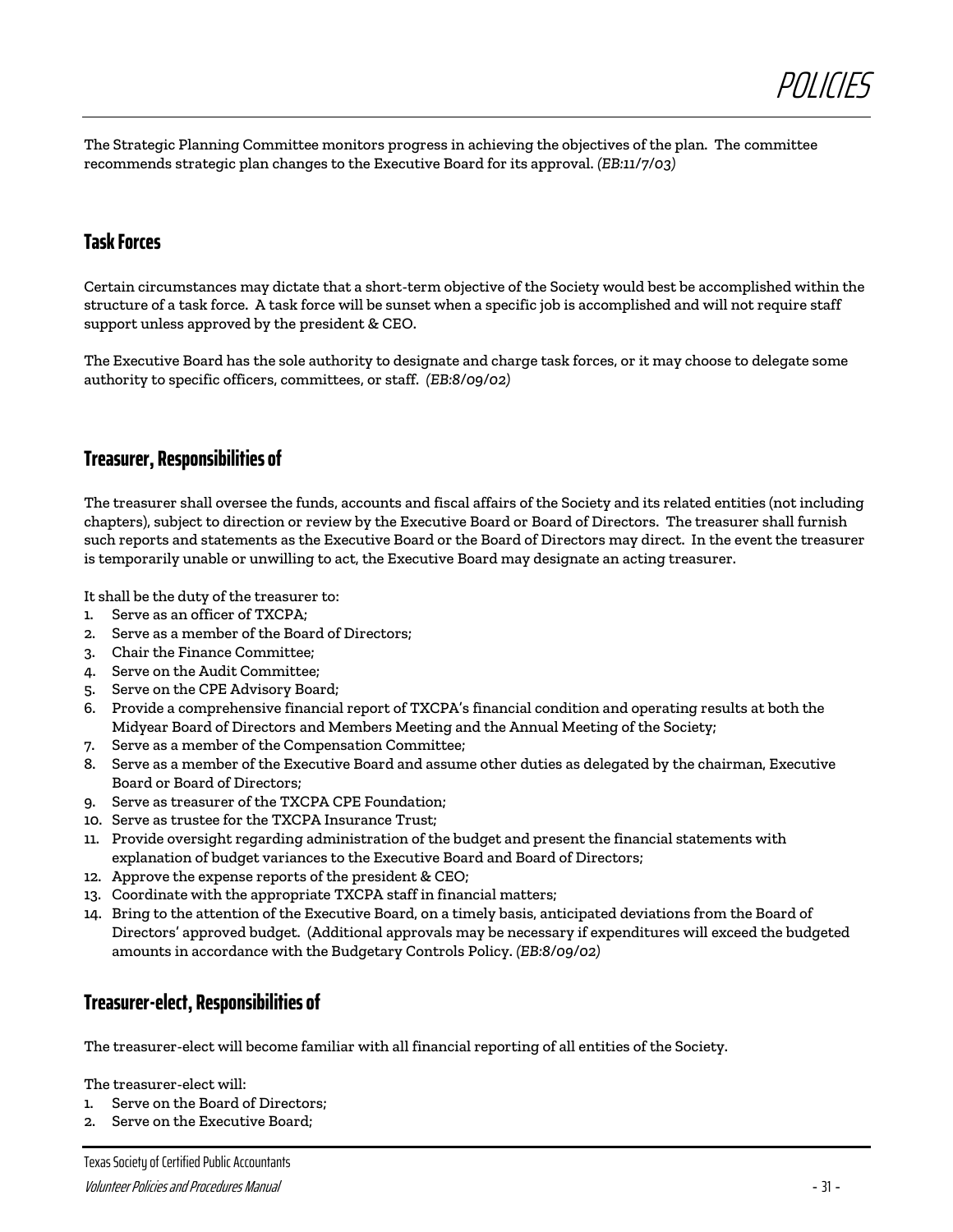- 3. Serve on the Finance Committee;
- 4. Serve on the Compensation Committee;
- 5. Serve on the Audit Committee (non-voting; *ex-officio*);
- 6. Serve on the CPE Advisory Board;
- 7. Serve on the Strategic Planning Committee;
- 8. Serve as trustee for the TXCPA Insurance Trust; and
- 9. Submit a proposed annual budget to the incoming Board of Directors for approval during the Annual Meeting of Members.

The treasurer-elect will present the budget to the Finance Committee for its recommendations prior to presentation to the incoming Executive Board for final revisions and approval.

The budget then will be presented to the Board of Directors for approval during the Annual Meeting. *(EB:8/09/02)*

## **Treasurer-elect Nominee, Responsibilities of**

The treasurer-elect nominee serves on the Compensation Committee and the Finance Committee. *(EB:6/19/98)*

## **TXCPA CPA-PAC Political Activity**

The CPA-PAC is by its nature involved in political activity, including making political contributions to candidates for legislative and statewide offices. Certain laws administered by the Texas Ethics Commission prohibit corporations, including non-profit corporations and professional associations, from engaging directly in such political activity, but do allow such organizations to organize and administer a political action committee. Under these laws, TXCPA is permitted to pay for the costs to organize, administer and raise funds for the PAC. TXCPA is not permitted to pay for political contributions or other costs related to support of a particular candidate nor meetings or events that result in contributions of other benefits to specific candidates.

It is the policy of the CPA-PAC to pay for all political contributions or other costs related to support of a particular candidate from PAC funds. TXCPA or TXCPA chapter funds may be used to pay for all administrative costs related to the CPA-PAC, including meeting costs and preparing and delivering committee contributions. TXCPA employees may participate in CPA-PAC meetings and deliver committee contributions. *(EB:8/24/12) (EB:8/23/08)*

## **Whistleblower Policy**

The purpose of this policy is to provide a procedure for TXCPA employees, officers, directors, volunteers and members to report good-faith concerns about alleged accounting and financial improprieties, illegal or dishonest conduct and/or misuse of TXCPA assets.

#### Notification Procedures

If an employee, officer, director, volunteer or member has a good-faith concern, he/she should submit the concern to TXCPA's treasurer, who serves as the compliance officer for investigating and resolving all reported concerns. A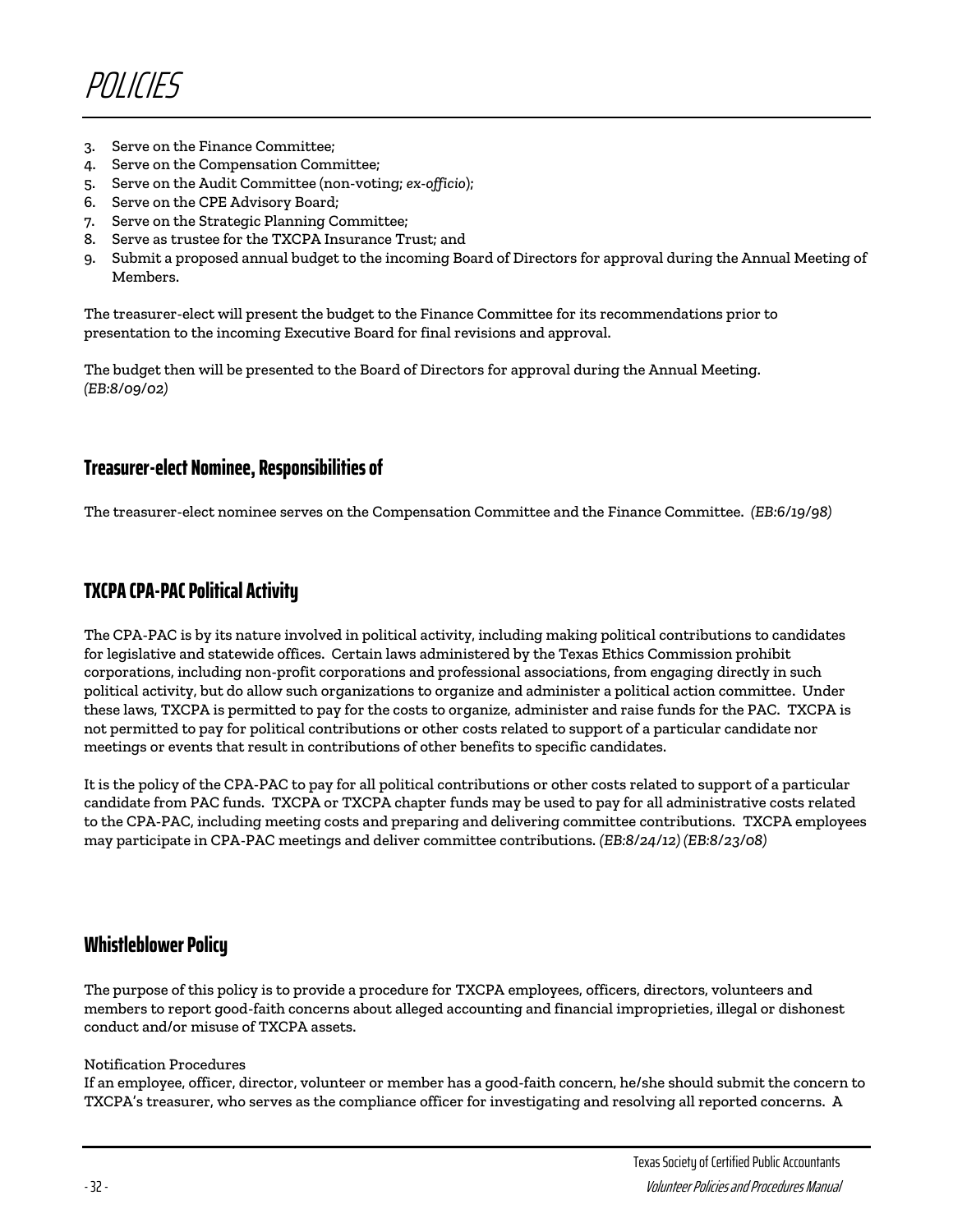concern may be submitted anonymously. It is preferred that a concern is submitted in writing, but an oral report to the treasurer is acceptable.

A concern should describe specifically the nature of the concern and should include documentary evidence, if available.

A concern shall be considered "good-faith" if the report is made without malice or consideration of personal benefit and the member has a reasonable basis to believe the report is true. A report does not have to be proven true to be made in good faith. Good faith will be considered to be lacking when the report is known by the reporting member to be malicious or false.

#### Investigation Procedures

The treasurer, serving as compliance officer, shall be responsible for investigating concerns and shall be responsible for ensuring appropriate actions are taken. Depending on the nature of the concern, the treasurer may consult with the TXCPA Audit Committee, TXCPA Executive Board, TXCPA management, as well as outside consultants, investigators, fraud examiners or legal counsel.

#### Confidentiality

When a concern is reported, the information shall be considered confidential to the extent that confidentiality does not hinder the investigation. TXCPA cannot guarantee confidentiality of the concern. Disclosure of the concern and the person filing the concern will be made to the appropriate parties on a need-to-know basis. If an officer, director or member is being investigated as a result of a concern that has been filed, he/she may be given the circumstances of the concern. Such disclosure may allow the officer, director or member to deduce who filed the concern. In addition, identification of the person filing the concern may be necessary to perform the investigation, to allow law enforcement to perform an investigation, or if the person accused of impropriety is entitled to the information as a matter of legal right in disciplinary proceedings.

#### Protection of Whistleblower

If an employee, officer, director, volunteer or member reports a good-faith concern, without malice or information that is known to be false, the employee, officer, director, volunteer or member shall not suffer retaliation for his/her disclosure. *(EB:11/7/08) (EB:11/3/17)*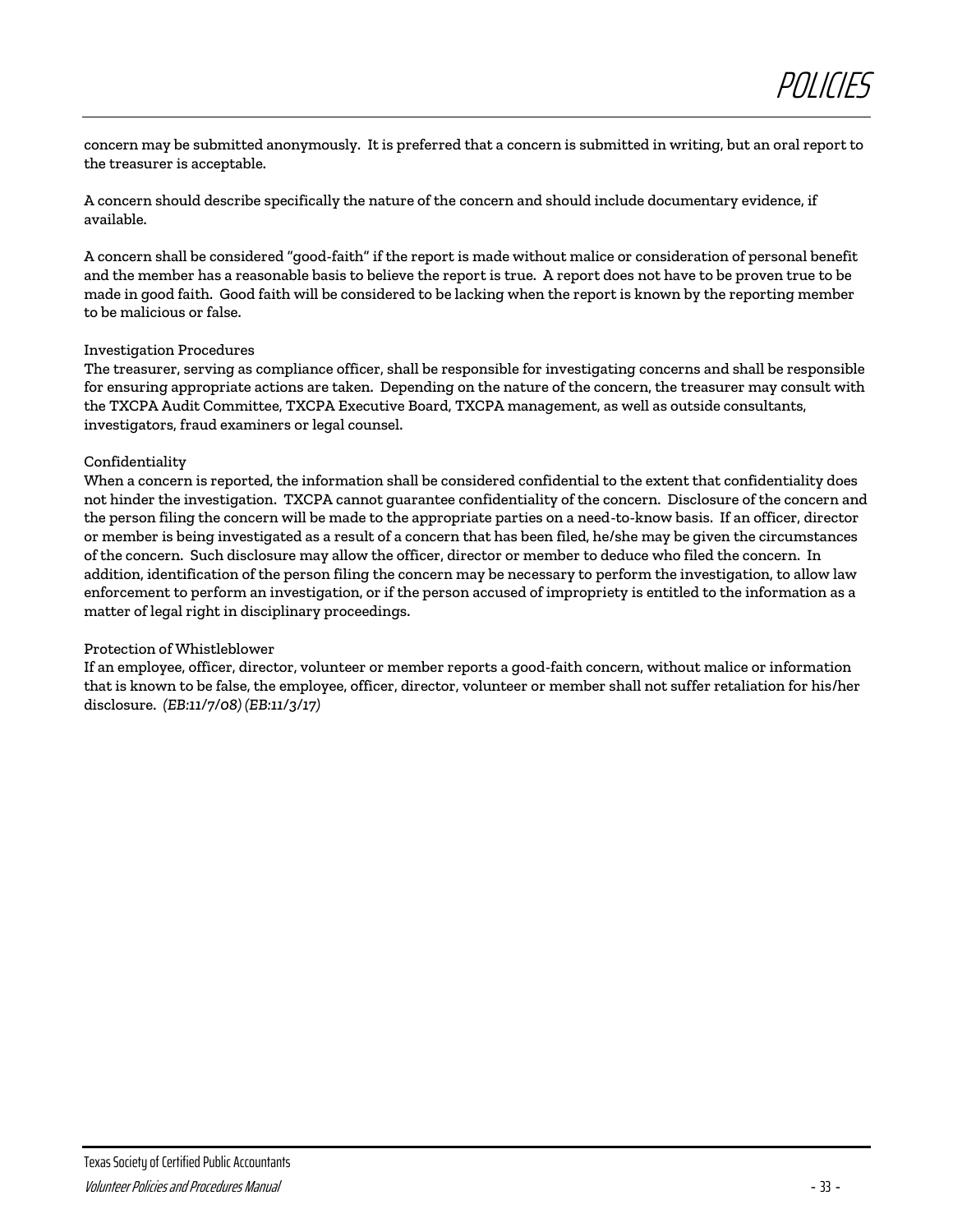## **Committees**

The committees of the Society are essential to its progress. They assist in achieving the objectives of the Society's strategic plan*.* They perform much of the Society work, contributing to the profession's programs and maintaining relations with influential outside groups. Working with staff liaisons, committees have a responsibility to promote and communicate activities and results to Society members. The Executive Board or Board of Directors has the authority under the provisions of the Bylaws to designate and charge committees. *(EB:8/09/02)*

#### Appointment Process

The basis for selecting committee personnel is found in the Society Bylaws under Article VIII (6).

TXCPA relies on CPA volunteers to fill committee positions. In addition to a desire for service on a particular committee, the member's record and related experience, as well as the need for appropriate member demographic balance on the committee, is considered.

A committee chairman shall be appointed for all committees by the TXCPA chairman-elect no later than March 31, and will begin their term June 1. With the exception of committees with an alternate composition, a committee chairman will be appointed for a one-year term and may be reappointed for an additional two terms. In special circumstances a committee chairman may be eligible to serve more than three consecutive terms with approval by the president & CEO and the individual who will be chairman during the service year in which the committee chairman is being appointed. *(EB:11/3/17)*

Members will be appointed to a committee for a one-year term (with the exception of committees with an alternate composition) with the understanding that the member may be reappointed for an additional two terms only if his/her record of involvement and participation has been commendable. In appropriate circumstances when specific expertise is needed, a member may serve more than three consecutive terms on a committee with approval by the president & CEO and the chairman-elect or individual who will be chairman during the service year in which the member is being appointed. *(EB:11/3/17)*

New volunteer applications are accepted annually during an open call for volunteers and as vacancies occur. Returning and new volunteers are recommended by the incoming committee chairman and staff liaison and approved by the chairman-elect.

Vacancies may occur during the year due to resignation, lack of participation, the need for more volunteers or the need for a particular expertise to execute the work of the committee. These vacancies may be filled with approval by the president & CEO and the chairman or individual who will be chairman during the service year in which the member is being appointed. *(EB:8/09/02)*

#### Meetings

- 1. All in-person meetings shall be held in Texas unless scheduled in conjunction with the Annual Meeting or Midyear Board of Directors and Members meeting taking place outside of the state.
- 2. The meetings should be organized in such a manner to minimize travel time and maximize meeting time.
- 3. Every effort should be made to determine if a virtual meeting would be acceptable to optimize time required of volunteers and minimize costs.
- 4. Guests may be invited to attend the meetings at the discretion of the committee chairman.

#### Meeting Expenses

Reasonable meeting expenses for such items as lunches, breaks, audio/visual equipment, meals and related expenses for the staff liaison(s) will be borne by the Society.

#### Expense Reimbursement

Reimbursement for committee members is limited to those for whom lack of reimbursement would constitute a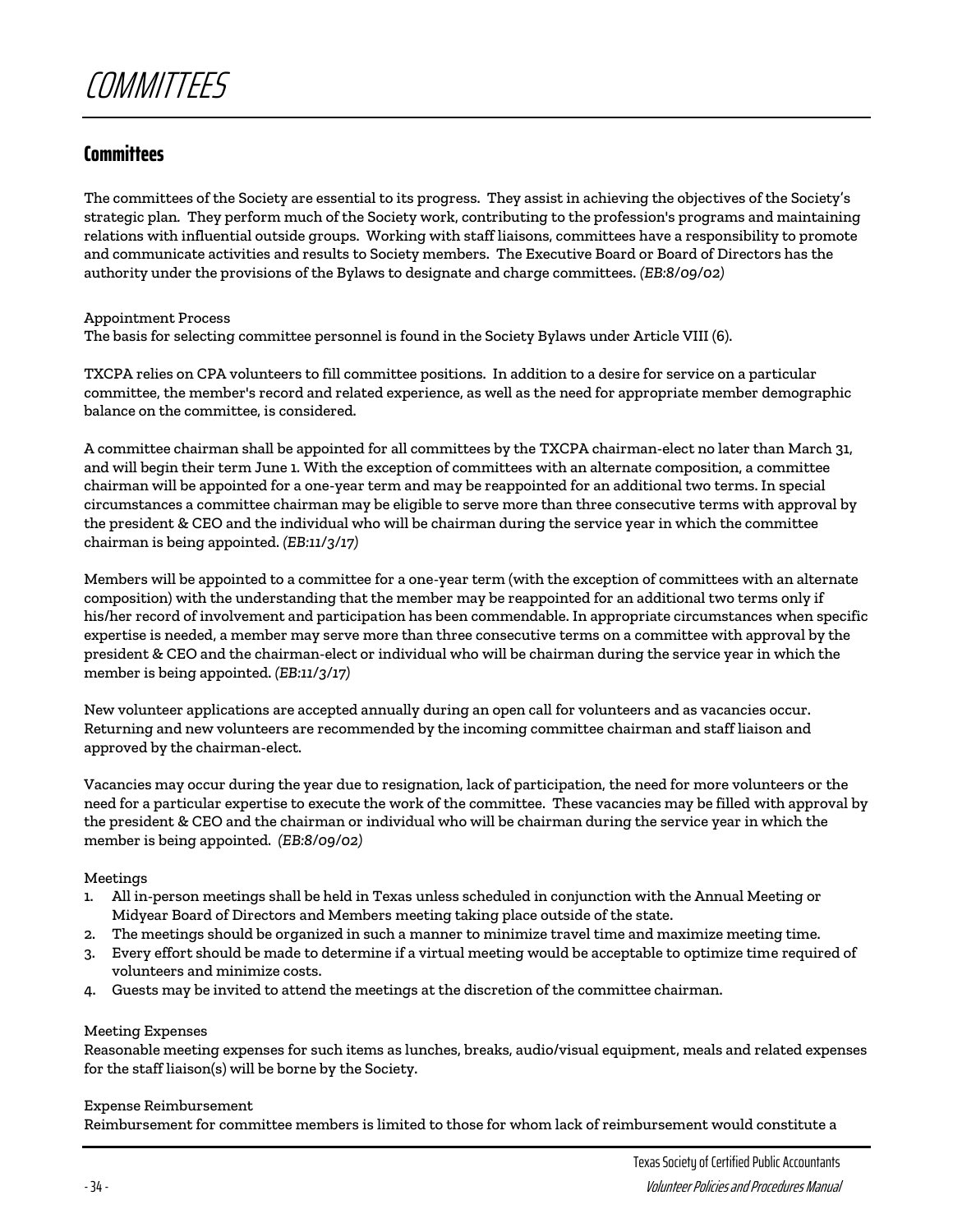sufficient financial burden to interfere with the performance of their responsibilities with TXCPA and its affiliated entities (not including chapters). Such reimbursed expenses are limited to transportation costs (e.g., coach class airfare, personal automobile mileage allowance, taxi and auto rental). Original receipts of all expenditures must accompany requests for reimbursement. *(EB:6/29/06 and 4/27/07)*

Committee members requesting travel reimbursement under the parameters outlined above are to seek approval for reimbursement prior to the meeting. Requests should be submitted to and approved by the chief financial officer. Members approved for reimbursement must submit a brief memo, attaching either an original airfare receipt or a mileage statement. Arrangements for air travel should be made sufficiently in advance to obtain any discount fares available. There will be no disclosure of names of members to whom reimbursement is made. It is the intent that requests for reimbursement come only from committee members who qualify for reimbursement under this policy.

Committees should be aware of the following policies:

- 1. Travel, telephone, mailing costs and other expenses incidental to committee meetings and Board of Directors meetings are a personal obligation of the committee members; such obligations should be recognized at the time of acceptance of the appointment to a committee.
- 2. Expense of mailings and printing of brochures or manuals and/or other materials for committee projects are to be requested as items in the committee's budget each year; expenses of this nature should be incurred only through the TXCPA administrative office.

These reimbursements are not available to committee members attending meetings held in conjunction with the Society's Midyear Board of Directors and Members Meeting or Annual Meeting of Members since all members are expected to attend these meetings at their own expense. *(EB:6/29/06 and 4/27/07)*

In the event that a TXCPA volunteer attends an AICPA meeting as an official representative of TXCPA, the expenses should be budgeted by the committee or entity that the volunteer represents. Unbudgeted travel reimbursement for such meetings must be requested as a budget variance under the Budgetary Controls policy.

#### Speaking Out

The Federal Tax Policy Committee, Professional Standards Committee, Peer Review Committee, Relations with IRS Committee and State Taxation Committee chairmen, or their designee, may speak on behalf of their respective committee subject to the following conditions:

- 1. They may speak only on matters directly related to their committee or task force activity;
- 2. A committee or task force statement must be approved by either of the following: (a) by a two-thirds majority of members present in person or by proxy at a committee, section or task force meeting; or (b) by mail ballot or email ballot if approved by all of the members; and
- 3. The committee or task force statement must make clear that it is being presented only on behalf of the related group and not on behalf of the Society. Expression of views may take the form of: discussion papers; articles for publications; comments to AICPA entities of interest to the steering committee, committee or task force; press releases; or presentations to legislatures or other regulatory bodies.

The following disclaimer must accompany any verbal or written expression: *"The views expressed herein are written on behalf of the [issuing body] of the Texas Society of CPAs. The [committee or task force] has been authorized by the Texas Society of CPAs' Board of Directors to submit comments on matters of interest to the [committee or task force] membership. The views expressed in this statement/document have not been approved by the Texas Society of CPAs' Board of Directors or Executive Board and, therefore, should not be construed as representing the views or policy of the Texas Society of CPAs." (EB:11/11/06) (EB:11/3/17)*

#### Quorum/Voting

Unless stated otherwise, a quorum for any meeting should consist of at least a majority of members appointed. Every action or recommendation made by a majority of committee members present at a meeting duly held at which a quorum is present is the act of the committee. *(EB:11/3/17)*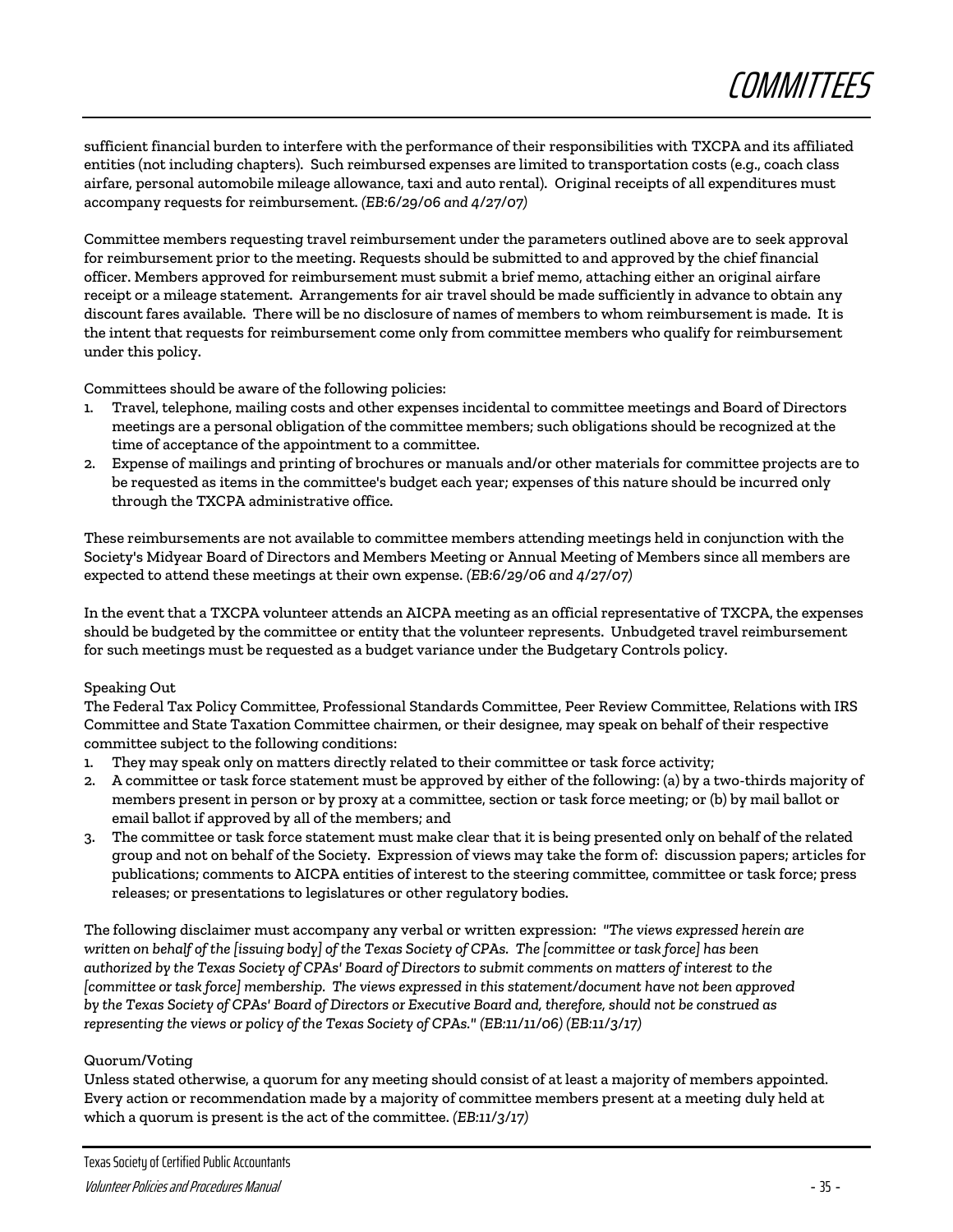## **Committee Chairman, Responsibilities of**

Each committee will be supported by TXCPA staff. The committee chairman should rely on the professional staff to:

- Recommend and implement programs to help the committee achieve its objectives and the overall objectives of TXCPA;
- 2. Execute the administrative and other functions requiring their specific expertise; and
- 3. Provide information on policies, past programming, budgets, activities of the Society overall, etc.

The chairman's responsibilities are to:

- 1. Work with the staff liaison to schedule committee meetings, following the recommended timing before Executive Board meetings;
- 2. Conduct meetings in accordance with *Robert's Rules of Order*;
- 3. Determine how the committee might assist in achieving overall objectives of TXCPA detailed in the strategic plan*;*
- 4. Assign program activities to volunteers and monitor their activity; and
- 5. Report to the committee on actions taken by the Executive Board. *(EB:8/09/02)*

## **Committee Member, Responsibilities of**

Committee member responsibilities are to:

- 1. Attend meetings and participate in the programs and activities of the committee through specific committee work as outlined by the committee charge and as assigned by the committee chairman;
- 2. Arrange and be responsible for personal travel and hotel reservations. *(EB:8/09/02)*

## **Committee Staff Liaison, Responsibilities of**

Assignment of staff liaisons to committees is the responsibility of the president & CEO. The role of the staff liaison is to be well informed of TXCPA activities and policies, to advise the committee of such, and to recommend and implement approved programs.

Specific committee staff liaison responsibilities include:

- 1. Monitor changes, trends and current issues relative to the committee activities, and report on significant items at each meeting;
- 2. Implement staff action items and programs generated by committee activity;
- 3. Participate in discussion of committee activities;
- 4. Recommend and seek the chairman's approval of the agenda for all meetings;
- 5. Coordinate all meeting arrangements with the appropriate staff;
- 6. Disseminate meeting notice at least four weeks before the meeting, if possible;
- 7. Monitor receipt of response forms, give meal guarantees, etc.;
- 8. Submit budgets for committee activity through TXCPA budget process;
- 9. Monitor the cost-effectiveness of programs;
- 10. Provide committee activity report and Executive Board agenda items, if applicable, to coordinating officer prior to each Executive Board meeting;
- 11. Take minutes at all meetings of the committee assigned, develop list of action items and distribute to all committee members. Minutes will be distributed prior to the next meeting in the approved format without the necessity of chairman's approval. Corrections or additions to minutes will be made at the next meeting;
- 12. Maintain committee files; and
- 13. Make all committee minutes available via the designated electronic medium. *(CEO:11/7/03)*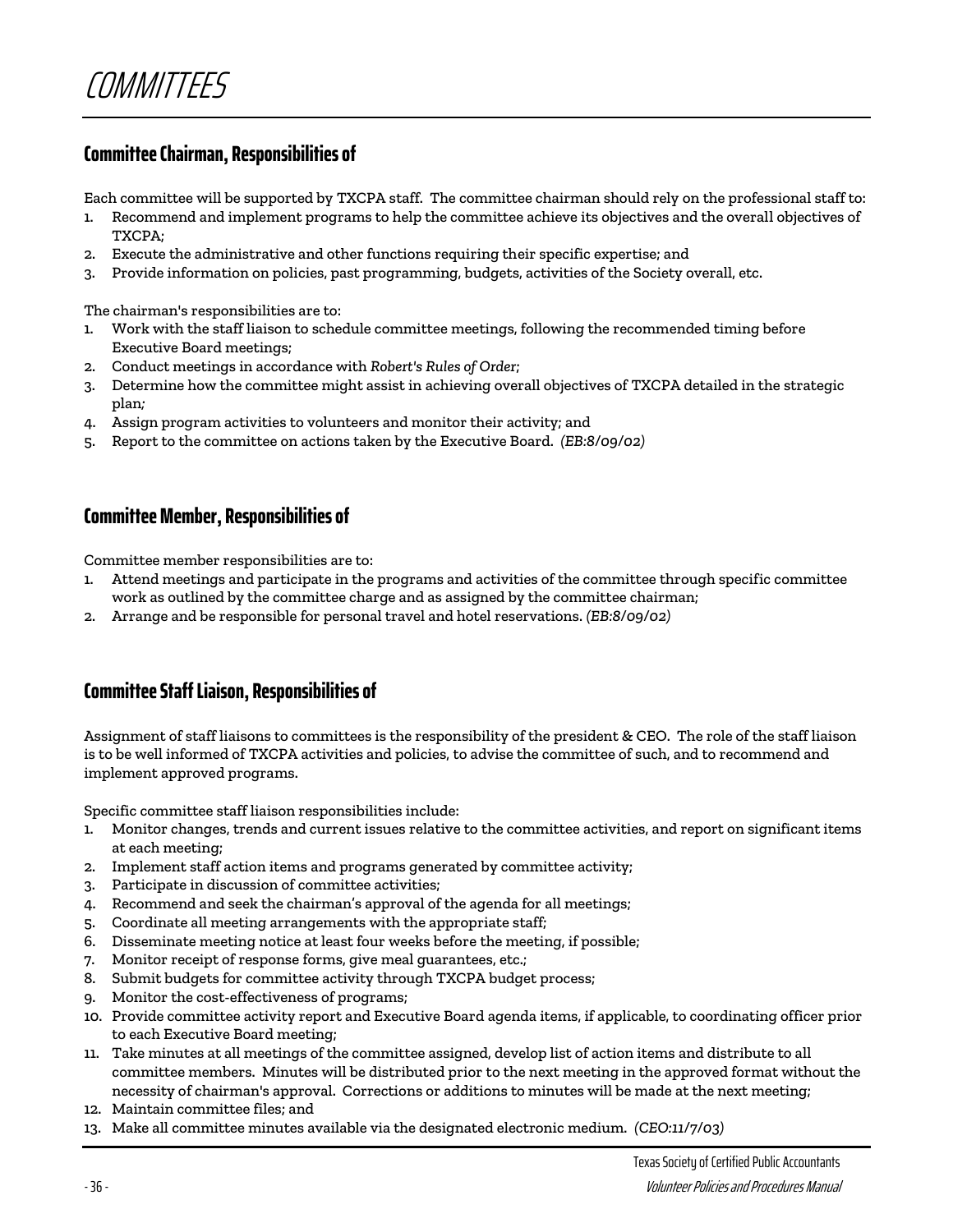

## **Accounting Education Foundation Board of Trustees**

#### Purpose

To aid, promote, develop and advance education and research relating to the study, teaching and practice of accountancy and allied fields.

Responsibilities

- 1. Make donations, gifts and contributions from the annual net income or assets of the Foundation to organizations, foundations, institutions, projects or individuals in the State of Texas relating to the field of accountancy.
- 2. Initiate, promote, encourage, assist and finance such programs and projects for realization of the defined purpose.

#### Composition

The Board of Trustees consists of 18 members all of whom shall be Society members in good standing. Sixteen trustees shall be elected by voting members of the TXCPA Board of Directors with a term of four years. The 17<sup>th</sup> trustee will be the current chairman-elect of the Society and the 18<sup>th</sup> trustee is appointed by the president of the AEF and serves a one-year term. *(EB:11/3/17)*

#### Nominations

Recommendations for nominations of the 18 voting members of the Board of Trustees shall be made by a committee consisting of the president of the corporation and the chairman and immediate past chairman of the Society. The immediate past chairman of the Society shall serve as chairman of this nominating committee. *(EB: 1/30/19)*

## **Advanced Health Care Conference Committee**

#### Purpose

Plan and execute an annual continuing education conference for CPAs within this industry.

#### Responsibilities

- 1. Recommend topics for the conference.
- 2. Identify and recommend speakers with TXCPA staff assistance for each topic.
- 3. Contact and verbally confirm selected speakers.
- 4. Recommend dates and locations in coordination with TXCPA staff and CPE calendar.
- 5. Assist TXCPA staff with registration.
- 6. Introduce the speakers and moderate the meeting.
- 7. Review conference and committee budget prepared by TXCPA staff liaison.
- 8. Assist as needed in identification of topics for development of new course modules and conferences in the appropriate curriculum.

*(Nominal Change Group:11/03)*

#### Composition

Members are appointed through the TXCPA committee appointments process and should reflect a cross section of the membership. Appointments will be based on criteria including but not limited to area of practice, experience, and geographic representation. The committee chairman is selected in accordance with TXCPA committee appointment procedures. *(EB:11/3/17)*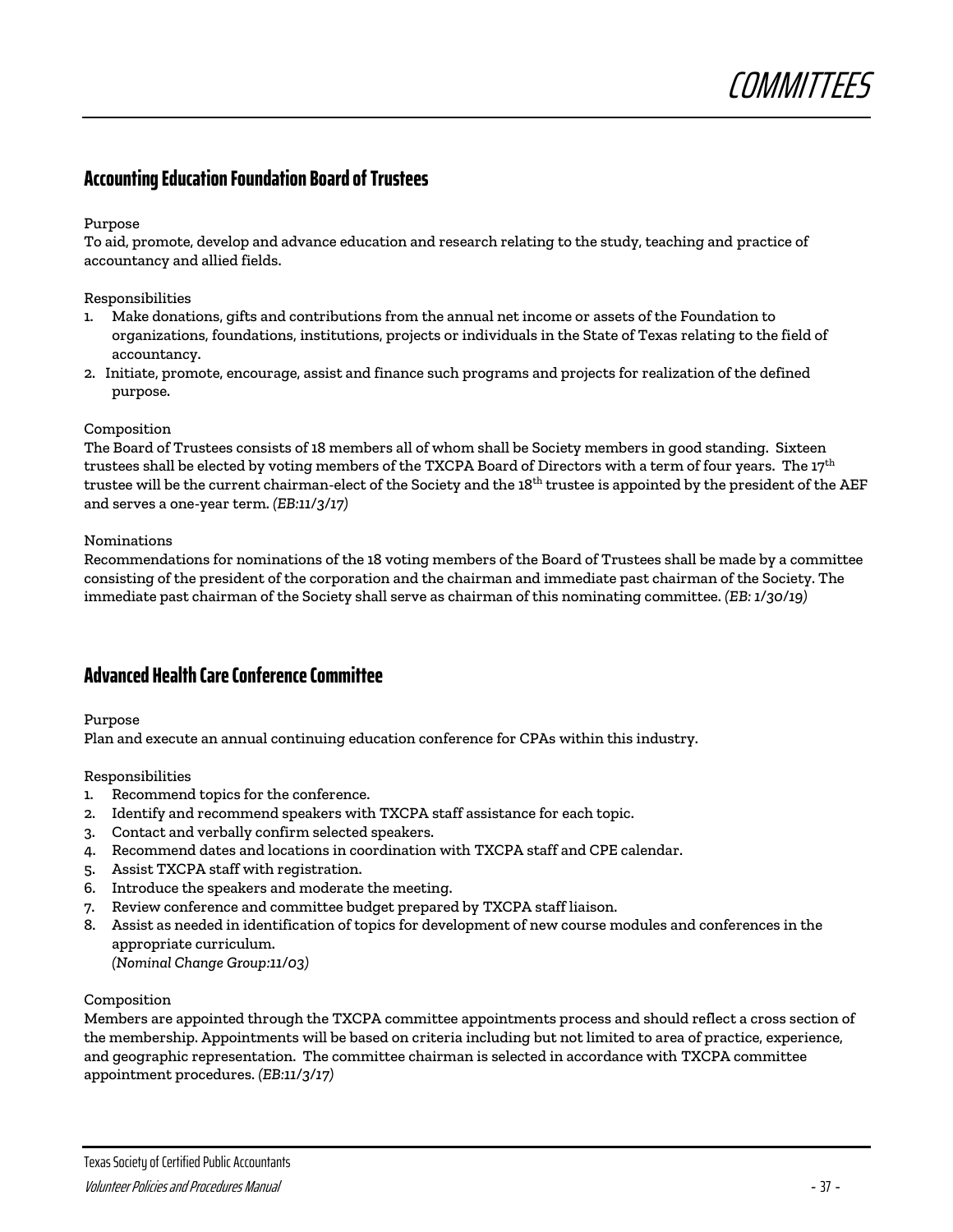## **Audit Committee**

#### Purpose

Provide oversight of financial reporting, the audit process, and the system of internal controls. The committee will review significant accounting and reporting issues and recent pronouncements to determine the potential impact on the financial statements. The committee will review the results of the audit with management and the external auditors, including matters required to be communicated under generally accepting auditing standards. *(EB:11/3/17)*

#### Responsibilities

- 1. Oversee the annual audit.
	- a. Adhere to good practices for audit committees, which generally include:
		- i. Providing communication between the Board of Directors, Executive Board, management and the independent auditor;
		- ii. Annually assess the independence of committee members and the independent auditors;
		- iii. Report to the Board of Directors on significant activities; and
		- iv. Meet two to four times per year or more frequently as circumstances require.
	- b. Evaluate the performance of the independent auditors and make a recommendation for the selection of auditors to the Board of Directors. To achieve this responsibility, the committee should consider:
		- i. Comments on the performance of the public accounting firm by appropriate management;
		- ii. Level of participation by management personnel in the audit examination, the mix of skills and experience of the staff, and staff rotation policy;
		- iii. Proposed audit fee, the independent auditors' engagement letter and explanations for fee changes;
		- iv. Public accounting firm's credentials, capabilities and reputation; latest peer review conducted pursuant to a professional quality control program; and any significant litigation problems or disciplinary actions; and
		- v. Whether a request for proposal from the current firm and other firms should be made.
	- c. Review with management and the independent auditor the results of the annual audited financial statements of the Society and related comments prior to their submission to the Board of Directors and Executive Board. This would include:
		- i. Obtaining explanations for significant variances in the financial statements between years;
		- ii. Determining that no new accounting policies were adopted or an explanation of any such changes;
		- iii. Inquiring about significant accounting accruals, reserves or estimates that have material impact on the financial statements;
		- iv. Inquiring of management and independent auditor if there were any significant financial reporting issues discussed during the accounting period and if so, how they were resolved;
		- v. Considering meeting privately with the independent auditor to request his/her opinion on various matters;
		- vi. Asking the independent auditor what the greatest concerns were and if anything else should be discussed with the committee that has not been raised or covered elsewhere;
		- vii. Reviewing the letter of management representations given to the independent auditor and inquire whether he/she encountered any difficulties in obtaining the letter or any specific representation therein; and
		- viii. Discussing with management and independent auditor the substance of any significant issues raised by counsel concerning litigation, contingencies, claims or assessments.
- 2. Review with the independent auditors any proposed changes to accounting principles or procedures prior to their adoption by the Society.
	- a. Review the independent auditor's management letter and discuss implementation with management.
	- b. Review the scope of the examination of the annual financial statements with the independent auditors. Specific inquiries should be made as to:
		- i. Extent to which planned audit scope can be relied upon to detect fraud or weaknesses in internal control;
		- ii. Steps planned to review EDP procedures and controls; and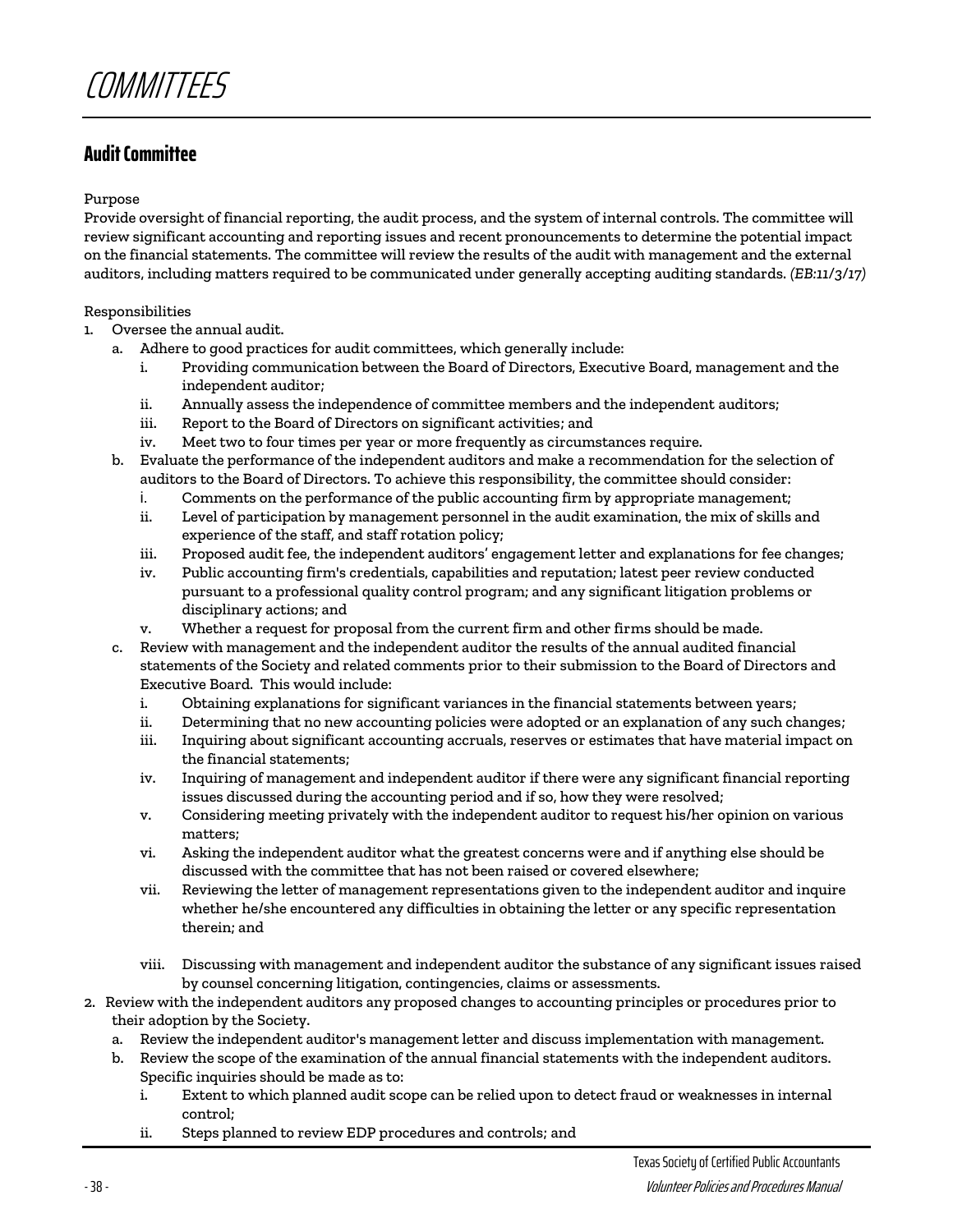

- iii. Any areas that require special attention by the Executive Board.
- 3. Audit Firm Independence The partners/shareholders or employees of the firm selected as independent auditor of TXCPA are not precluded from serving on committees, councils or Boards of Directors, except as follows:
	- a. During the period(s) covered by the audit report or during the period(s) of the engagement, no partner/shareholder or employee of such firm shall serve on the following:
		- i. Executive Board;
		- ii. Finance Committee;
		- iii. CPA-PAC Committee;
		- iv. Accounting Education Foundation;
		- v. TXCPA Insurance Trust; and
		- vi. Audit Committee  *(EB:11/3/17)*

#### Composition

Two members of the Finance Committee and three members of the Board of Directors shall be selected to serve on the Audit Committee. Additionally, the treasurer and treasurer-elect shall serve as non-voting *ex-officio* members. *(EB:11/7/03) (EB:11/9/07)*

## **Awards Committee**

#### Purpose

Recognize CPAs and others for their contributions to the accounting profession and community. Through the awards process, give recognition to deserving persons whose activities can serve as a model of inspiration for members according to the *Volunteer Policies and Procedures Manual*.

#### Responsibilities

- 1. Annually select qualified recipients of TXCPA awards as authorized by the Board of Directors and Executive Board. These awards shall include: Meritorious Service to the Accounting Profession in Texas; Distinguished Public Service; Outstanding Committee Chairman; Rising Stars; Young CPA of the Year; and CPA 50-year Continuous Members. The Awards Committee recommends nominees for Distinguished Member and Honorary Member recognition to the Board of Directors.
	- a. Solicit nominations and select TXCPA award recipients according to the "Awards" procedure in the *Volunteer Policies and Procedures Manual*.
	- b. Recognize award recipients during TXCPA's Annual Meeting or Midyear Board of Directors and Members Meeting.
	- c. Publicize award recipients through articles in appropriate TXCPA publications, chapter newsletters, and news releases to appropriate outside media.
	- d. Recommend additional award categories to the Executive Board and Board of Directors.
	- 3. Coordinate the selection of TXCPA nominees for other AICPA awards.
- 4. Special Recognition Awards will be determined by the TXCPA chairman, who may invite the input of the Awards Committee.

#### Composition

The committee shall be comprised of 13 members appointed through the TXCPA committee appointment process. Members shall serve a 2-year term staggered so half rotate off each year. The committee chairman shall be the former TXCPA chairman whose term ended two years prior to the committee's service year and will then serve as a member of the committee for their second year. Members should consist of individuals knowledgeable of TXCPA activities during the year being considered for awards and include a demographic representation of TXCPA's members. Recipients recognized in the current year shall be considered for participation on the committee for the next service year. (EB:10/28/00) (EB:11/3/17) (EB:11/9/18)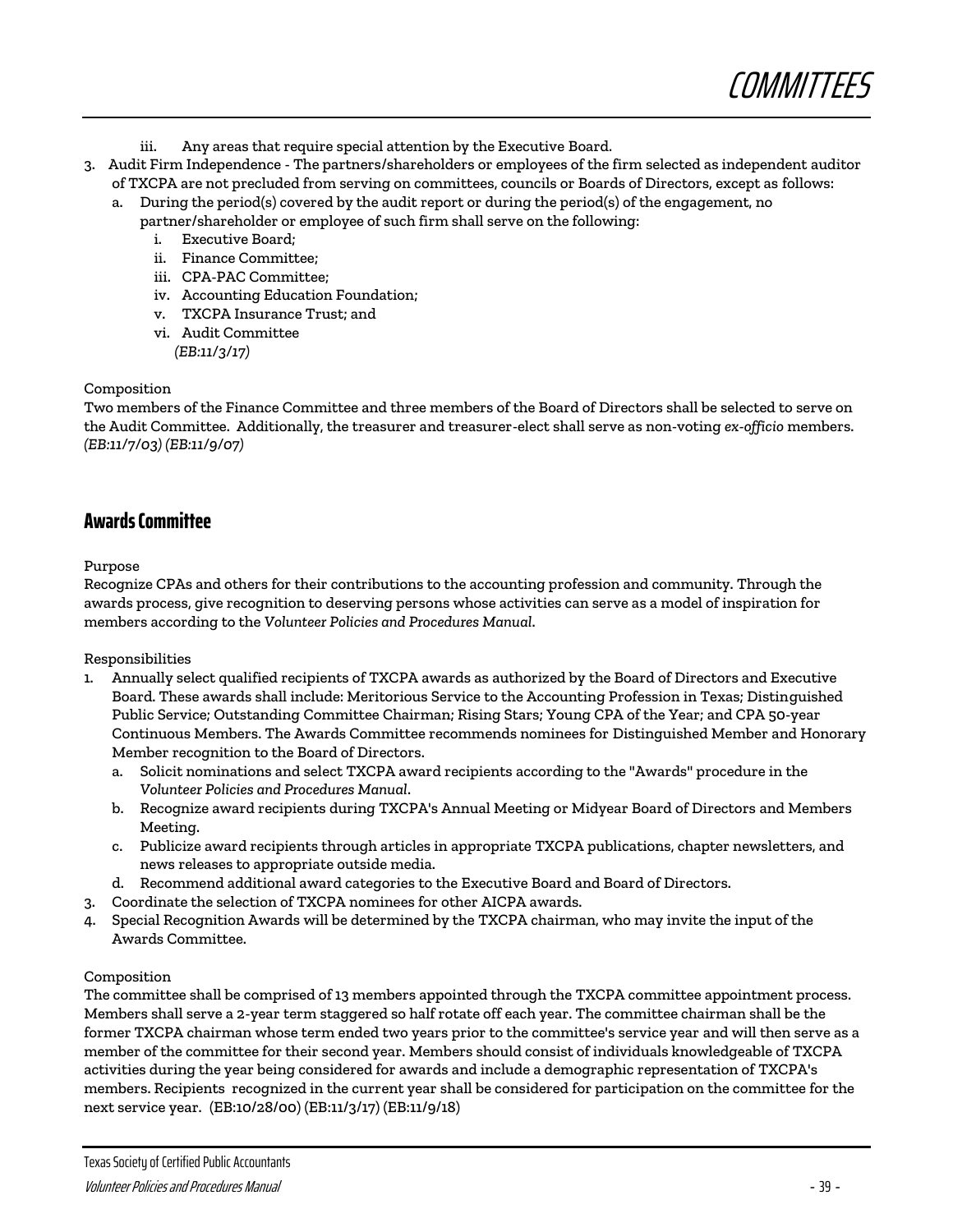## **Branding and Community Outreach Committee**

Purpose

Provide input for the promotion, protection and management of TXCPA's brand and make recommendations for programs and initiatives designed to increase awareness and visibility of Texas CPAs and TXCPA in communities across the state.

Responsibilities

- 1. Provide input and feedback on TXCPA branding initiatives.
- 2. Serve as brand ambassadors in chapters and at TXCPA meetings and events to help drive continuous awareness of TXCPA's brand.
- 3. Review and recommend community outreach (service and education) initiatives to be implemented at both the state and chapter levels.

#### Composition

The committee chairman and members-at-large are appointed through the TXCPA committee appointments process and should reflect a cross section of the membership. Appointments will be based on criteria including but not limited to area of practice, experience, and geographic representation. The committee chairman serves a twoyear term and is selected in accordance with TXCPA committee appointment procedures. (EB: 11/07/19)

## **Business Valuations, Forensic and Litigation Services Committee**

Purpose

Explore issues and make recommendations to serve the specific needs of members in the areas of business valuations, forensic accounting and litigation services.

Responsibilities

- 1. Identify trends, needs, events and issues that are pertinent to TXCPA members with an interest in business valuation, forensic accounting and litigation services.
- 2. Discuss, identify and communicate services TXCPA can provide to its members relative to the trends, needs, events and issues identified above.
- 3. Provide creativity and innovation for the initiation and development of new services to TXCPA members in business valuation, forensic accounting and litigation services.

#### Composition

The committee is comprised of 15 members, including the committee chairman. Members serve three-year, staggered terms. Members are appointed through the TXCPA committee appointments process and should reflect a cross section of the membership. Appointments will be based on criteria including but not limited to area of practice, experience, and geographic representation. *(EB:6/29/06) (EB:11/3/17)*

## **Chapter Coordinating Committee**

Purpose

Enhance and support the vitality of chapters and their grassroots efforts, promote cooperation and communication between and among chapters and the state level of TXCPA, and facilitate the chapters' ability to collaborate with and enhance the work of the Society. *(EB:11/3/17)*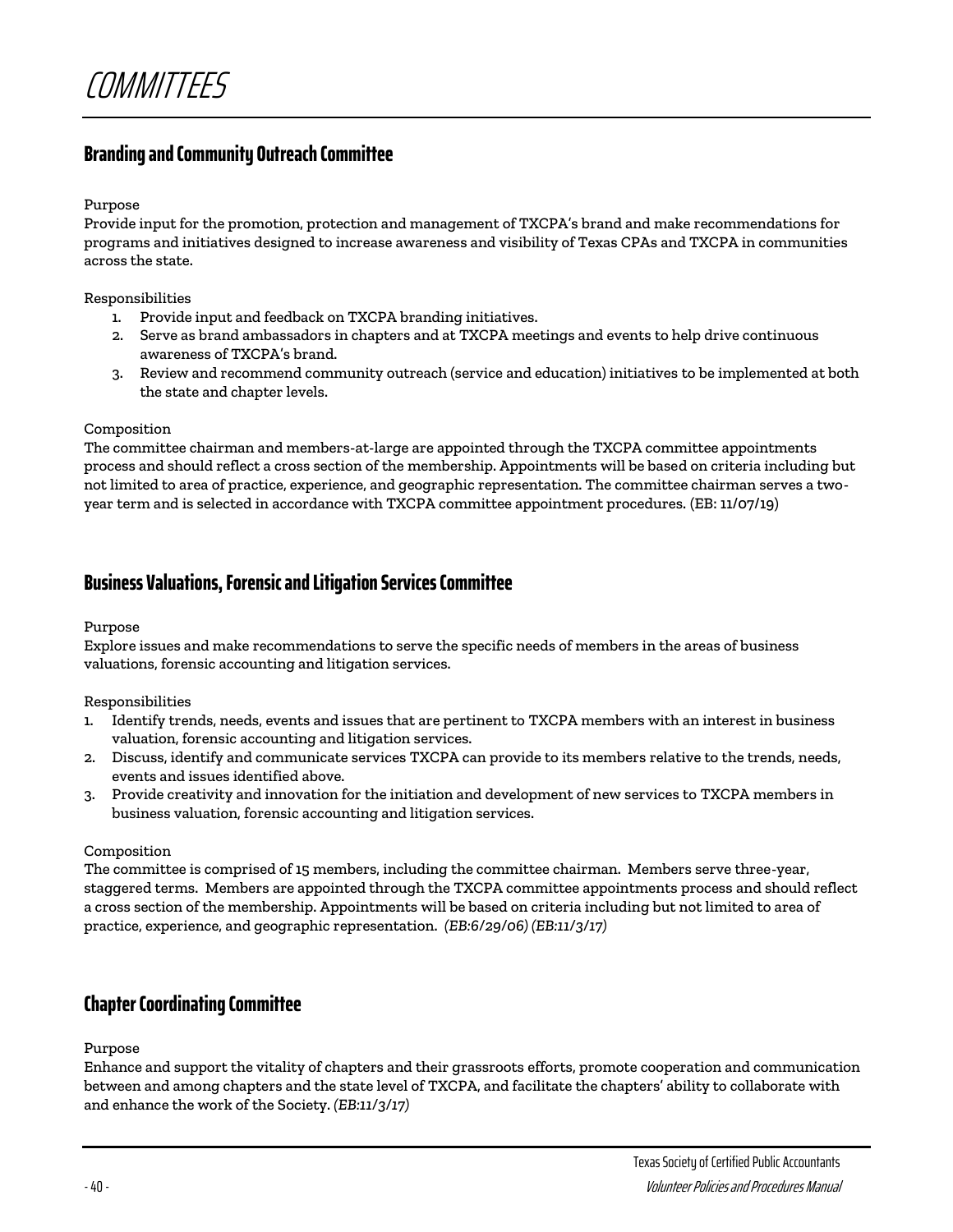**COMMITTEES** 

Responsibilities of the full committee

- 1. Provide a conduit for cooperation and dialogue between chapter- and state-level leaders and staff, and for the dissemination of relevant information.
	- a. Host a meeting each year that includes all members of this committee and appropriate state-level leaders, volunteers and staff. The primary purpose of the meeting is to discuss relevant issues and share ideas.
	- b. Host a meeting each year to provide information to chapter leaders about their state- and chapter-level responsibilities.
	- c. Use available technology to disseminate information and gather feedback throughout the year.
- 2. Develop and implement projects that focus on a mutual commitment to member service.
	- a. Implement the Outstanding Chapter Awards program. (See Outstanding Chapter Awards policy.) Periodically study the policy and process for the Awards program, and recommend changes the group considers to be necessary.
	- b. Periodically study:
		- i. cross-representation between the state and chapter levels of TSCPA;
		- ii. the number and size of chapters (see Chapter Size Groups policy); and
		- iii. current mechanisms at both levels for delivery of service to members and develop recommendations for improvement.

Responsibilities of the steering subcommittee

- 1. Plan and participate in meetings of the committee and training events for chapter leaders.
- 2. Select Outstanding Chapter Awards recipients (see Outstanding Chapter Awards policy) and maintain the confidentiality of selections until they are announced.
- 3. Each member of the subcommittee should:
	- a. promote cooperation between and among chapters and TXCPA;
	- b. stay informed about current issues affecting the profession and the organization; and
	- c. serve as a conduit for positive communication between the chapter and state levels as requested.

#### Composition

Committee - all chapter presidents, presidents-elect and president-elect nominees, and steering subcommittee; chapter executive directors/secretaries and coordinating officer serve as an *ex officio* member.

Steering Subcommittee - appointed by TXCPA chairman: a committee chairman, five members from small chapters, four from medium-sized chapters and three from large chapters, all of whom have been chapter presidents. The committee chairman can – but does not have to – be one of those 12. *(EB:4/25/03) (EB:8/5/11) (EB:4/28/17)*

## **Chapter Legislative Coordinators Committee**

#### Purpose

To coordinate an effective legislator relationship and contact program among TXCPA's 20 chapters.

#### Responsibilities

- 1. Identify and train key persons for statewide legislators.
- 2. Follow up with key persons during session as needed (i.e., after a key person alert).
- 3. Working with chapter public affairs chairs, monitor legislative races, assist in determining contribution amounts and coordinate delivery of PAC checks with key persons.
- 4. Gain an in-depth understanding of issues being supported or opposed by TXCPA and be prepared to, individually or along with a key person, articulate the Society's position to legislators within the chapter's area.
- 5. Attend TXCPA's Grassroots Seminar, Legislative Briefing and Day at the Capitol in preparation for legislative session.

Texas Society of Certified Public Accountants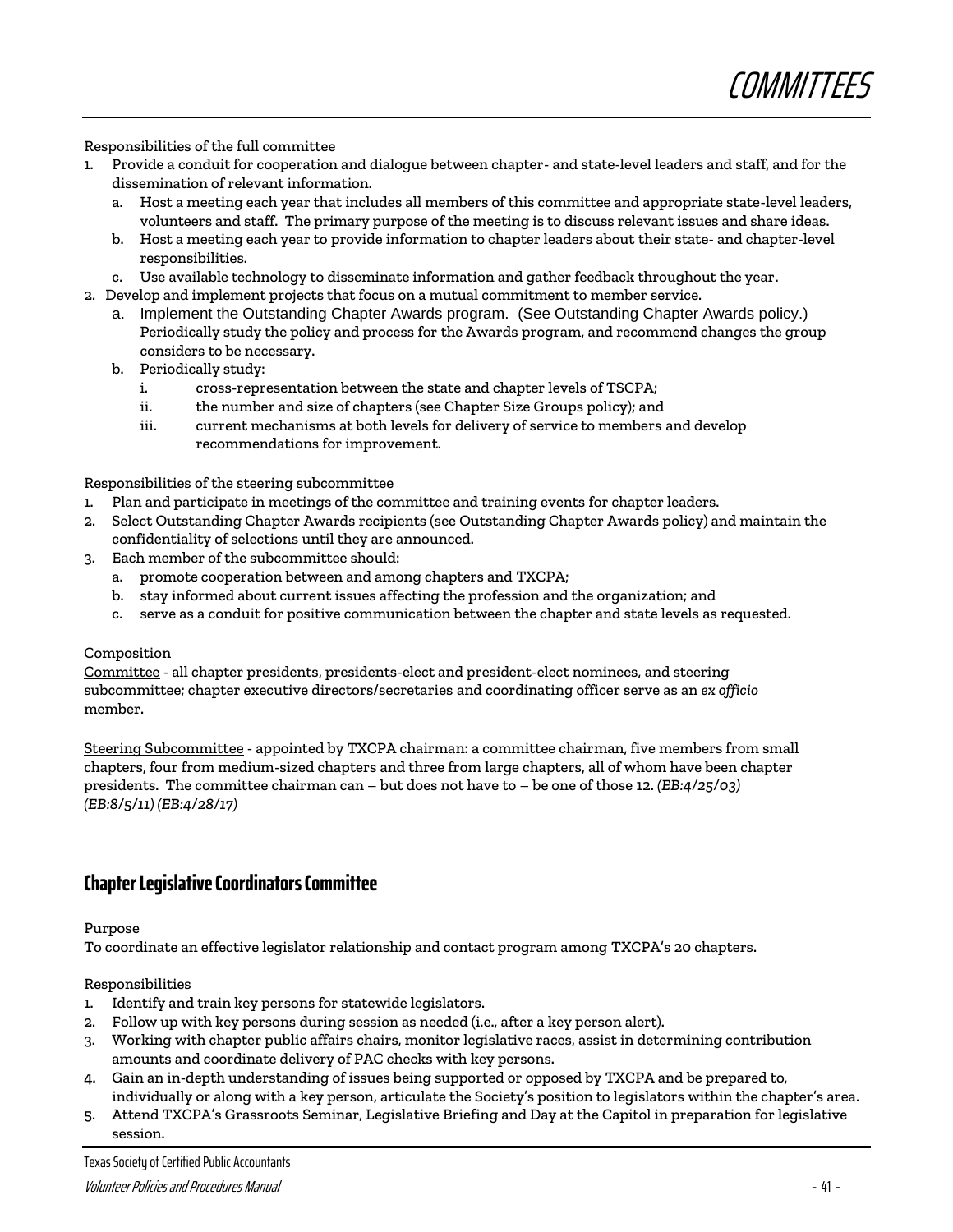

#### Composition

The committee shall be comprised of a chairman appointed by the TXCPA chairman-elect. The TXCPA chairmanelect will work collaboratively with chapter leaders to appoint at least one member from each chapter to serve as legislative coordinator. Each committee member must be knowledgeable and experienced in TXCPA's Governmental Affairs program and served as a TXCPA/chapter key person. *(EB:11/4/16)*

## **Compensation Committee**

Purpose

To guide and oversee the formulation and application of staff compensation and benefits for TXCPA employees.

#### Responsibilities

- 1. Oversee and review the salary grades for various staff positions established by the TXCPA president & CEO.
- 2. Oversee and review the benefit programs provided for TXCPA employees.
- 3. Set the overall compensation budget each year.
- 4. Conduct a performance evaluation of the president & CEO by July of each year. The chairman will be responsible for gathering the data and delivering the evaluation.
- 5. Set the compensation of the president & CEO.
- 6. Report annually to the Executive Board.

#### Composition

The current chairman acts as chairman of the committee. Other members of the committee are the immediate past chairman, chairman-elect, chairman-elect nominee, treasurer, treasurer-elect, and treasurer-elect nominee. *(EB:8/22/03) (EB:6/28/07) (EB:11/7/08)*

## **CPA-PAC Committee**

#### Purpose

To operate an effective Political Action Committee on behalf of TXCPA.

#### Responsibilities

- 1. Establish fundraising goals and raise PAC funds.
- 2. Allocate PAC donations received from members 75 percent to chapter funds and 25 percent to the statewide fund.
- 3. Assist candidates on a nonpartisan basis to understand and support the protection of the public interest through maintaining high moral, ethical and professional standards for the accounting profession.
- 4. Establish guidelines for PAC contributions and endorsements.
- 5. Coordinate with chapters, key persons and other appropriate parties to interview selected candidates in an effort to help determine who should receive CPA-PAC contributions and endorsements.
- 6. Evaluate and recommend contributions for specific legislative races.
- 7. Coordinate cooperative campaign contributions between chapters and statewide candidates when specific chapter or statewide funds are insufficient.
- 8. Evaluate statewide races and authorize CPA-PAC contributions.
- 9. Report PAC activity to the membership.
- 10. Educate members regarding the CPA-PAC endorsed candidates and the election issues that impact the accounting profession and its ability to serve its employers, clients and the public.
- 11. Encourage members' contribution of time and money to candidates for political office in Texas. (EB:11/7/03)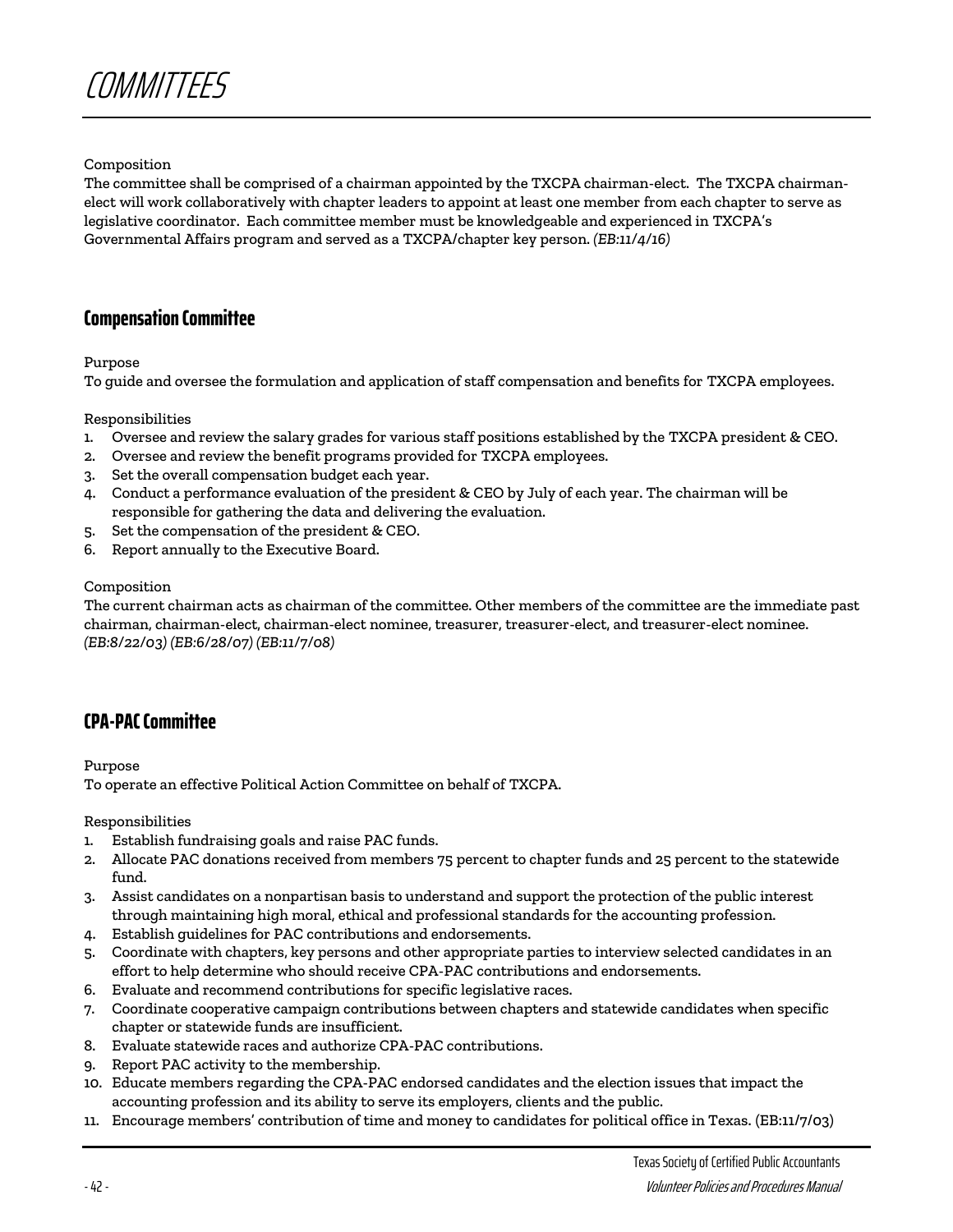

Composition CPA-PAC Committee composition is spelled out in th[e CPA-PAC Bylaws,](https://www.tx.cpa/docs/default-source/about-tscpa-documents/governance/cpa-pac-bylaws.pdf?sfvrsn=dc15eab1_4) Article V, section 3(c).

The steering committee shall be comprised of the committee chairman (appointed by the TXCPA chairman), the vice-chair (appointed by the committee chairman), and the chairmen of the Chapter Legislative Coordinators Committee and Legislative Advisory Committees, the managing director of governmental affairs and not more than eleven members appointed by the chairman of the Society with the approval of the TXCPA Executive Board. In addition, the TXCPA president & CEO will serve in an *ex officio* capacity. *(EB:11/3/17)*

## **CPA Practice Issues Committee**

#### Purpose

Explore issues and make recommendations regarding the specific needs of members in public practice, focusing on members' ability to provide quality services to their clients and the public; and providing support to the enhancement of their professional careers.

#### Responsibilities

- 1. Identify trends, needs, events and issues that are pertinent to TXCPA members working in public practice.
- 2. Discuss, identify and communicate services TXCPA can provide to its members relative to the trends, needs, events and issues identified above.
- 3. Provide program topic ideas to TXCPA CPE Foundation staff for quality CPE programs specifically directed to members in public practice.
- 4. Develop ideas to increase greater participation in TXCPA leadership roles by public practice members. *(EB:1/22/04)*

#### Composition

Members are appointed through the TXCPA committee appointments process and should reflect a cross section of the membership. Appointments will be based on criteria including but not limited to area of practice, experience, and geographic representation. The committee chairman is selected in accordance with TXCPA committee appointment procedures. The coordinating officer serves as an *ex officio* member. *(EB:11/3/17)*

## **CPE Advisory Board**

*Reports to: Board of Trustees of the CPE Foundation (TXCPA Executive Board)*

Purpose

The CPE Advisory Board will provide advice and counsel to TXCPA staff for effective business operations of the CPE Foundation which will include:

- 1. Development and implementation of a strategic framework for CPE that meets the changing marketplace demands;
- 2. The delivery of market-driven, quality, affordable CPE to members and accounting professionals; and
- 3. The exploration and implementation of new CPE curriculum and modes of CPE delivery.

#### Responsibilities

- 1. Review CPE statistical data from TXCPA and its chapters.
- 2. Identify emerging trends, customer needs and delivery methods.
- 3. Serve as a sounding board for new programming, etc.
- 4. Identify opportunities for increased partnerships with chapters.

#### Texas Society of Certified Public Accountants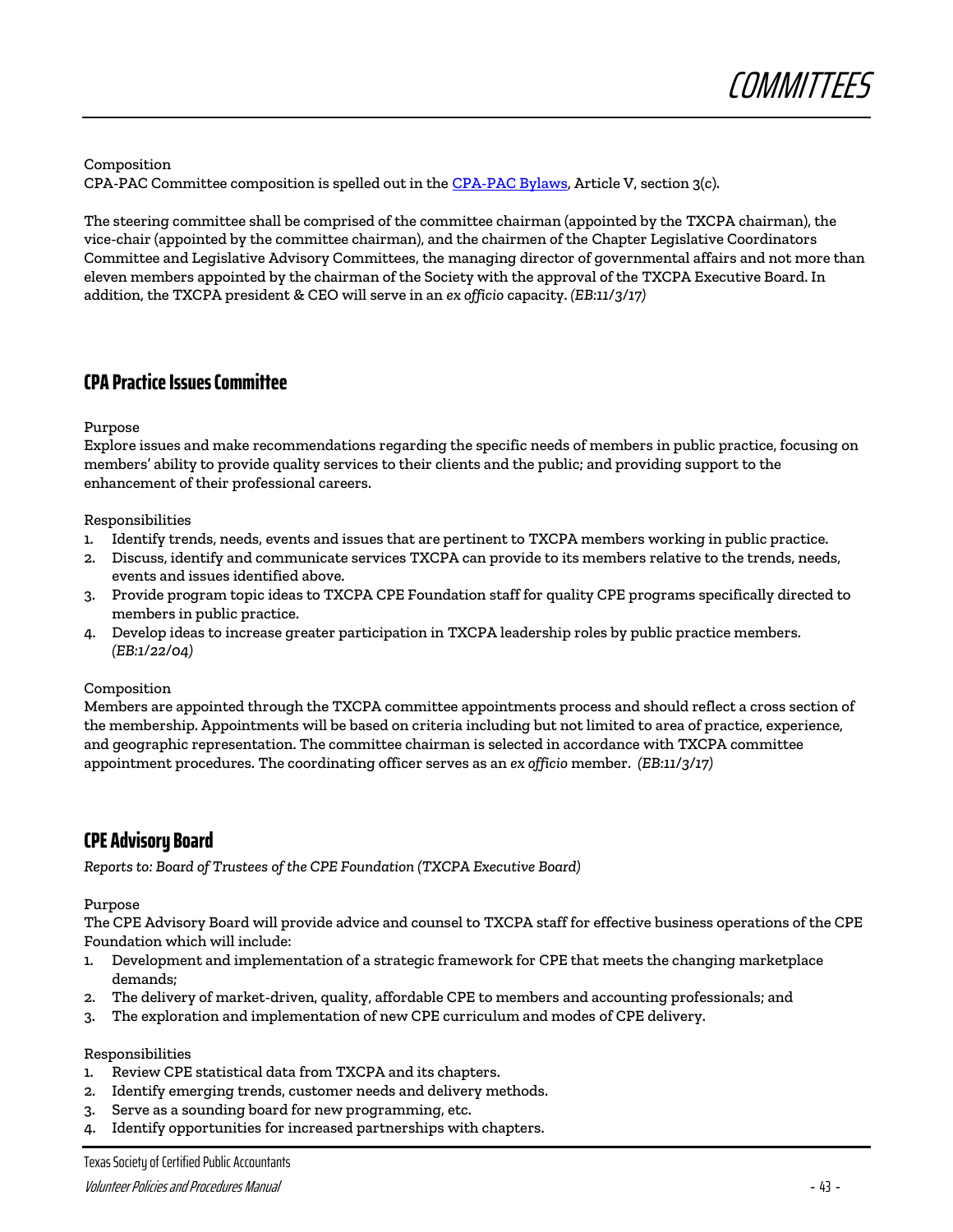

- 5. Review results of focus groups and/or surveys at least every three years or upon availability.
- 6. Encourage partnering with other associations to provide specialized CPE.
- 7. Solicit and review requests from other TXCPA committees for new curriculum.
- 8. Analyze and review TSBPA research data upon availability.

#### Composition

The CPE Advisory Board will consist of not less than 8 and not more than 12 members that represent the diverse and emerging needs of our membership. Terms on the CPE Advisory Board should be a minimum of two years. The chairman will serve a two-year term and remain on the Advisory Board the following year. The coordinating officer will serve as an *ex officio* member. *(EB:11/11/06)*

## **CPE Exposition Committee**

#### Purpose

Plan and execute an annual continuing education conference for CPAs at all levels within the profession, public or industry.

#### Responsibilities

- 1. Recommend conference topics.
- 2. Identify and recommend speakers with TXCPA staff assistance.
- 3. Contact and verbally confirm selected speakers and coordinate follow-up with TXCPA staff.
- 4. Recommend conference dates and locations in coordination with TXCPA staff and CPE calendar.
- 5. Assist TXCPA staff with registration.
- 6. Introduce the speakers and moderate the meeting.
- 7. Review conference and committee budget prepared by the TXCPA staff liaison.
- 8. Assist as needed in the identification of topics for development of new course modules and conferences in the appropriate curriculum.

#### Composition

Members are appointed through the TXCPA committee appointments process and should reflect a cross section of the membership. Appointments will be based on criteria including but not limited to area of practice, experience, and geographic representation. The committee chairman is selected in accordance with TXCPA committee appointment procedures. *(Nominal Change Group:11/03) (EB:11/3/17)*

## **Diversity + InclusionCommittee**

Purpose

Explore issues and make recommendations regarding diversity/inclusiveness in three areas: 1) recruiting into the accounting profession in Texas, 2) increasing membership and participation in TXCPA, and 3) helping CPAs serve a diverse public.

Responsibilities

- 1. Review various publications, demographic information, websites and other sources in order to understand trends, needs, and issues relating to diversity and inclusiveness.
- 2. Discuss the possible appropriate response(s) to the issues identified by the above review and recommend appropriate actions.
- 3. Consider and recommend ways and means to improve the recruitment and retention of minority group members.
- 4. Develop ideas to inspire greater participation in TXCPA leadership roles by minority group members.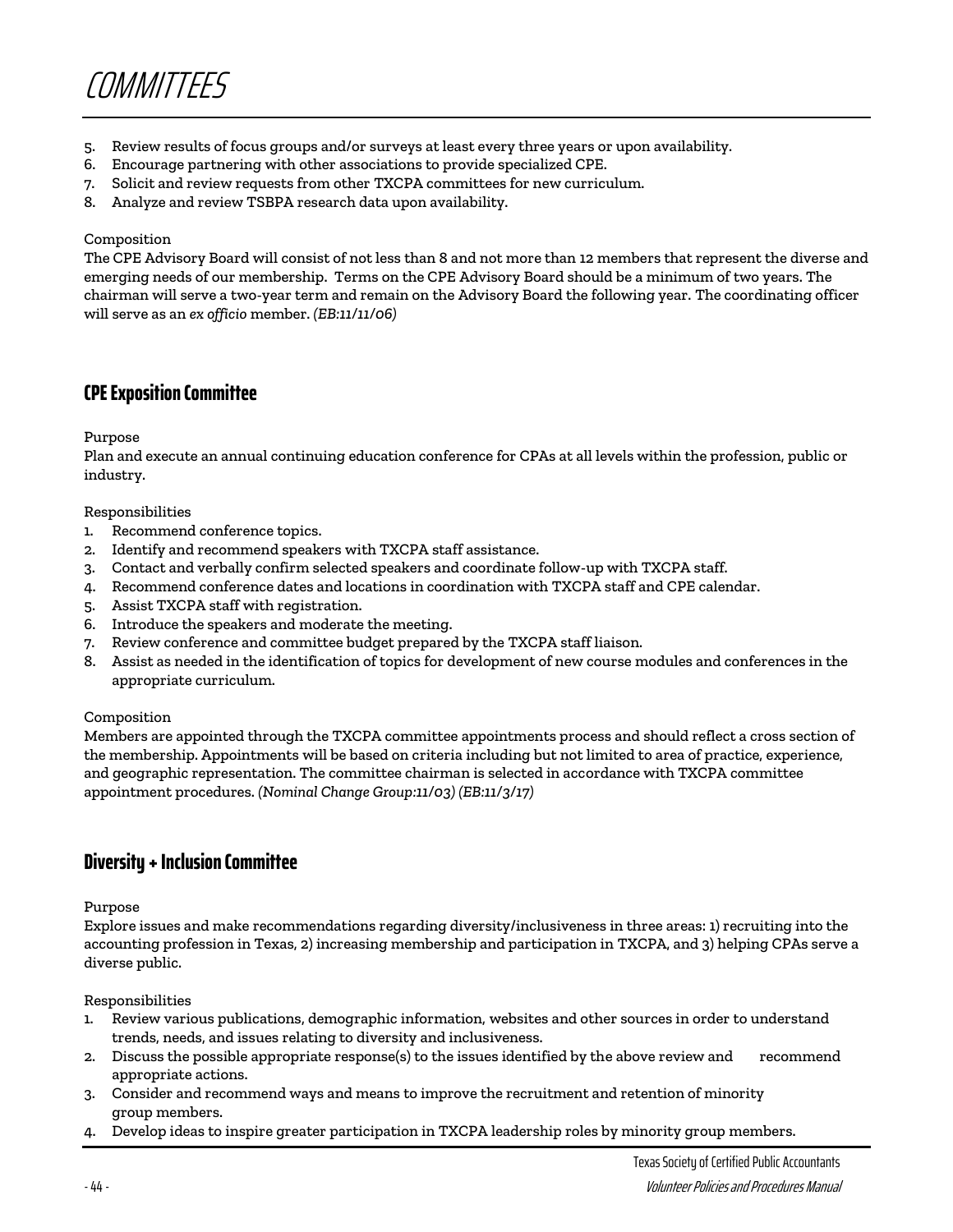

5. Provide creativity and innovation for the initiation and development of new services to assist CPAs in all areas of practice in serving a diverse public. *(EB:11/12/2004) (EB:8/6/16)*

#### Composition

Members are appointed through the TXCPA committee appointments process and should reflect a cross section of the membership. Appointments will be based on criteria including but not limited to area of practice, experience, and geographic representation. The committee chairman is selected in accordance with TXCPA committee appointment procedures. The coordinating officer will serve as an *ex officio* member. *(EB:11/3/17)*

## **Editorial Board**

#### Purpose

Provide oversight and review for TXCPA's magazine, *Today's CPA.* Enable the continued development of a magazine that is accurate, relevant, fair, timely, readable and appealing.

#### Responsibilities

- 1. Recommend topics, articles and authors for *Today's CPA.*
- 2. Review articles for the magazine in a timely manner.
- 3. Regularly evaluate the editorial content and format of the magazine.
- 4. Make recommendations to the staff to enhance the appeal of *Today's CPA.*
- 5. Write articles for the magazine (on a volunteer basis).

#### Composition

Members are appointed through the TXCPA committee appointments process and should reflect a cross section of the membership. Appointments will be based on criteria including but not limited to area of practice, experience, and geographic representation. The committee chairman serves a two-year term and is selected in accordance with TXCPA committee appointment procedures. The committee chairman may be reappointed for an additional twoyear term if approved by the chairman-elect and president & CEO. *(EB:11/7/03) (EB:11/3/17) (EB: 1/30/19)*

## **Energy Conference Committee**

Purpose

Plan and execute an annual continuing education conference for CPAs within this industry.

#### Responsibilities

- 1. Recommend topics for the conference.
- 2. Identify and recommend speakers with TXCPA staff assistance for each topic.
- 3. Contact and verbally confirm selected speakers.
- 4. Recommend dates and locations in coordination with TXCPA staff and CPE calendar.
- 5. Assist TXCPA staff with registration.
- 6. Introduce the speakers and moderate the meeting.
- 7. Review conference and committee budget prepared by TXCPA staff liaison.
- 8. Assist as needed in identification of topics for development of new course modules and conferences in the appropriate curriculum. *(Nominal Change Group:11/03) (EB:6/29/06)*

#### Composition

Members are appointed through the TXCPA committee appointments process and should reflect a cross section of the membership. Appointments will be based on criteria including but not limited to area of practice, experience,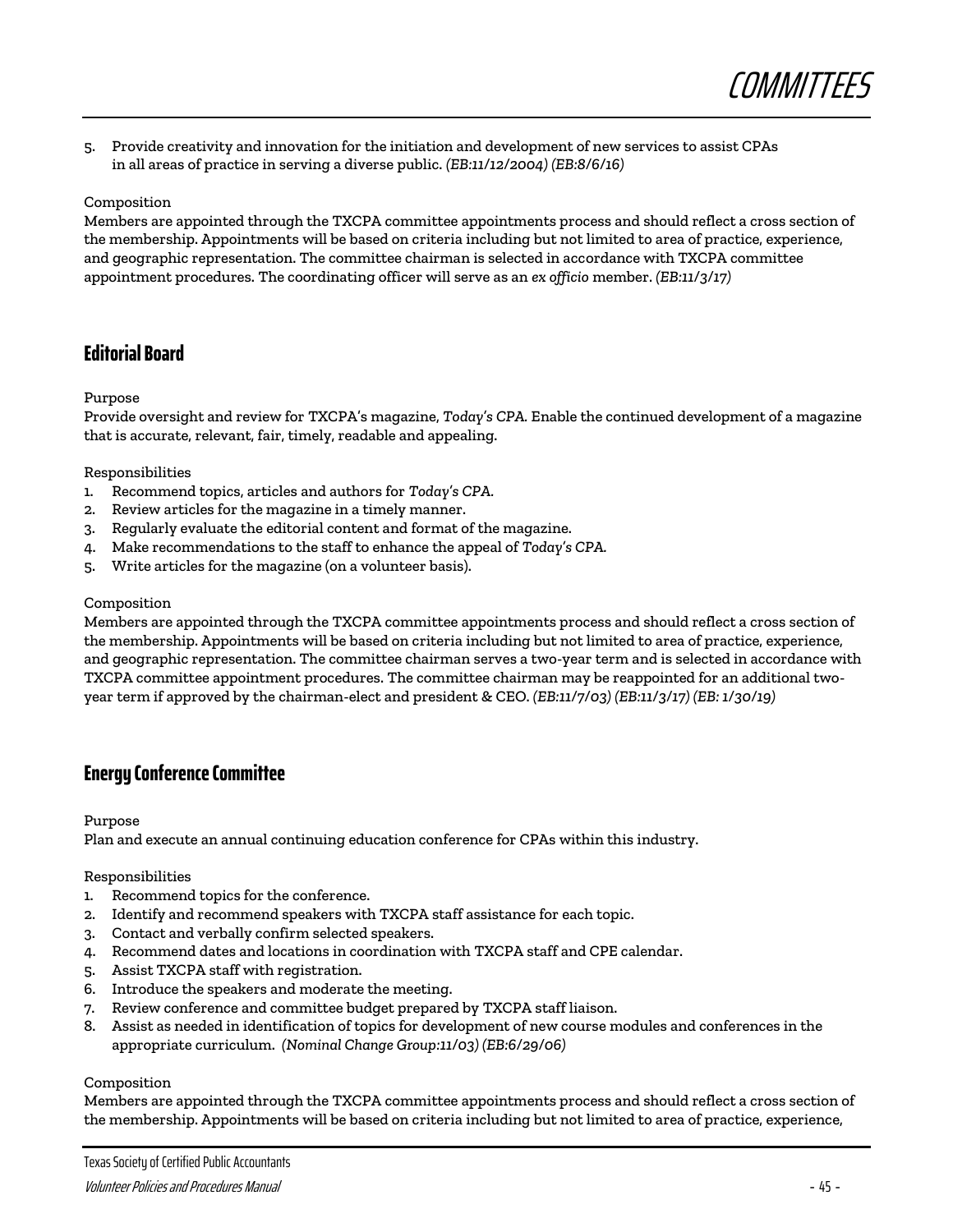and geographic representation. The committee chairman is selected in accordance with TXCPA committee appointment procedures. *(EB:11/3/17)*

## **Federal Tax Policy Committee**

#### Purpose

The objective of the committee is to serve as the representative voice of Texas CPAs to the United States Congress, the Department of the Treasury, and the IRS on actual and proposed federal tax legislation, regulations, and administrative pronouncements affecting our members and the public with its primary focus on issues of tax administration that impact CPAs as tax practitioners. The committee should solicit input from TXCPA members on federal tax matters and communicate concerns and responses through appropriate channels, including AICPA and legislative and tax authorities. The committee should be cognizant of the activities and initiatives of the various AICPA tax committees. The committee should provide a valuable source of information to TXCPA members on the effects of pending legislation, regulations and administrative decisions.

#### Responsibilities

- 1. Communicate to TXCPA members the opportunities to provide input on various federal tax legislative and agency proposals and provide a portal for them to do so.
- 2. Comment, when appropriate, on federal tax legislation, regulations and administrative decisions, and communicate such comments to TXCPA members and other interested parties via available TXCPA media.
- 3. Coordinate efforts and initiatives related to federal taxation with AICPA and other state societies as appropriate.
- 4. Identify TXCPA member candidates for appointment to various AICPA tax committees and support their appointment. Establish a continuing effective process to enhance AICPA tax appointment for TXCPA members. (EB:8/13/10)

#### Subcommittees

The committee has established five subcommittees and one task force to monitor issues for federal tax regulation and administration, to identify and discuss issues of concern and develop responses for inclusion in comments letters. A chairperson is appointed for each subcommittee by the committee chairperson.

Comments Subcommittee: Identifies, and if appropriate, effectively responds to issues within the committee's defined scope:

- Tier 1 that directly impact CPAs' tax practices and standards
	- a. Federal tax legislative proposals, federal regulations and other federal administrative pronouncements, actions and policies affecting CPAs in the client and non-client tax practice of public accountancy
	- b. Professional standard pronouncements affecting CPAs in the client and non-client tax practice
- 2. Tier 2 that are germane to Texas CPAs
	- a. Federal tax legislative proposals, federal regulations and other federal administrative pronouncements, actions and policies that uniquely affect Texas residents and businesses, such as the oil and gas industry
- 1. Tier 3 of a broad impact
	- Federal tax legislative proposals, federal regulations and other federal administrative pronouncements, actions and policies that have a broad and important impact on U.S. taxpayers

The Comments Subcommittee chair will serve as ex officio member of TXCPA's Relations with IRS Committee.

Communications Subcommittee: Provides member outreach to inform, enhance membership and advocate grassroots action.

Coordination Subcommittee: Establishes a dialogue with AICPA tax committees/staff and other state CPA societies in an effort to benefit from exchange and mobilize other interests. The subcommittee chair also receives and reports on any letters to U.S. Congress involving federal tax matters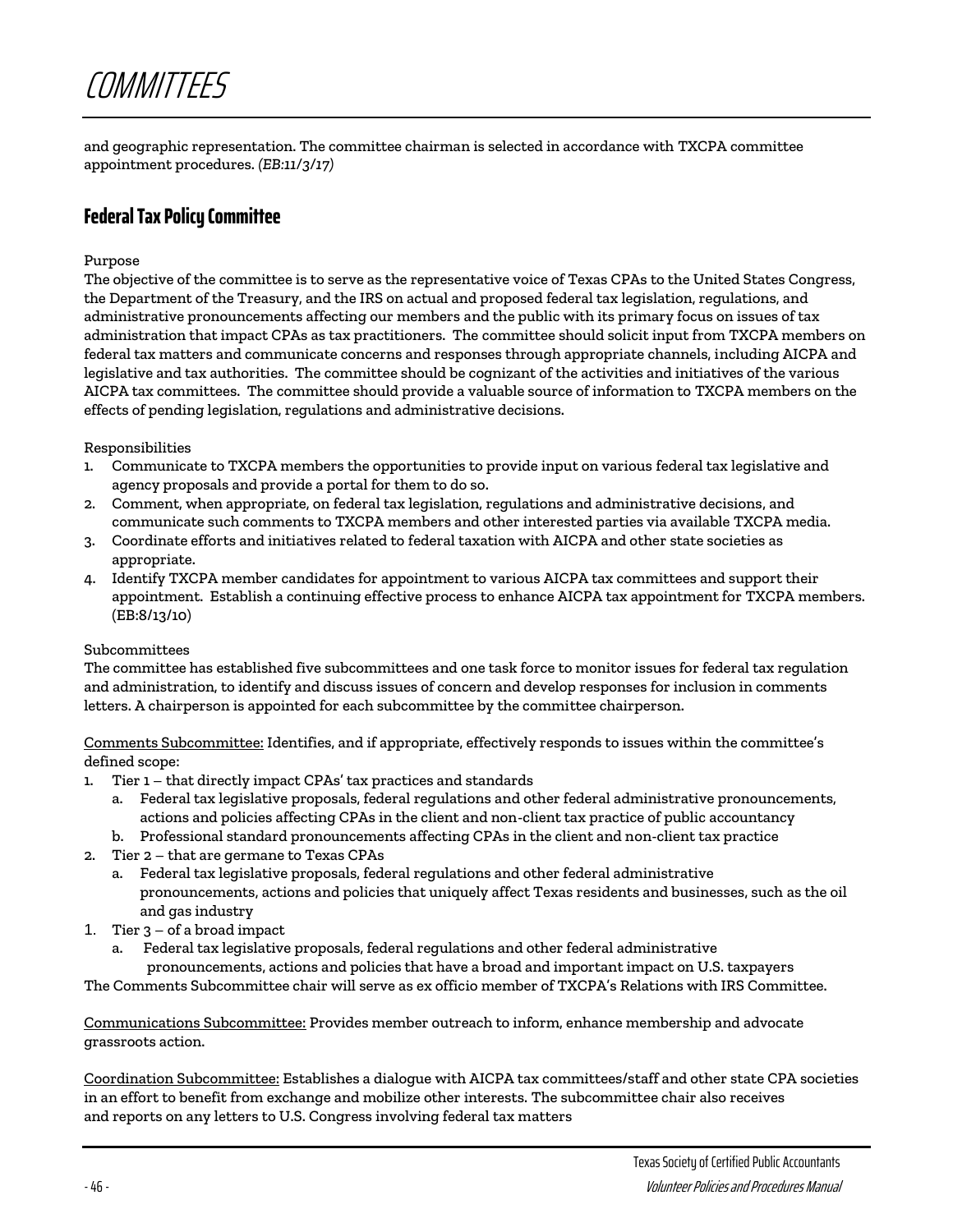

International Tax Subcommittee: Identifies international tax issues impacting a significant number of Texas CPAs. It monitors U.S. federal income tax regulatory activity and laws impacting Texas CPAs dealing with cross-border transactions; identifying issues and making recommendations to simplify and clarify international tax provisions, including disclosure rules; and serving as a subject matter expert and resource in the area of international taxation.

Energy Tax Subcommittee: Evaluates how certain proposed oil and gas legislation, if passed, would impact the Texas economy. (EB:1/25/09; EB:8/13/10) *(EB:11/3/17)*

Taxpayer First Act Task Force: Monitors the IRS' implementation of provisions in the Taxpayer First Act of 2019 signed into law July 1, 2019.

#### Conflict of Interest

A conflict of interest is defined as an actual or perceived interest that results in, or has the appearance of resulting in, personal, organizational or professional gain. Committee members are obligated to always act in the best interest of the TXCPA and its members. This obligation requires that any member, in the performance of organization duties, seek only the furtherance of TXCPA's mission. Any possible conflict of interest shall be disclosed by the member concerned to the committee chair and staff liaison.

Any member employed by a U.S. government agency or other organization that is granted authority by statute or other regulations to regulate accountants is deemed to have an inherent conflict and therefore will not be appointed to the committee.

#### Composition

The committee consists of up to 30 members, including the chairman, coordinating officer, the chairman of the Relations with IRS Committee as an *ex officio* member, each of whom is either a partner or manager in a public practice firm, a controller or higher financial accounting officer specializing in tax of an organization in industry, or a taxation professor in an accounting department of an accredited college or university. Members' backgrounds should include diverse, tax and industry expertise and education and extensive experience in federal taxation. Members serve one-year terms on the committee at the pleasure of the TXCPA chairperson with the advice of the Federal Tax Policy Committee chair and staff liaison. The committee chairman will serve a two-year term. The former chairman agrees to remain one additional year for continuity. A vice-chairman should be in place to assist and to presumably succeed the chair. *(EB:11/3/17)*

## **Finance Committee**

Purpose

Provide financial oversight for the organization. This includes review of interim financial statements with management, setting financial goals and policies of the organization, working with staff to recommend an annual operating budget and recommending member dues amount to the Executive Board and Board of Directors.

#### Responsibilities

- 1. Review any material deviations from budget.
- 2. Determine that the Society and related entities are on a sound financial basis.
- 3. Report on the interim financial statements at the Executive Board meeting.
- 2. Make recommendations regarding financial policies and dues amounts.

#### Composition

Treasurer, as chairman; treasurer-elect; chairman, chairman-elect; chairman-elect nominee, as soon as nominated; treasurer-elect nominee, as soon as nominated; and two additional members of the Executive Board to be appointed by the chairman and one member of the TXCPA Investments Committee who will serve as a communication link between the two committees. *(EB:11/7/03) (EB:8/24/12)*

Texas Society of Certified Public Accountants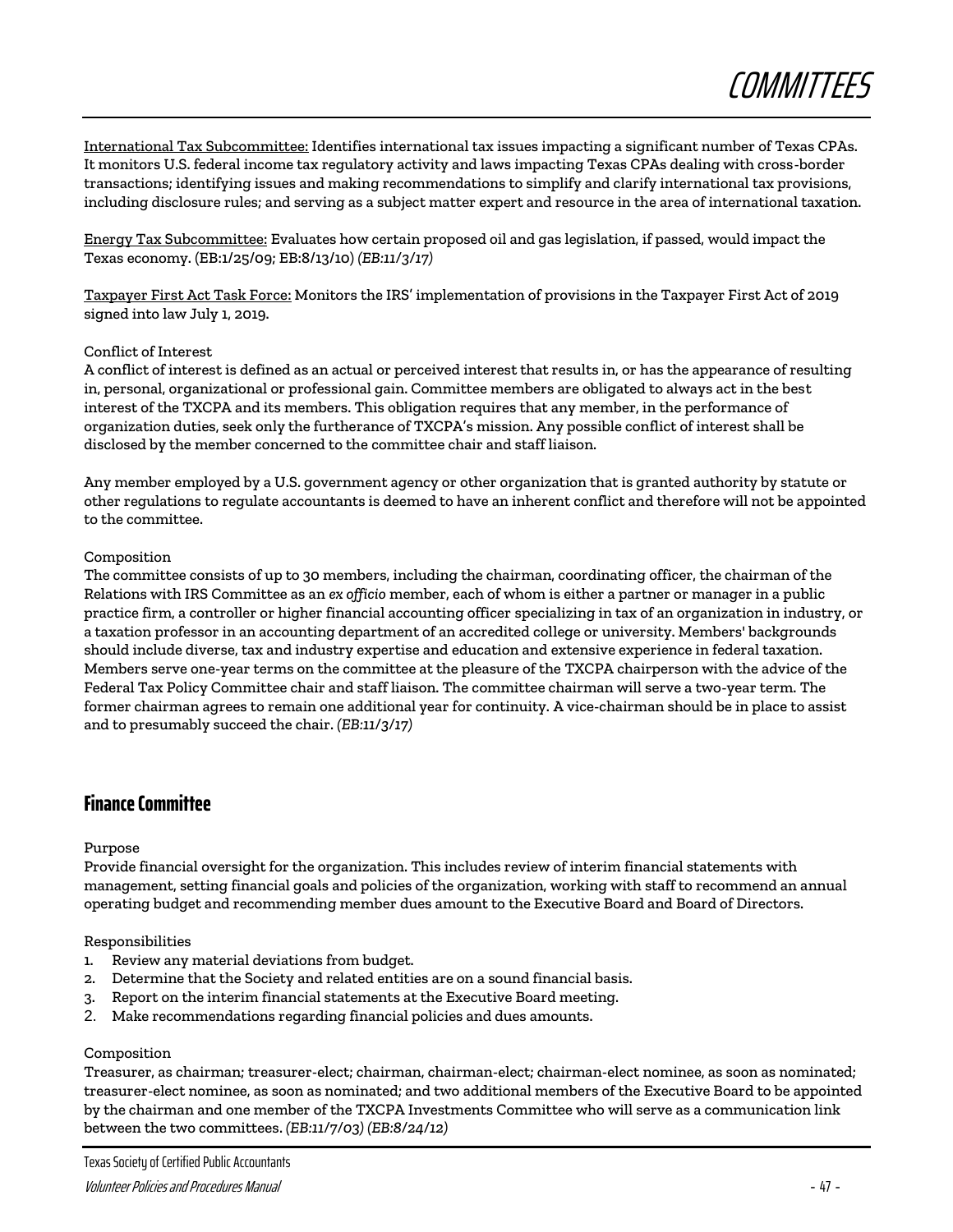## **Financial Institutions Conference Committee**

#### Purpose

Plan and execute an annual continuing education conference for CPAs within this industry.

#### Responsibilities

- 1. Recommend topics for the conference.
- 2. Identify and recommend speakers with TXCPA staff assistance for each topic.
- 3. Contact and verbally confirm selected speakers.
- 4. Recommend dates and locations in coordination with TXCPA staff and CPE calendar.
- 5. Assist TXCPA staff with registration.
- 6. Introduce the speakers and moderate the meeting.
- 7. Review conference and committee budget prepared by TXCPA staff liaison.
- 8. Assist as needed in identification of topics for development of new course modules and conferences in the appropriate curriculum. *(Nominal Change Group:11/03)*

#### Composition

Members appointed through the TXCPA committee appointments process and should reflect a cross section of the membership. Appointments will be based on criteria including but not limited to area of practice, experience, and geographic representation. The committee chairman is selected in accordance with TXCPA committee appointment procedures. *(EB:11/3/17)*

## **Governance Committee**

#### Purpose

The Governance Committee is a standing committee of TXCPA that will assist in identifying and developing future leaders for TXCPA committee and board service, identifying skills and competencies needed for leadership positions, establish a framework for evaluating board performance and review and make recommendations on governance policies, practices and procedures.

#### Responsibilities

- 1. Annually evaluate the Board's current composition and develop a list of selection criteria and competencies needed on the Board for use by the Nominations Committee when developing the slate of nominees for Officers and Directors.
- 2. Develop and maintain a pipeline of qualified candidates for future leadership positions.
- 3. Regularly review the Society's Bylaws and Policies and Procedures Manual and recommended changes as needed to the Executive Board.
- 4. Review the Society's committee structure, including responsibilities and composition, and make recommended changes as needed
- 5. Establish a framework to measure the Board's effectiveness and to identify areas for improvement and present the results and recommendations to the Board

#### Composition

The committee will be comprised of former chairmen, former executive board members and current executive board members. The committee chairman and members are appointed by the Chairman of the Board. Members will serve a two-year term, staggered so no more than half rotate off each year. The President/CEO and Chairman of the Board or Chairman-elect will serve as ex-officio members. (EB: 11/07/19)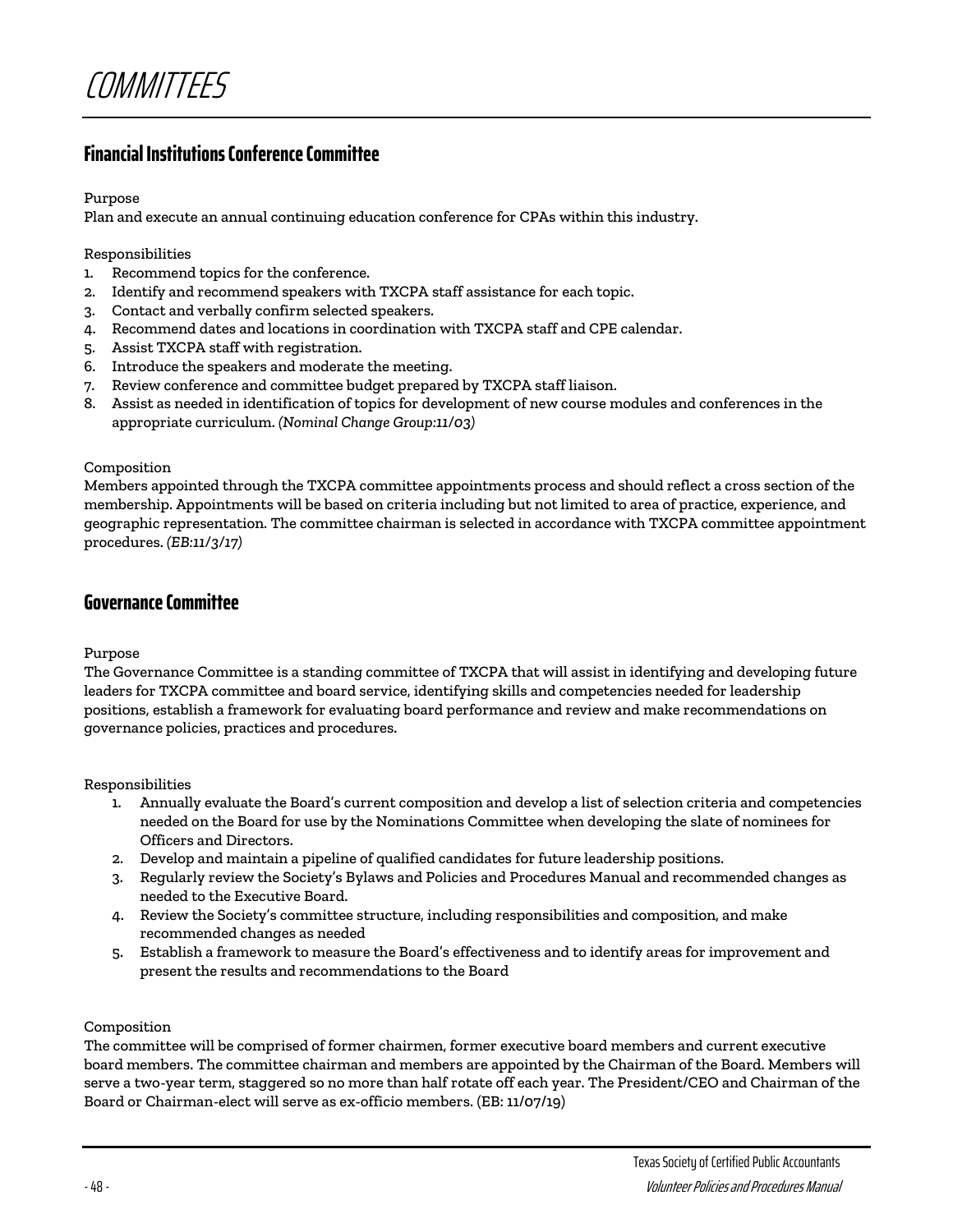

## **Governmental Accounting and Single Audits and Conference Committee**

#### Purpose

Plan and execute an annual continuing education conference for CPAs within this industry.

#### Responsibilities

- 1. Recommend topics for the conference.
- 2. Identify and recommend speakers with TXCPA staff assistance for each topic.
- 3. Contact and verbally confirm selected speakers.
- 4. Recommend dates and locations in coordination with TXCPA staff and CPE calendar.
- 5. Assist TXCPA staff with registration.
- 6. Introduce the speakers and moderate the meeting.
- 7. Review conference and committee budget prepared by TXCPA staff liaison.
- 8. Assist as needed in identification of topics for development of new course modules and conferences in the appropriate curriculum. *(Nominal Change Group:11/03)*

#### Composition

Members are appointed through the TXCPA committee appointments process and should reflect a cross section of the membership. Appointments will be based on criteria including but not limited to area of practice, experience, and geographic representation. The committee chairman is selected in accordance with TXCPA committee appointment procedures. *(EB:11/3/17)*

## **Investments Committee**

#### Purpose

Invest available funds within the TXCPA Investment Guidelines and Objectives and review the investment results. The committee also makes recommendations regarding the Investment Guidelines and Objectives.

#### Responsibilities

- 1. Review strategies for the various investment activities of TXCPA and its related entities.
- 2. Review and make recommendations regarding the TXCPA Investment Guidelines and Objectives.
- 3. Provide direction on the investment of available funds within TXCPA Investment Guidelines and Objectives.
- 4. Review the investment results to ensure that the appropriate policies and guidelines are followed, and that the stated objectives are being met. Institute appropriate action if objectives are not being met. *(EB:11/7/03) (EB:04/30/10)*

#### Composition

The committee will consist of at least seven or more members, appointed by the chairman of TXCPA. One member of the committee, as determined by the TXCPA chairman, will also serve on the TXCPA Finance Committee and serve as a communication link to that group. *(EB:8/24/12) (EB: 1/30/19)*

## **Legislative Advisory Committee**

#### Purpose

Develop, communicate and implement, with approval of Society leadership, TXCPA's state-level legislative agenda,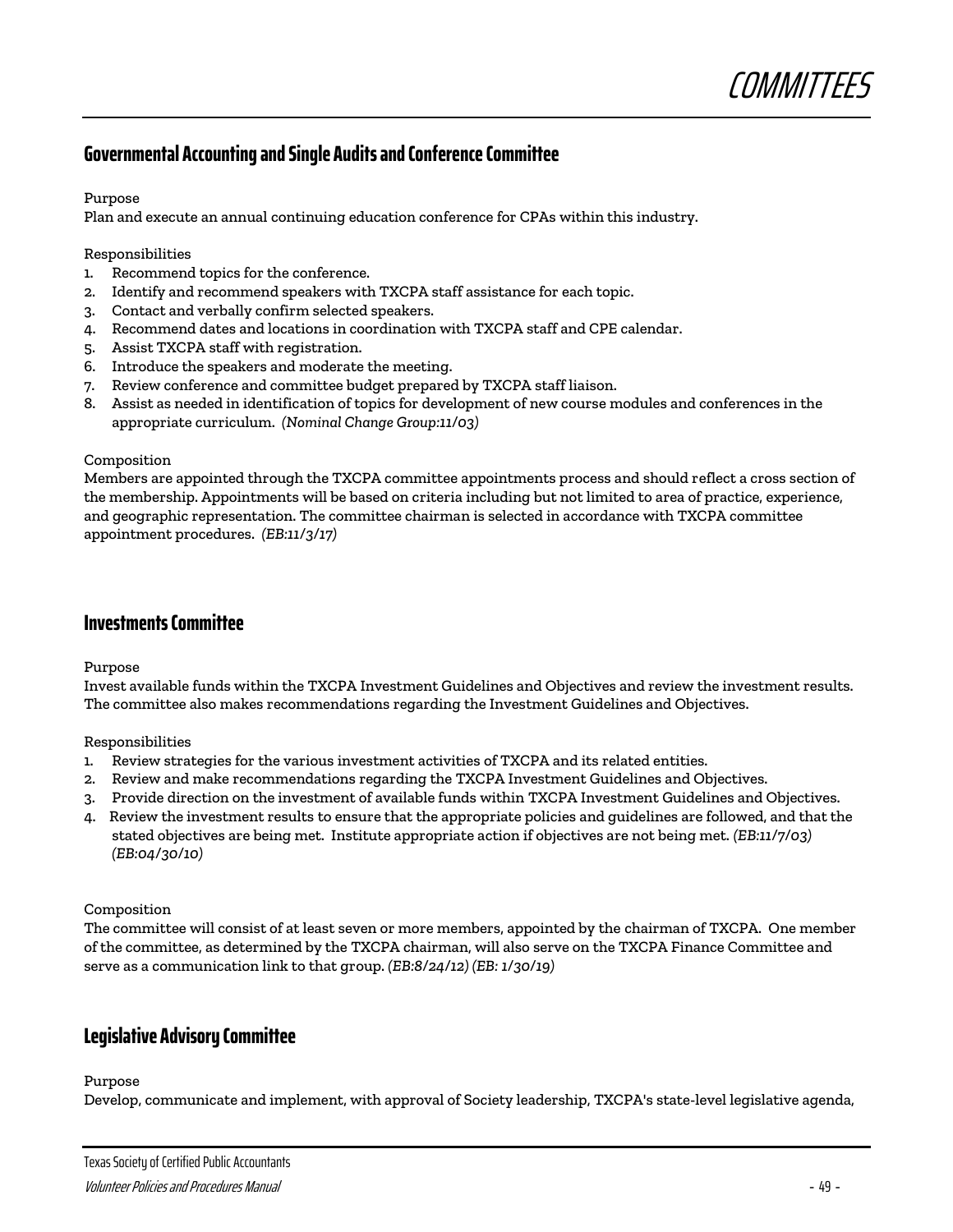

including issues involving the profession's licensing and regulation, civil justice and taxation, as well as general business economic issues. *(EB:11/3/17)*

#### Responsibilities

- 1. Identify future legislative issues to be dealt with on behalf of the CPA profession.
	- a. Prioritize issues.
	- b. Establish timeframes.
	- c. Report and recommend positions and actions to the Executive Board.
- 2. Working through the Legislative Advisory Executive Committee (LAEC), develop proposed action plans for the pursuit of specific issues to be addressed in real time during legislative sessions.
- 3. Working through the LAEC, monitor progress and take appropriate action on proposed legislation, including:
	- a. coordinating action plans and activities with other TXCPA groups, such as the State Taxation Committee and outside groups such as the Accountants' Coalition;
	- b. coordinating activities with the chapter legislative coordinators to assure that TXCPA's key persons are properly educated and utilized to deliver the TXCPA legislative message to Texas lawmakers;
	- c. developing and implementing grassroots programs, as appropriate, to involve TXCPA's membership in activities that would facilitate the successful passage or defeat of legislation. Such programs may include an external relations emphasis in order to inform outside target audiences of TXCPA's intention to protect the interests of Texas and its residents; and
	- d. collaborating with outside groups on issues involving general business matters; e.g., Texas Association of Business and Chambers of Commerce, Texans for Lawsuit Reform, Texas Civil Justice League and Texas Taxpayers and Research Association.
- 4. The Legislative Advisory Executive Committee provides day-to-day monitoring, oversight and decision-making with respect to TXCPA's legislative program.
- 5. Coordinate the review of bills which have relevance to the accounting profession and which have been proposed by other groups.
- 6. Develop procedures for the review of bills proposed in the Texas Legislature, identifying important items relevant to the accounting profession, including accounting/financial impact on the profession's employers and clients.
- 7. Identify a pool of members working in both practice and industry who are responsible for the review of bills, coordinating such activity.
- 8. Working through the LAEC, determine appropriate response to bills including, but not limited to, possible testimony before legislative committees hearing bills.
- 9. Communicate the committee's activities to TXCPA members and, when appropriate, target outside audiences. *(EB:11/3/17)*

#### Composition

The committee will be comprised of CPAs who are appointed through the TXCPA committee appointments process. Members should have experience on regulatory and legislative issues and represent a cross-section of the membership. The committee chairman is selected in accordance with TXCPA committee appointment procedures.

The chairman of the Legislative Advisory Committee shall serve as a member of the CPA-PAC Steering Committee and Legislative Advisory Executive Committee. The Legislative Advisory Executive Committee is comprised of three or more Legislative Advisory Committee members appointed by, and including, the TXCPA chairman and is responsible for day-to-day monitoring, oversight and decision-making with respect to TXCPA's legislative program, as well as rapid response to unanticipated legislative initiatives that arise during session. *(EB:11/7/03) (EB:11/3/17)*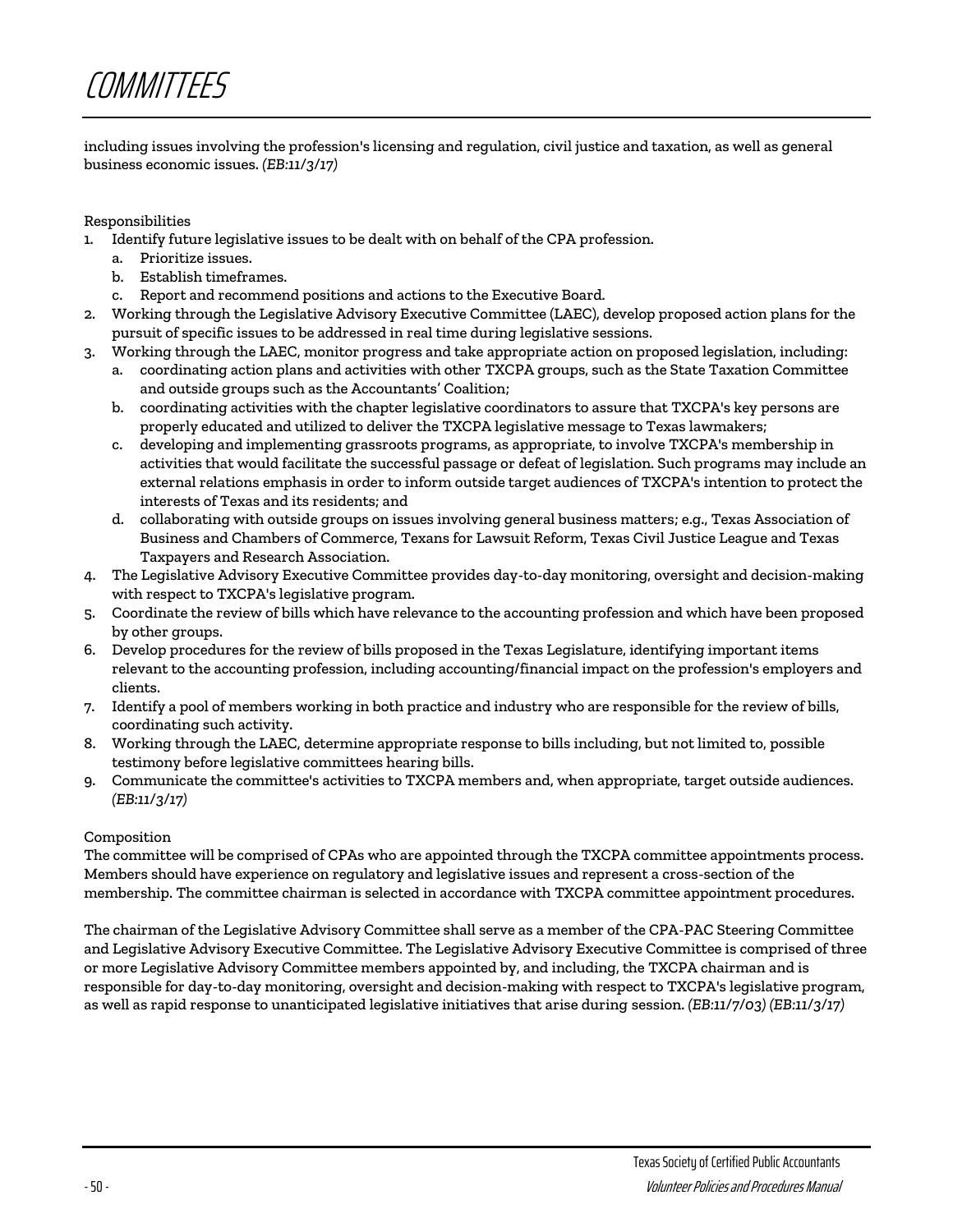## **Membership Committee**

#### Purpose

Recruit and retain a TXCPA membership focused on all persons licensed to practice accounting in Texas, college students and candidates who are pursuing an accounting education and CPA certificate, as well as other affiliate membership categories. Develop resources and programs to attract and retain members and identify areas of opportunity to strengthen the member value proposition.

#### Responsibilities

- 1. Identify potential new programs and services that would assist in the development of the TXCPA membership.
- 2. Review and recommend membership recruitment and retention strategies.
- 3. Provide a conduit for cooperation and dialogue between chapter and state level leaders and staff and for the dissemination of relevant membership information
- 4. Research the professional needs and issues of specific member segments including young CPAs (40 years and under), emerging professionals (students and candidates), and members in Business and Industry, and develop opportunities to meet those needs.

#### Subcommittees

The committee will establish two subcommittees to address the needs and enhance the value proposition of specific member segments including those in business and industry, young CPAs and emerging professionals.

Business and Industry Subcommittee: Research issues and make recommendations regarding the specific needs of members in business, industry and government.

Young CPAs and Emerging Professionals Subcommittee: Explore the professional needs and issues of TXCPA's young CPAs (40 years and under) and emerging professionals (students/candidates). Support existing programs and develop new resources to meet these needs.

#### Composition

The committee chairman and members are appointed through the TXCPA committee appointment process and should represent a cross-section of the membership. Chapter Membership Committee chairpersons, Young CPA Committee chairpersons, and Chapter Business and Industry Committee chairpersons will serve as ex-officio members. The coordinating officer will serve as a non-voting *ex officio* member.

Subcommittees: Subcommittee chairs will be appointed by the Membership Committee chairman. Members of the subcommittees will consist of the correlating Chapter committee chairpersons and members-at-large from the Membership Committee appointed by the Membership Committee chairman. *(EB:1/20/03) (EB:11/3/17) (EB: 11/07/19)*

## **Nominations Committee**

#### Purpose

Nominate candidates for officers of the Society and other offices as directed by the Board of Directors and the Executive Board.

#### Responsibilities

1. As prescribed by the Bylaws, this committee nominates candidates for the officers of the Society, at-large Executive Board members, members-at-large of the Board of Directors and members of the Nominations Committee. The committee shall also recommend candidates for consideration as members from Texas to serve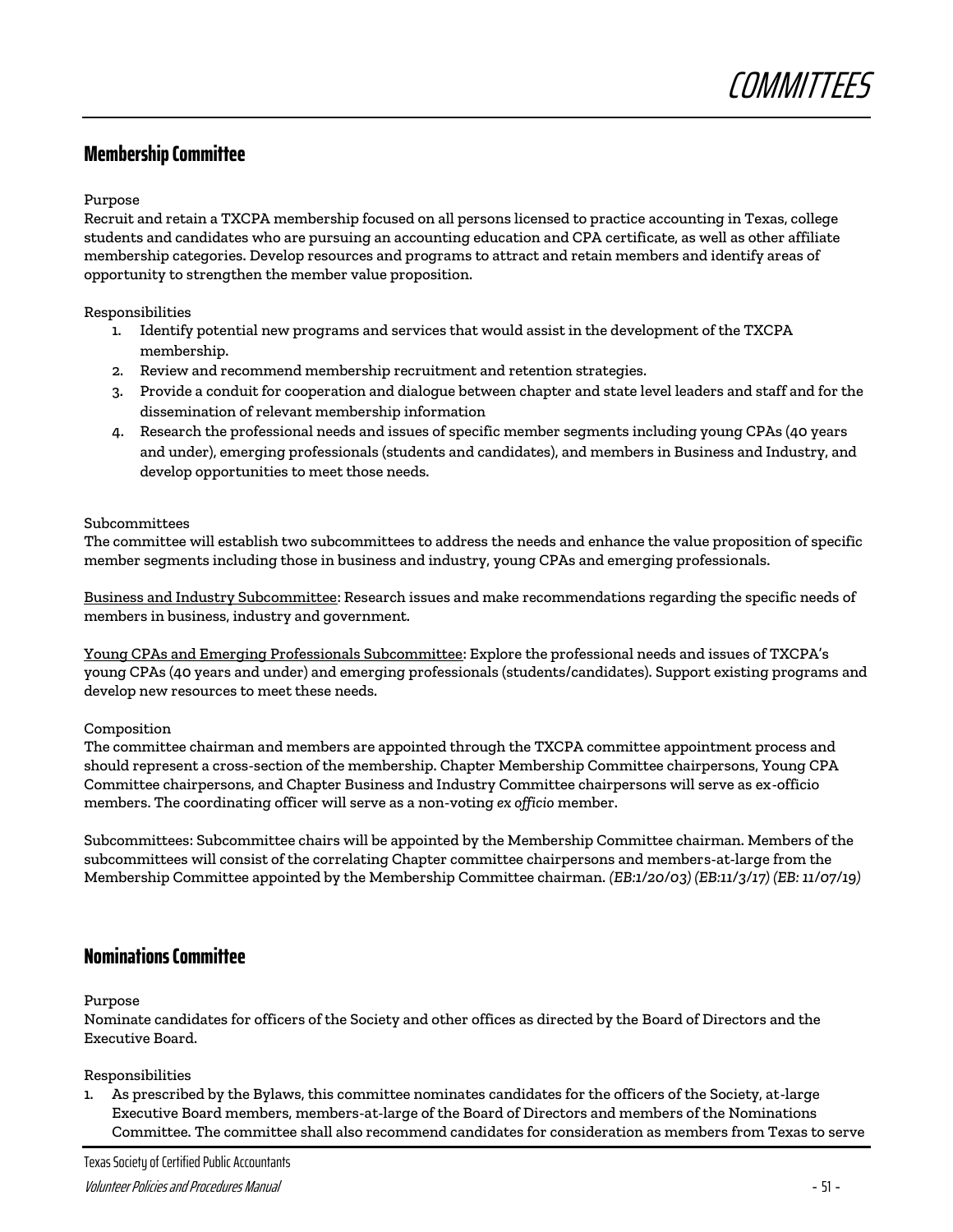on the AICPA Council.

- 2. Nominations for all positions shall be based on the following factors:
	- a. Consideration of all relevant factors, including the demographics of Society membership; and
	- b. Consideration of candidates' ability to best perceive and advance the interests of the Society.
- 3. The activities of the committee shall include, among other matters, the following:
	- a. Address inquiries to officers, directors, chapter presidents and other members, inviting suggestions for nominations.
	- b. Meet as a committee one or more times prior to the Midyear Board of Directors and Members Meeting to determine nominations for elections.
	- c. Nominate candidates to fill any position for which the Nominations Committee nominates candidates and which may be vacated during the year.
- 4. For additional information, refer to "Nominations Guidelines" in the *Volunteer Policies and Procedures Manual. (EB:8/25/06) (EB:8/21/09)*

#### Composition

The composition of the Nominations Committee is set forth in TXCPA's Bylaws Article VIII(4). *(BOD:6/19/98)* A representative from the Diversity and Inclusion Committee will be asked to serve in an advisory role on the Nominations Committee each year. (EB: 01/25/21) (EB: 1/20/22)

#### Guidelines

The Nominations Committee shall operate according to the following guidelines:

Meetings of the Committee: The Nominations Committee shall meet no later than October 5 each year. Meetings of the Nominations Committee require at least 14 days advance notice. Information packages shall be prepared by the staff liaison and loaded to the online software platform at least five working days prior to the scheduled meeting. *(EB:11/7/03)(EB: 11/8/19)*

Selection of the Chairman of the Nominations Committee: The immediate past TXCPA chairman shall automatically serve as chair of the next year's Nominations Committee. A vice chair for the subsequent year shall be identified by the current Nominations Committee as part of the nominations process.

#### Methods for Seeking Candidates:

*Candidates for all positions, including the Nominations Committee:* Announcement of the commencement of the nominations process should be communicated to chapter boards of directors and the general membership in May. Recommendations from chapters and nomination ballots from the general membership are to be submitted to the staff liaison to the Nominations Committee no later than the first business day following August 15, of each year. Nominations must be submitted by a current member of TXCPA and should be submitted by someone other than the nominee. *(EB:11/2/12)(EB: 11/8/19)* Requests to the general membership should be communicated in TXCPA publications and via the TXCPA website. Submissions, including letters of endorsement, received after the first business day following August 15, will not be considered for nominations. Candidates should be contacted prior to the Nominations Committee meeting to confirm that they can and will serve if nominated.

Position Statement on Campaigning. Chapters should be notified that organized letter-writing campaigns and/or other methods of electioneering are not encouraged. Communiqués from the general membership should not be sent to individual members of the Nominations Committee, but rather to the chair of the Nominations Committee at the TXCPA office in Dallas.

Mechanics of Decision-making: A simple majority of those present is required for planning meetings. When voting is required, two-thirds of the committee membership shall constitute a quorum. After review and discussion, any member may request a secret ballot.

The chairman and vice chairman are considered voting members of the committee; however, the chairman shall vote only in the event of ties. The suggested order of selection of nominees is as follows: chairman-elect, treasurer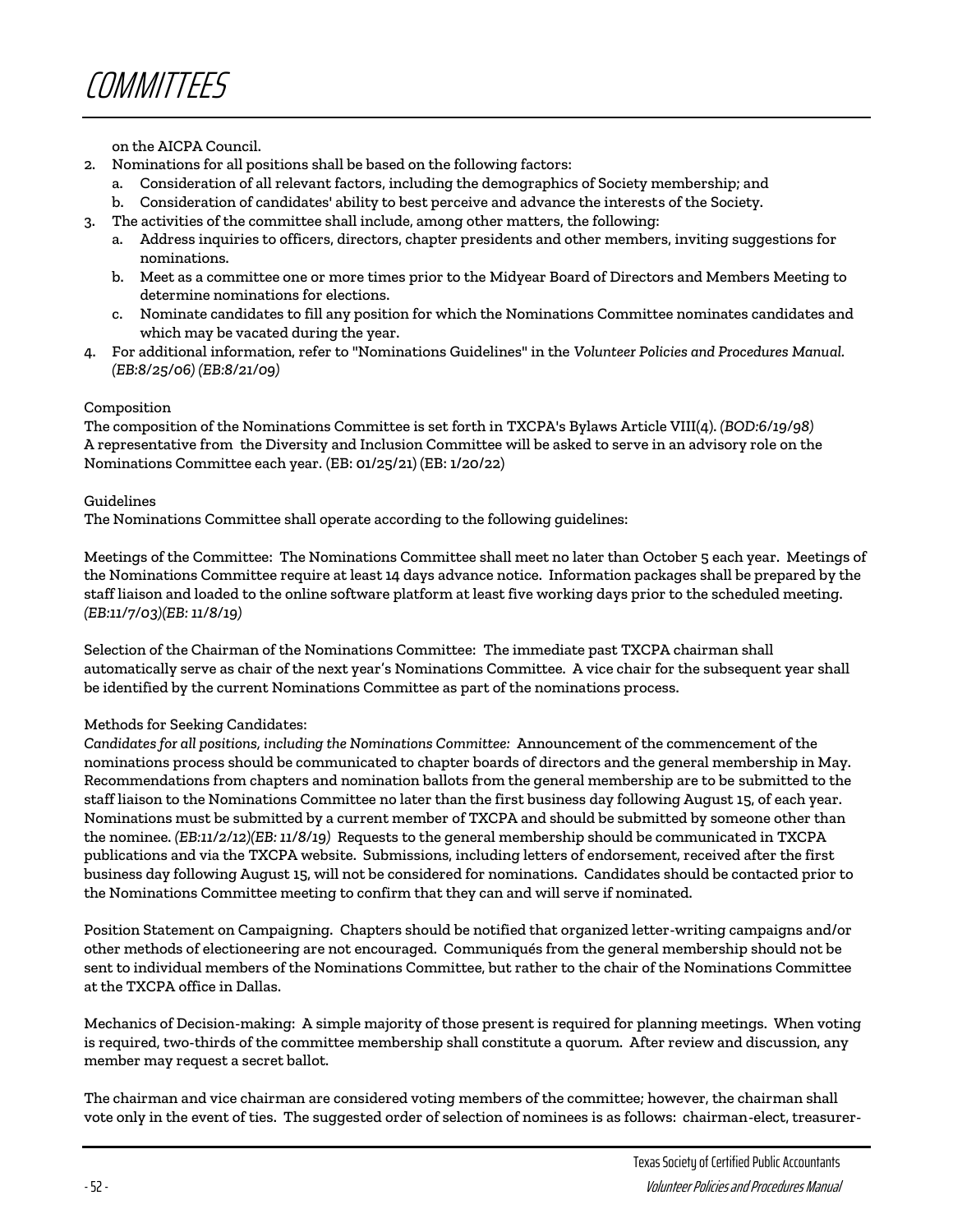elect, secretary, Executive Board members, Board of Directors members-at-large, Nominations Committee, and AICPA Council.

Members of the current Nominations Committee shall not be eligible for consideration for any positions for which they are nominating.

The current-year TXCPA chairman-elect shall automatically be named for the one-year AICPA Council designee position and the current TXCPA chairman shall automatically be named for a three-year term on the AICPA Council. The names of these two individuals, along with the names of any other members that the committee nominates for a three-year AICPA Council term, shall be forwarded to the AICPA Nominating Committee for its consideration.

Information to be Gathered: Desired biographical information should include the following:

*Chairman-elect candidates:* TXCPA service history, including AICPA, TSBPA and chapter service records, if available, employment, community service activities, one-page statement of his/her ability to best perceive and advance the interest of the Society. *(EB:11/11/05)*. Prior to the Nominations Committee meeting, interviews will be set up by the staff liaison with each chairman-elect candidate and the committee members at the discretion of the committee. Specific questions for the candidates will be formulated by the committee members and finalized by the chairman. Information gathered by the staff liaison for the chairman-elect candidates, including a recent photo, will be included in the materials loaded online at least five days prior to the interviews.

*Other Executive Board positions:* TXCPA service history, including AICPA, TSBPA and chapter service records, if available, and condensed biographical sketch.

*Board of Directors members-at-large:* TXCPA service history and condensed biographical sketch.

*Nominations Committee candidates:* TXCPA service history and condensed biographical sketch.

#### Qualifications:

The following qualifications should be considered for nominees. These qualifications will be communicated on the nomination form and in position descriptions used for promotion of nominations. Nominees that do not meet the minimum requirements will be ineligible for consideration.

#### Chairman-elect:

- Minimum Requirements
	- o Must be a current member of TXCPA in good standing
	- o Must be a current or past member of the TXCPA Executive Board and Board of Directors
	- $\circ$  Should have demonstrated experience and service at the local, state, or national level (i.e. chapter or state committee service, chapter board member, chapter president)

#### Treasurer-elect

- Minimum Requirements
	- o Must be a current member of TXCPA in good standing
	- o Must be a current or past member of the TXCPA Board of Directors
- Preferred Requirements
	- o Current or past member of the TXCPA Executive Board
	- $\circ$  Should have experience and service at the local and/or state level (i.e. chapter or state committee service, chapter board member, chapter president)

#### Secretary

- Minimum Requirements
	- o Must be a current member of TXCPA in good standing
	- o Must be a current or past member of the TXCPA Board of Directors

#### Texas Society of Certified Public Accountants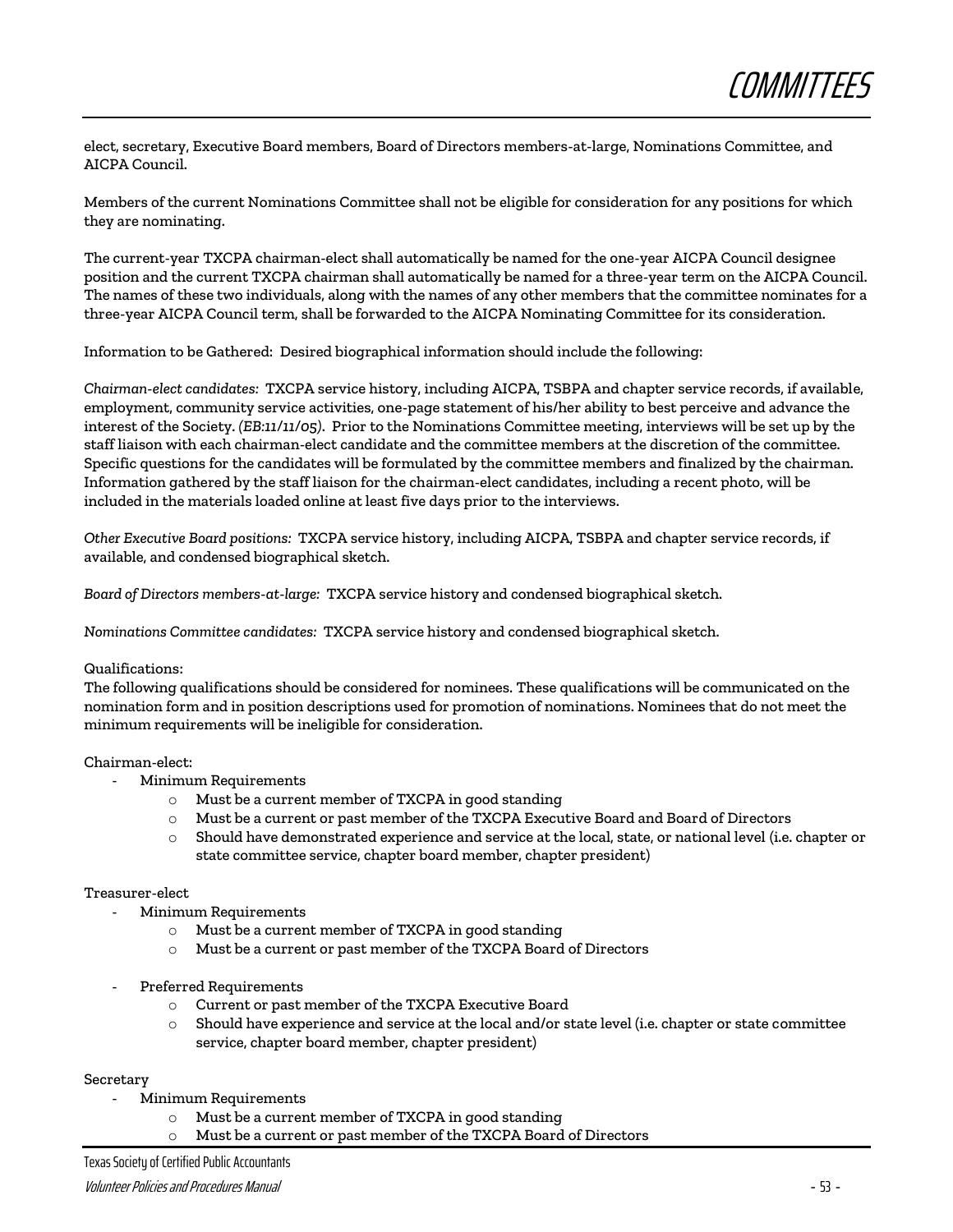

#### Preferred Requirements

 $\circ$  Should have experience and service at the local and/or state level (i.e. chapter or state committee service, chapter board member, chapter president)

#### Executive Board Member

- Minimum Requirements
	- o Must be a current member of TXCPA in good standing
	- o Must be a current or past member of the TXCPA Board of Directors
- Preferred Requirements
	- $\circ$  Should have experience and service at the local and/or state level (i.e. chapter or state committee service, chapter board member, chapter president)

#### Director-at-Large

- Minimum Requirements
	- o Must be a current member of TXCPA in good standing
- Preferred Requirements
	- $\circ$  Should have experience and service at the local and/or state level (i.e. chapter or state committee service, chapter board member, chapter president)

#### Nominations Committee

- Minimum Requirements
	- o Must be a current member of TXCPA in good standing for at least five (5) years
	- o Cannot serve two consecutive terms on committee
- Preferred Requirements
	- $\circ$  Current service at the local and/or state level with an understanding of the TXCPA strategic direction and volunteer leadership (i.e. chapter or state committee service, chapter board member, chapter president)

#### AICPA Council

- Minimum Requirements
	- o Must be a current member of TXCPA and AICPA in good standing
- Preferred Requirements
	- o Should have experience and service at the local, state or national level (i.e. chapter or state committee service, chapter board member, chapter president, AICPA Committee)

Demographics: The Nominations Committee shall consider demographic data for all positions and attempt to seek balance and diversity with the slate of nominees, but must remember the committee charge mandates the use of judgment in selecting the individuals who will best represent the interests of the Society.

Involvement of Chapters: All chapters are encouraged to recommend a candidate for chairman-elect, regardless of the candidate's chapter affiliation. It is considered acceptable for chapters to share their recommendations for the chairman-elect position with other chapters.

Confidentiality of Discussions: It should be noted and reconfirmed with the committee members that all Nominations Committee discussions are to be considered confidential and that views expressed will not be communicated outside the Nominations Committee. After all nominees have agreed to serve if elected, the entire slate of nominees may be made public.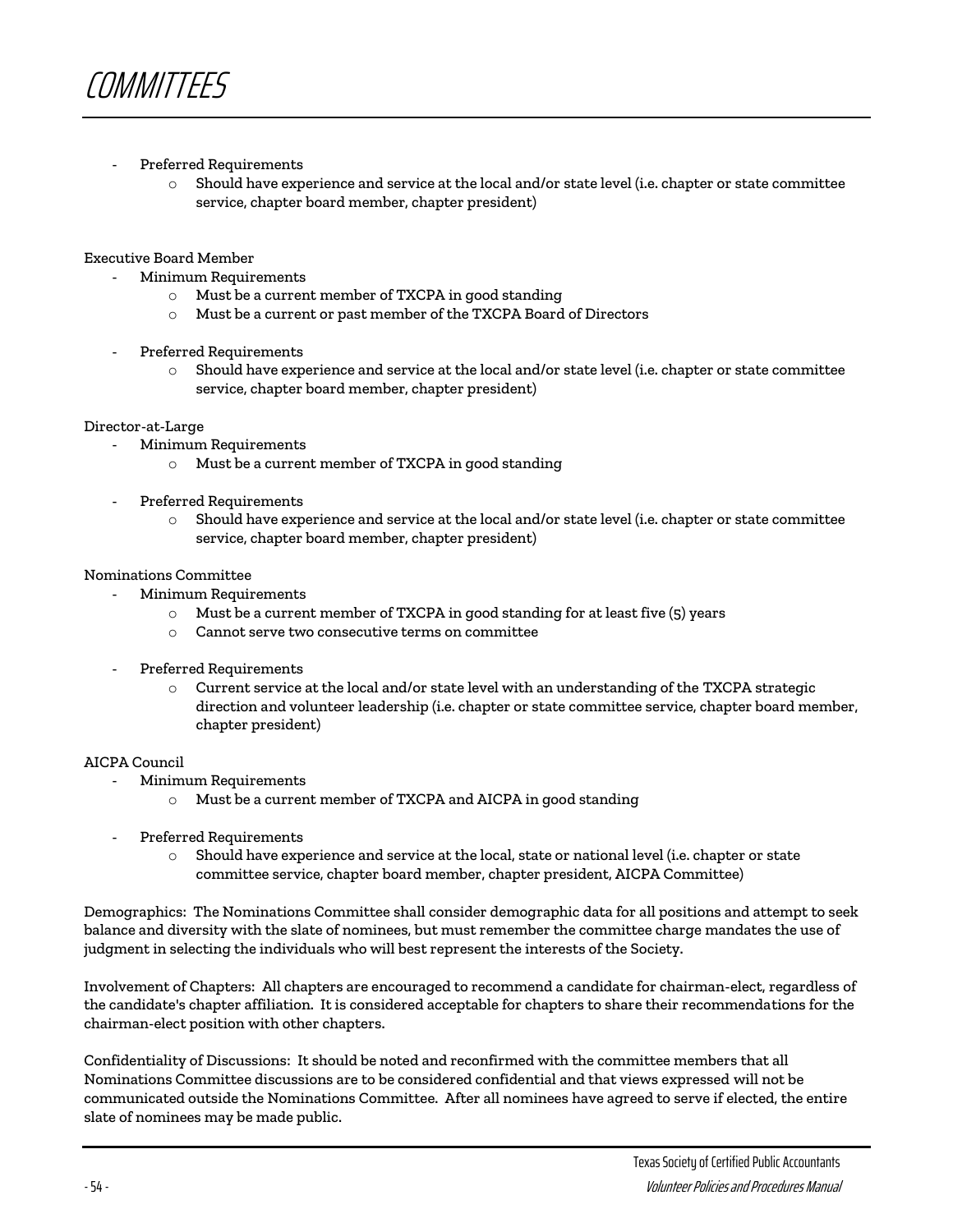

The outgoing committee chairman shall be free to discuss procedural activities with the incoming committee chairman without divulging confidentiality.

Confidentiality of Written Materials: Biographical resource information shall be made available to the chairmanelect upon request.

Minutes: The Nominations Committee report to the president & CEO shall constitute the minutes of the meeting. Each member shall sign the official report. *(EB:1/20/2003) (EB:11/7/08) (EB:11/11/11)*

## **Nonprofit Organizations Conference Committee**

#### Purpose

Plan and execute an annual continuing education conference for CPAs within this industry.

#### Responsibilities

- 1. Recommend topics for the conference.
- 2. Identify and recommend speakers with TXCPA staff assistance for each topic.
- 3. Contact and verbally confirm selected speakers.
- 4. Recommend dates and locations in coordination with TXCPA staff and CPE calendar.
- 5. Assist TXCPA staff with registration.
- 6. Introduce the speakers and moderate the meeting.
- 7. Review conference and committee budget prepared by TXCPA staff liaison.
- 8. Assist as needed in identification of topics for development of new course modules and conferences in the appropriate curriculum.

#### Composition

Members are appointed through the TXCPA committee appointments process and should reflect a cross section of the membership. Appointments will be based on criteria including but not limited to area of practice, experience, and geographic representation. The committee chairman is selected in accordance with TXCPA committee appointment procedures.

Given the specialized nature of the conference, this committee may include several *ex officio* industry members. *(Nominal Change Group:11/03) (EB:11/3/17)*

## **Peer Assistance Committee**

Purpose

Inform Texas CPAs and accounting students about chemical dependency and mental health issues. Motivate affected CPAs to seek help and assist in their recovery.

#### Responsibilities

- 1. Promote the Accountants Confidential Assistance Network (ACAN) to Society membership via articles, personal stories and chapter presentations.
- 2. Recruit CPAs in recovery to participate in ACAN support groups and to mentor others.
- 3. Receive referrals of CPAs and CPA-Candidates from TSBPA to provide confidential assistance and monitoring.
- 4. Provide training for ACAN mentors and evaluate the success of the mentoring process.
- 5. Review the annual ACAN budget and receive regular financial and activity reports.
- 6. Report ACAN program results to TSBPA and to the Peer Assistance Foundation trustees. Report program status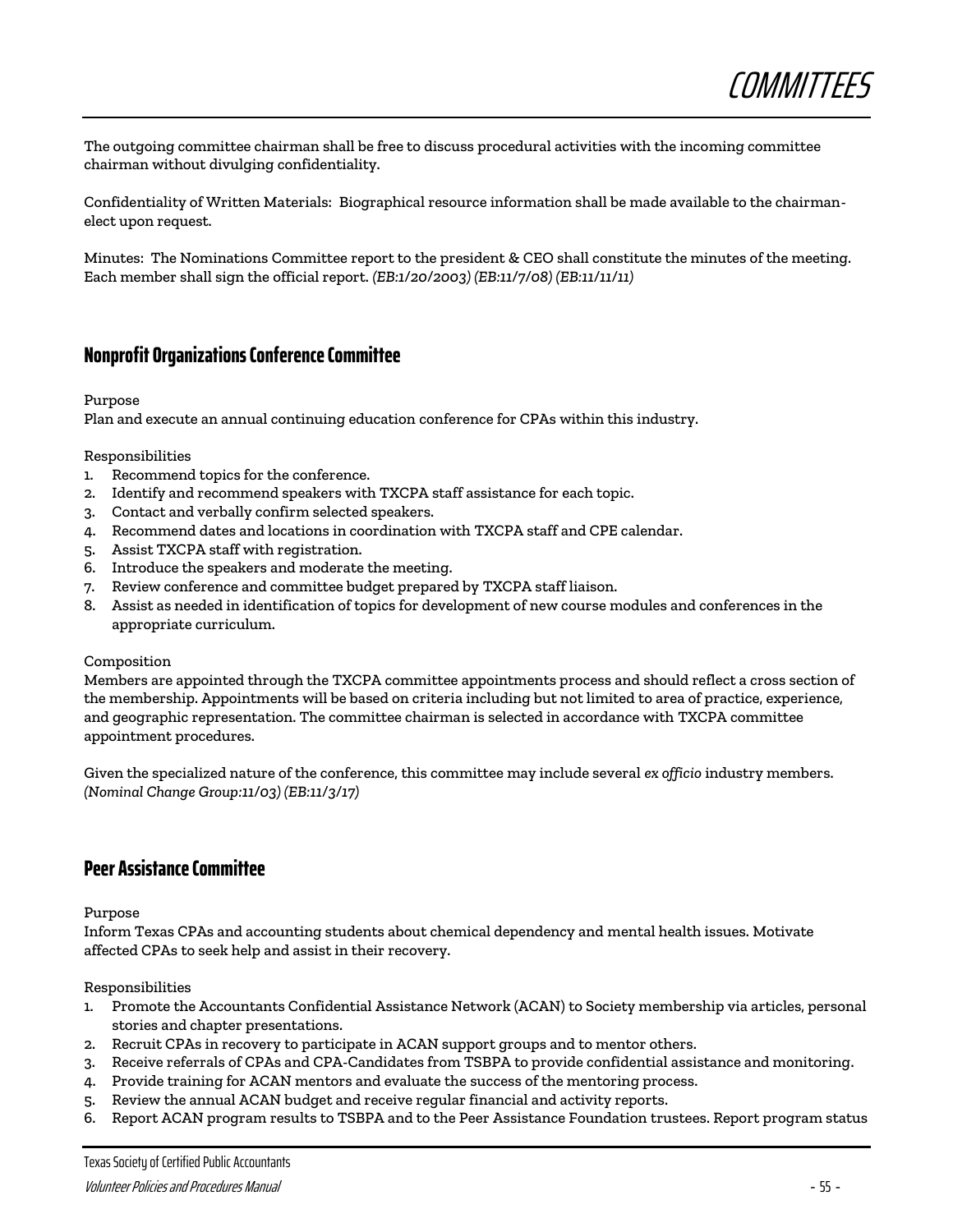#### to TXCPA Board of Directors.

7. Identify support needs of CPAs in recovery. Make recommendations to TXCPA leadership and TSBPA to provide such support in order to maintain the integrity of the CPA designation.

#### Composition

Members are appointed through the TXCPA committee appointments process and should reflect a cross section of the membership. Appointments will be based on criteria including but not limited to area of practice, experience, and geographic representation. The committee chairman serves a two-year term and is selected in accordance with TXCPA committee appointment procedures. *(Peer Assistance Committee, with ratification by CEO:10/5/98) (EB:11/3/17)*

## **Peer Review Committee**

Purpose

Administer the Peer Review Program according to the requirements of AICPA and TSBPA respectively.

#### Responsibilities

Oversee the administration of the AICPA Peer Review Program for firms enrolled in the AICPA Peer Review Program and TXCPA Peer Review Program whose main offices are located in Texas.

- 1. With assistance from the TXCPA staff, recommend budgets and fee structures to carry out the review program.
- 2. Serve as the report acceptance committee for peer reviews whose specific responsibility is defined in AICPA's "Standards for Performing and Reporting on Peer Reviews."
- 3. Suggest TXCPA's policy for execution of the Peer Review Program. (EB:1/22/04)

#### Composition

Committee: The committee consists of a minimum of 18 to a maximum of 24 members, including the chairman and vice-chairman. Members are appointed through the standard TXCPA process with criteria based on standards established by the AICPA Peer Review Board.

Each member of the committee is charged with the responsibility to oversee the administration, acceptance and completion of peer reviews listed in AICPA's "Standards for Performing and Reporting on Peer Reviews," Paragraph 132 – 135 and related interpretations.

Any member of the Society's or AICPA Ethics Committee or a member of any state board of accountancy or other regulatory agency or an individual performing enforcement related work for any of the above is prohibited from serving as a member of the Peer Review Committee.

Members will be appointed to a three-year term with the understanding that the member may be reappointed for additional three-year terms if his/her record of involvement and participation has been commendable. The chairman will be appointed to serve a two-year term subject to annual appointments and can be reappointed as chairman for an additional two-year term. A vice chairman will be appointed annually and ordinarily will succeed the chairman.

Subcommittee: Members are selected by committee chairman. Current subcommittees include: Executive and Reviewer Evaluation *(EB:1/26/06) (EB:1/26/09)*

## **Professional Ethics Committee**

Purpose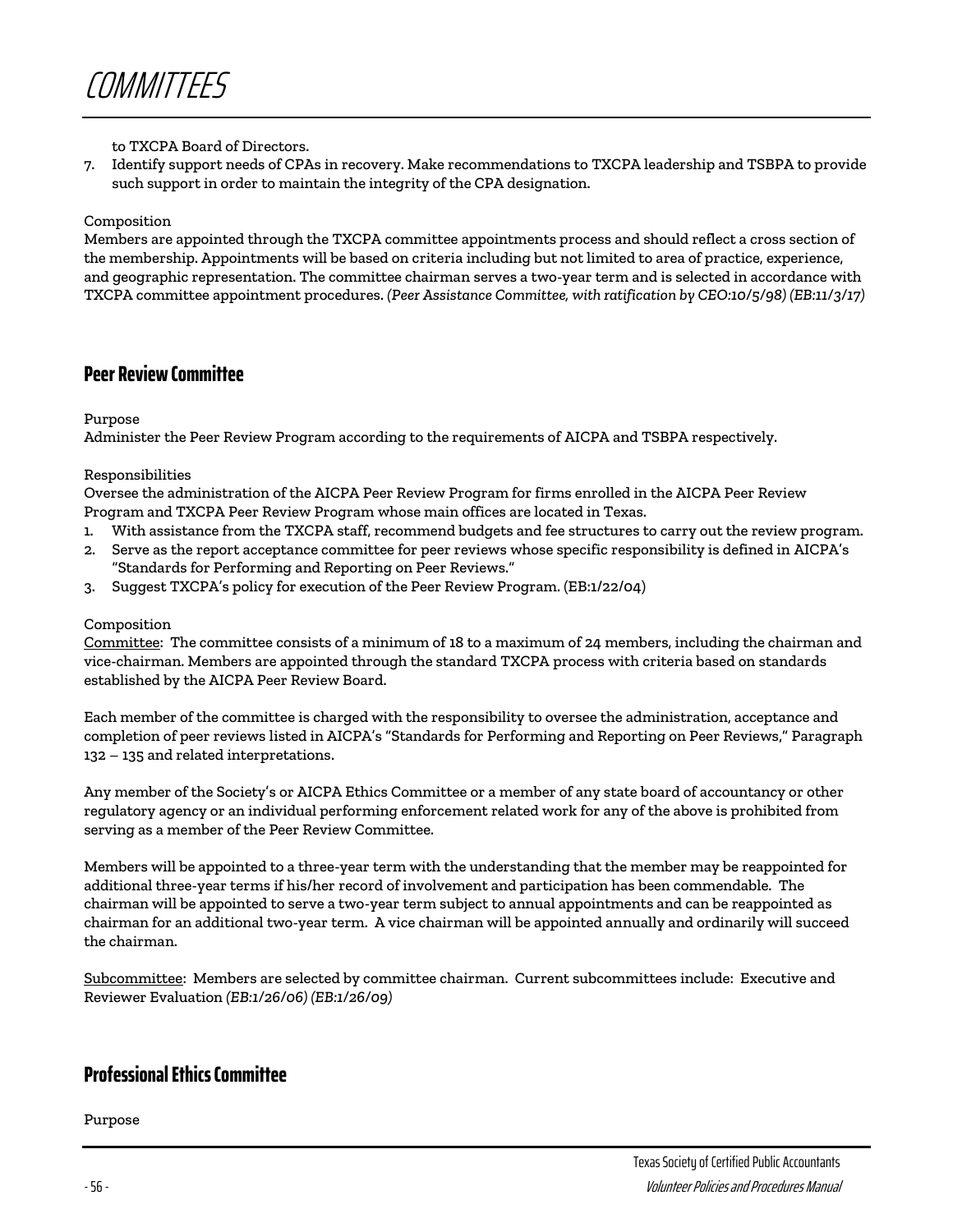

The committee's primary goal is that each member of TXCPA acts ethically. The primary objective in reaching this goal is ensuring that Society members abide by the current *TXCPA Code of Professional Ethics.* (The *Code of Professional Ethics* consists of both the *AICPA Code of Professional Conduct* and the *TSBPA Rules of Professional Conduct.*) The activities of the committee are focused on achieving this objective. *(EB:11/3/17)*

#### Responsibilities

- 1. Promote understanding of, and voluntary compliance with, the TXCPA *Code of Professional Ethics*.
	- a. Assist TXCPA members in evaluating their responsibilities to the public, their clients, their employers and regulatory authorities, and communicate such responsibilities to targeted audiences.
	- b. Monitor legislative, regulatory and policy-making bodies for developments and changes in professional ethics, and develop comments and recommendations that represent the interest of the TXCPA members.
	- c. Maintain liaison with representatives of selected standard-setting bodies and groups that share common interests.
	- d. Review complaints concerning the ethical behavior of TXCPA members and act upon such complaints in accordance with the Joint Ethics Enforcement Program (JEEP) specified in the contractual agreement between TXCPA and AICPA.
	- e. Communicate committee activities and professional ethics information and issues to TXCPA membership through Society and chapter publications, TXCPA's website and other communications vehicles.
- 2. Study and develop TXCPA commentary on proposed AICPA and TSBPA rules and to any interpretations and rulings to their respective codes of professional conduct.

#### Composition

Committee composition is based upon current needs, should reflect a cross section of the membership and include 1-2 practicing attorneys. Due to the experience and skill sets necessary to conduct investigations, member candidates will submit a resume or vita with their application. The committee chairman is selected in accordance with TXCPA committee appointment procedures and generally serves two or more years due to the training involved. The coordinating officer will serve as an *ex officio* member. *(EB:11/7/03) (EB:11/3/17)*

Authority: The authority of the Professional Ethics Committee is set forth in the TXCPA Bylaws, Article VIII, Section (2). It reports to the Board of Directors through the Executive Board. The committee's area of authority includes all professional ethics case investigation and disposition decisions involving TXCPA members.

Voting: All committee members carry one equal vote. Case disposition and committee action decisions are made by voice or a show-of-hands vote at in-person meetings, or tabulating of voice votes during conference calls.

A motion may carry with a majority vote of those present at a scheduled meeting. One-third of current committee members constitutes a quorum. No proxy votes are permitted unless so directed by the committee chairman by mail notice to all committee members at least 30 days in advance.

Confidentiality: The committee adheres to the confidentiality policies of the TXCPA/AICPA Joint Ethics Enforcement Program (JEEP). The identity of members involved in ethics investigations is confidential because:

- 1. Individuals are considered to be innocent of any violation of the TXCPA or AICPA *Code of Professional Ethics* until the committee issues a finding otherwise; and
- 2. Members should be given the opportunity to benefit from disciplinary measures without the stigma that might result from their name being known or published, unless the violation is of sufficient gravity to warrant disciplinary action.

TXCPA Publishes in TXCPA Publications:

- 1. The names of those expelled from membership by action of the Executive Board; and
- 2. The names of those found to be in violation of the *TXCPA Code of Professional Ethics* by an authorized hearing panel of the Joint Trial Board or under terms of a Settlement Agreement promulgated by the JEEP program.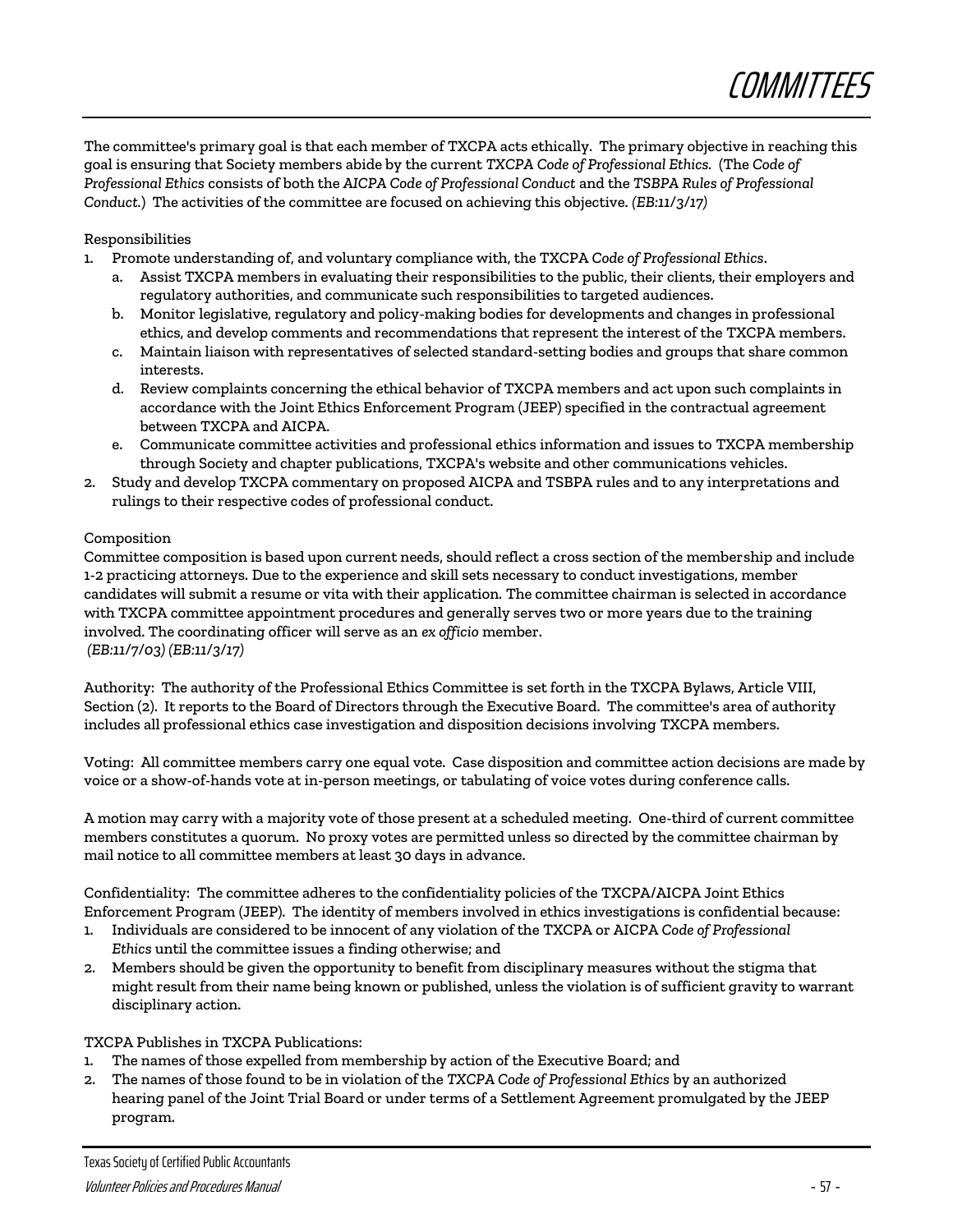# COMMITTEES

The committee exchanges disciplinary information on a confidential basis with AICPA as outlined under the rules and procedures of the Joint Trial Board. Material contained in certain case files may be shared on a confidential basis with the current TXCPA chairman, chairman-elect, president & CEO, coordinating officer and TXCPA general counsel designated by the president & CEO.

Correspondence and Files: All correspondence relating to potential or ongoing cases is to be marked "Personal and Confidential." Committee members are responsible for securing active case files in their possession. All committee member files are to be destroyed when an investigation is dismissed or closed.

Any individual having knowledge of potential, active or past case information who discusses or disseminates such information to unauthorized individuals will be subject to disciplinary action.

- The following is not all-inclusive, but indicates some of the documents considered confidential by the committee:
- 1. Inquiries from members about professional matters;
- 2. Complaints or allegations of professional misconduct;
- 3. All material pertaining to investigations and establishment of *prima facie* cases of violations of Codes of TXCPA, AICPA or other appropriate bodies;
- 4. Committee correspondence related to disciplinary activities of TXCPA or AICPA;
- 5. Minutes of committee meetings; and
- 6. Drafts of proposed pronouncements, including the *Code of Professional Ethics*, until approved for distribution.

Involvement of TXCPA Leadership: The Professional Ethics Committee chair should promptly advise the TXCPA chairman and president & CEO of a member of the Executive Board under investigation.

Ethics investigations are kept as confidential as possible for a number of reasons (see "Confidentiality"). From time to time during the investigation of cases, events will occur which should be brought to the attention of the TXCPA chairman and president & CEO. These include, but are not limited to, the following situations:

- 1. Respondent has threatened legal action against TXCPA; and
- 2. Respondent is in litigation involving issues related to a TXCPA investigation and it appears to be likely that Professional Ethics Committee records may be subpoenaed in such litigation, regardless of whether the investigation is being deferred pending completion of such litigation.

In the aforementioned situations or others considered appropriate by the Professional Ethics Committee chairman, the chairman shall bring the matter to the attention of the TXCPA chairman and president & CEO and provide copies of relevant material from the case investigation file. The chairman may elect to bring the matter to the confidential attention of the Executive Board for action and/or it may be discussed with general counsel. *(EB:6/19/98) (EB:11/3/17)*

## **Professional Standards Committee**

#### Purpose

The objective of the committee is to respond to exposure drafts of proposed accounting and auditing standards, rules and regulations issued by FASB, GASB, FASAB, SEC, AICPA (including those pertaining to ethics), the OMB, the GAO and any other accounting and auditing standard-setting bodies that have an impact on the practice of accountancy in Texas.

#### Responsibilities

- 1. Response process, including:
	- a. Identifying exposure drafts to be responded to;
	- b. Assigning responsibility to draft comment letters;
	- c. Monitoring the process of projects;
	- d. Establishing standards of quality and clearance; and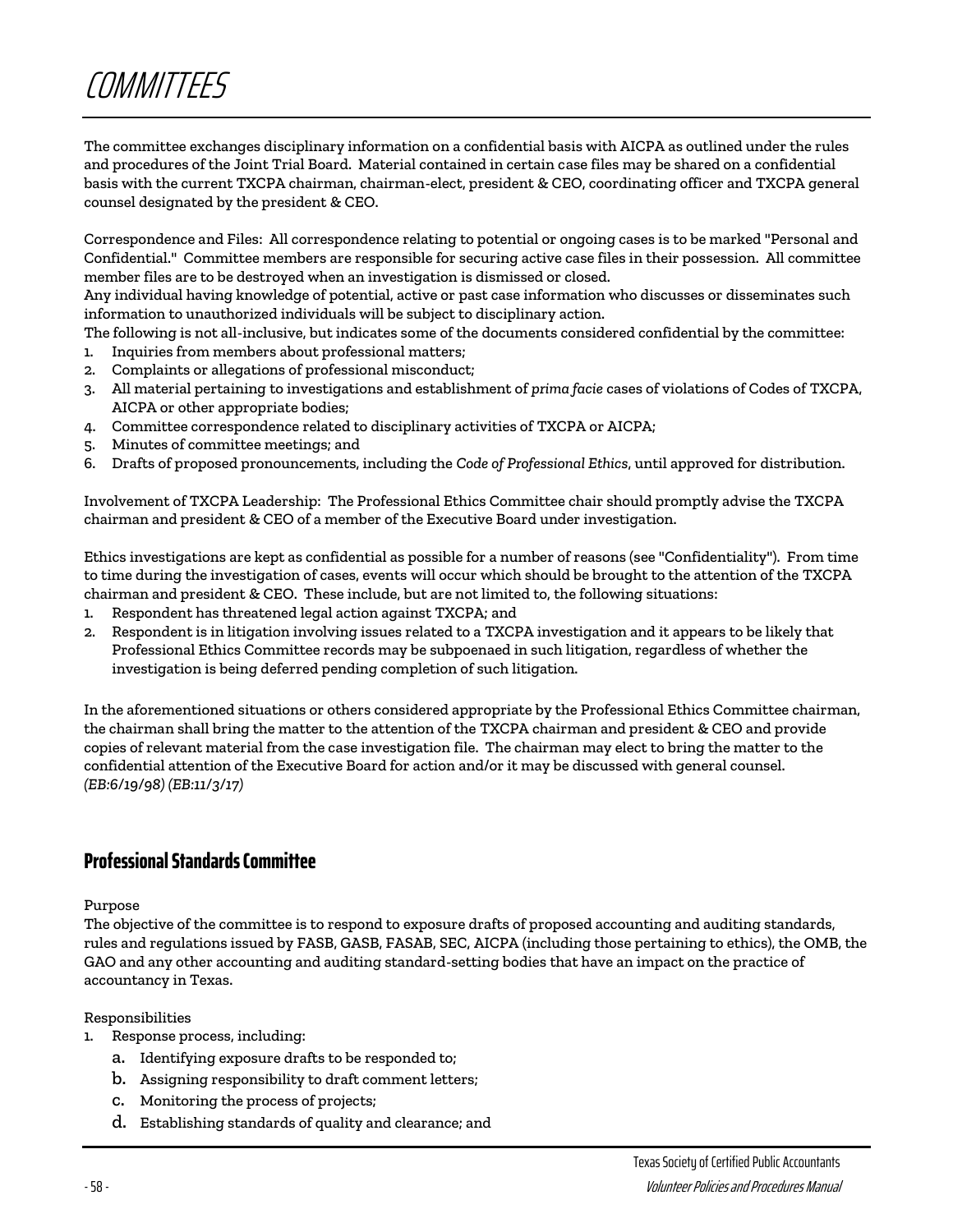**COMMITTEES** 

- e. Assuring that those standards are met.
- 2. Disseminating to members information about new standards and issues regarding compliance with existing standards. *(EB:11/3/17)*

#### Composition

The committee consists of at least 18 members, including the chairman, plus any qualified staff function members, each of whom is either a partner or manager in a public practice firm, a controller or higher financial accounting officer of an organization in industry or government, or a professor in an accounting department of an accredited college or university. Members' backgrounds should include extensive experience in the application of accounting and reporting standards. Members are appointed through the TXCPA committee appointments process. The committee chairman is selected in accordance with TXCPA committee appointment procedures and will serve a two-year term. The coordinating officer will serve as an *ex officio* member. (EB:11/11/06) (EB:8/23/13) (EB:11/3/17) *(EB: 1/30/19)*

## **Relations with IRS Committee**

Purpose

Build and maintain alliances with appropriate external target audiences in order to exchange ideas of mutual interest and concern, expressing CPA positions, and initiating collaborative efforts.

Responsibilities

- 1. Sponsor joint liaison meetings between representatives of TXCPA and IRS management in Texas IRS districts.
- 2. Represent TXCPA at the annual Midstates Region of IRS/State CPA Society Liaison Meeting.
- 3. Provide guidance concerning TXCPA representation on IRS Texas district's practitioner (CPA and non-CPA) liaison committees.
- 4. Collect and disseminate minutes and other information derived from all liaison meetings to TXCPA members.

#### Composition

Members are appointed through the TXCPA committee appointments process and should reflect a cross section of the membership. Appointments will be based on criteria including but not limited to area of practice, experience, and geographic representation. The committee chairman is selected in accordance with TXCPA committee appointment procedures.

*(EB:1/22/04) (EB:11/3/17)*

## **State Taxation Committee**

#### Purpose

Monitor and, as appropriate, respond to the development of state tax legislation, rule-making and administrative proceedings.

Responsibilities

- Review, comment on and, when appropriate or upon request, recommend a position to the Legislative Advisory Committee and TXCPA chairman regarding all proposed state-level tax legislation, proposed rules and regulations which would appear to call for new taxes, and changes in current taxes or tax procedures.
- 2. When requested by TXCPA leadership, act as a resource and/or provide expert witness testimony before legislative committees.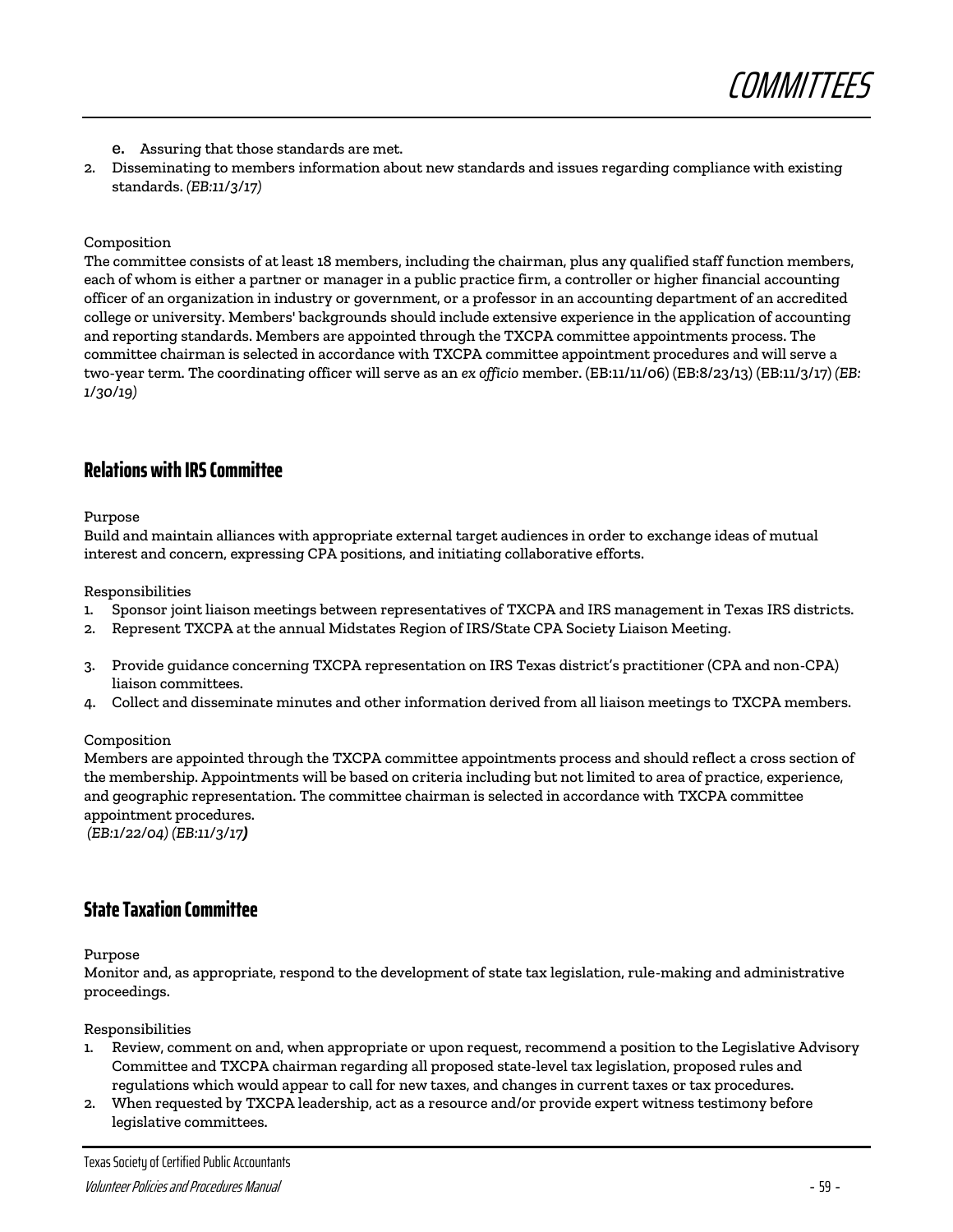

- 3. Communicate with members regarding technical aspects, new developments and administration of Texas taxes through Society and chapter publications, as well as the TXCPA website.
- 4. Work with appropriate TXCPA and chapter organizations to provide speakers to internal and external audiences regarding the legislative, administrative and technical aspects of Texas taxes.
- 5. Monitor broad-based Texas tax issues including, but not limited to, court cases and hearing decisions, etc., and when appropriate, communicate significant information to the Legislative Advisory Committee and TXCPA chairman.
- 6. Maintain liaison with the Office of the Texas Comptroller of Public Accounts and other tax authorities to enhance the fairness, efficiency and effectiveness of the administration of the tax laws.

#### Composition

The committee shall, for the most part, consist of tax-oriented practitioners. Members are appointed through the TXCPA committee appointments process and should reflect a cross section of the membership. Appointments will be based on criteria including but not limited to area of practice, experience, and geographic representation. The committee chairman is selected in accordance with TXCPA committee appointment procedures. *(EB:11/7/03) (EB:11/3/17)*

## **Strategic Planning Committee**

Purpose

TXCPA Bylaws, Article XVII, sets forth the role of the strategic plan and charges the Strategic Planning Committee with the responsibility of reporting on the plan's implementation at each Board of Directors meeting.

Specific Strategies and Actions to Achieve Purpose

- 1. Maintain a dynamic strategic plan to provide direction to TXCPA.
	- a. Periodically review the TXCPA strategic plan for the purpose of determining if the strategic plan is guiding the Society activities, structure, mission, and objectives, and is responding to the environment in which both the Society and the profession function; propose such changes as the committee deems appropriate.
	- b. Provide a forum for gathering data to assist with updating and monitoring the strategic plan.
- 2. Monitor TXCPA strategic plan implementation, providing a system for TXCPA groups and individuals, both volunteer and staff, to report current and future activities in measurable terms concerning the implementation of the respective plan goal(s) for which they are responsible. Recommend plan modifications to the Executive Board.
	- a. Staff will designate individuals or groups who will be responsible for achieving strategic plan goals, with the advice and consent of the committee member responsible for monitoring the implementation of the strategic plan*.*
	- b. If necessary, meet with individuals and representatives of groups responsible for achieving specific plan goals to respond to questions concerning goals and the implementation of related strategies and actions.
- 3. Assure communication of strategic planning activity to members.
- 4. Report activity to the Board of Directors.

#### Composition

TXCPA chairman-elect, treasurer-elect, treasurer-elect nominee, president & CEO and members-at-large, appointed by the president & CEO and chairman-elect, who possess strategic planning expertise and who represent the various diverse interests within TXCPA. *(EB:6/18/99) (EB:11/11/06)*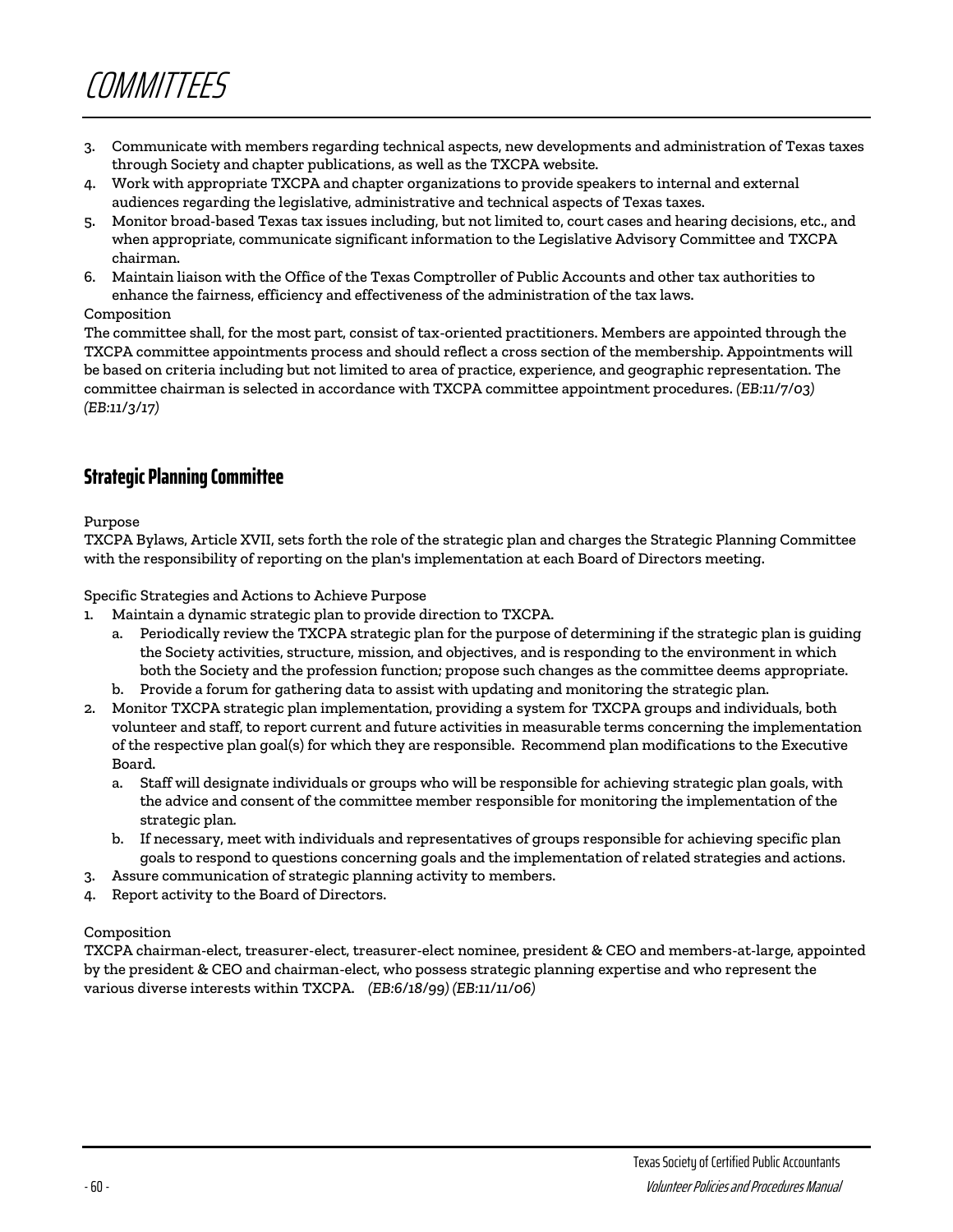## **Summit Committee**

Purpose

Plan and execute an annual continuing education conference for CPAs who concentrate on tax, state tax or estate planning.

Responsibilities

- 1. Recommend dates, locations and topics for the conference
- 2. Identify and recommend speakers with TXCPA staff assistance for each topic
- 3. Contact to confirm speaker availability.
- 4. Provide onsite support such as introduction of speakers, moderation of sessions, registration support, etc.

#### Composition

The committee chairman and members are appointed through the TXCPA committee appointments process and should reflect a cross section of the membership. Appointments will be based on criteria including but not limited to area of practice, experience, and geographic representation.

## **Texas Insurance Trust**

Purpose

Establish and maintain the Fund to provide insurance products including, but not limited to, life, accident, and health to qualified members of the Society, their employees and their families. The Trust shall have the responsibility to review and monitor all insurance policies, products, plans, etc., that are offered to the Society, its members, their employees and their families. Any of such insurance as the trustees may determine shall be provided through one or more insurance policies issued by insurance carriers.

Responsibilities

- 1. Make and enforce such rules and regulations, including any requirements for eligibility of subscribers and participation in the Trust, as the trustees deem necessary or proper for the efficient administration of the Trust, and to require the subscribers to furnish such information and assistance as the trustees deem necessary or advisable.
- 2. Construe and interpret the Trust, to supply any omissions therein, to reconcile and correct any errors or inconsistencies, to decide any questions in the administration and application of the Trust, and to make equitable adjustments for any mistakes or errors made in the administration of the Trust.
- 3. Appoint such agents, counsel, accountants, and consultants as the trustees deem necessary for the proper administration of the Trust.

#### Composition

TXCPA treasurer, treasurer-elect, chief financial officer, nine at-large members nominated by a majority of the trustees and approved through the Society's committee appointment process, at least five of whom must have expertise in insurance matters, and at least three of whom must purchase insurance through the Trust. The at-large members shall serve a minimum six-year term with rotation, if any, on a staggered basis. The trustees will determine rotation of added members. *(EB: 1/30/19)*

The trustees shall elect one member to act as chairman, to serve for such periods as the trustees shall determine (generally the chairman serves two years). *(EB:11/3/17)*